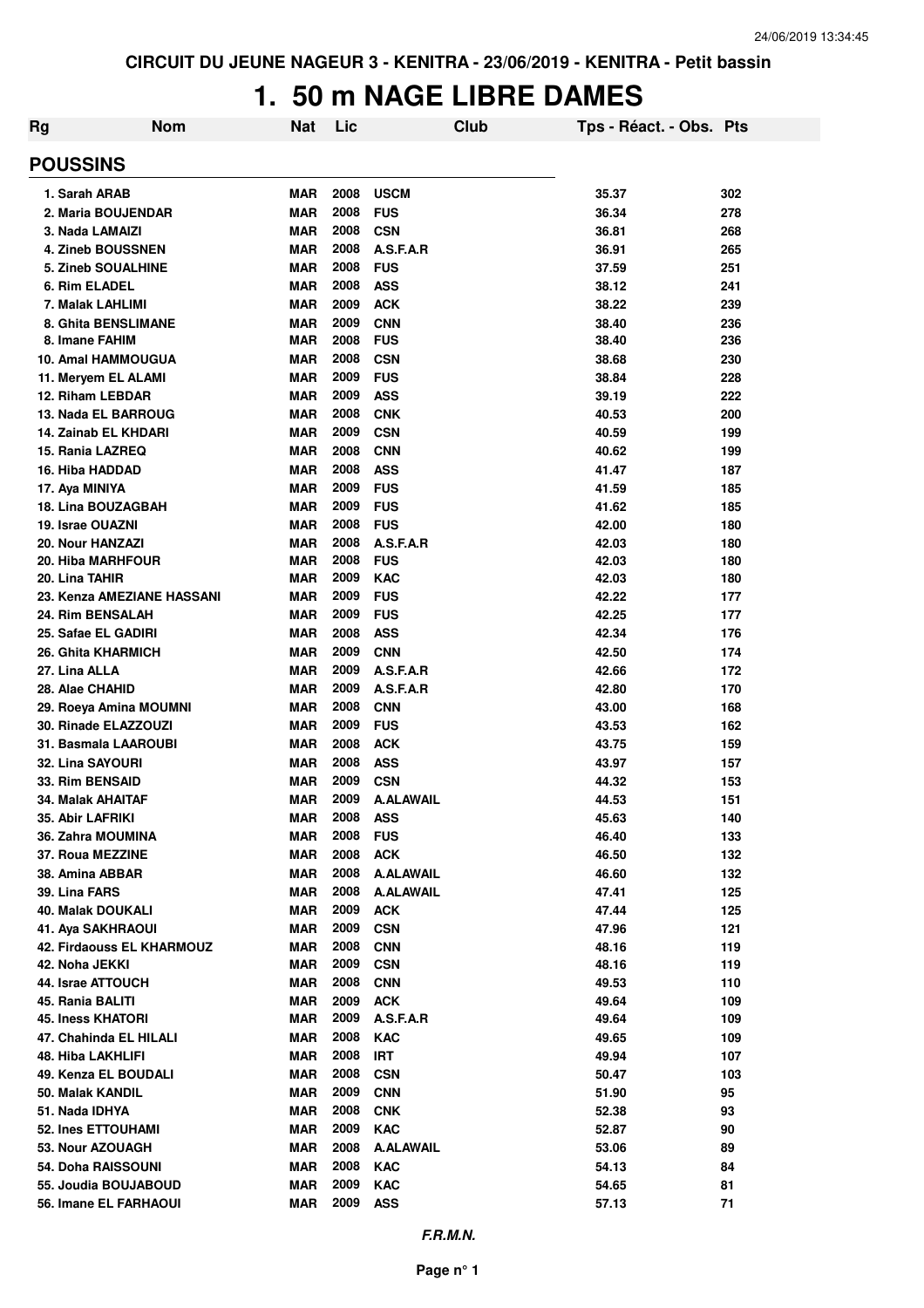# **1. 50 m NAGE LIBRE DAMES**

| <b>Rg</b>                     | <b>Nom</b> | <b>Nat</b> | Lic      |                  | Club | Tps - Réact. - Obs. Pts |     |
|-------------------------------|------------|------------|----------|------------------|------|-------------------------|-----|
| <b>POUSSINS</b>               |            |            |          |                  |      |                         |     |
| <b>NC. Douaa BENYAICH</b>     |            | <b>MAR</b> | 2009     | <b>ASS</b>       |      | Frf exc.                |     |
| <b>NC. Hiba BOTTOS</b>        |            | <b>MAR</b> | 2009     | <b>CSN</b>       |      | Frf n.d.                |     |
| <b>NC. Nour EL ARABI</b>      |            | <b>MAR</b> | 2008     | <b>CSN</b>       |      | Frf n.d.                |     |
| <b>NC. Lilia SBITI</b>        |            | MAR        | 2008     | <b>FUS</b>       |      | Frf n.d.                |     |
| <b>NC. Nada DADI</b>          |            | <b>MAR</b> | 2008     | <b>KAC</b>       |      | Frf n.d.                |     |
| <b>NC. Aroua MESKINE</b>      |            | <b>MAR</b> | 2008     | <b>KAC</b>       |      | Frf n.d.                |     |
| <b>NC. Amira OUCHID</b>       |            | <b>MAR</b> | 2009     | <b>KAC</b>       |      | Disqual.                | 0   |
| <b>AVENIR1</b>                |            |            |          |                  |      |                         |     |
| 1. Inas ELFAHSSI              |            | <b>MAR</b> | 2010     | <b>FUS</b>       |      | 39.78                   | 212 |
| 2. Sahar TAYEBI               |            | <b>MAR</b> | 2010     | <b>FUS</b>       |      | 40.56                   | 200 |
| 3. Malak HACHIMI              |            | <b>MAR</b> | 2010     | A.S.F.A.R        |      | 44.50                   | 151 |
| 4. Radia BENARFA              |            | MAR        | 2010     | <b>FUS</b>       |      | 45.47                   | 142 |
| 5. Niama KASSOU               |            | MAR        | 2010     | <b>CSN</b>       |      | 45.81                   | 139 |
| 6. Houda ELOUARDIGHI          |            | <b>MAR</b> | 2010     | <b>FUS</b>       |      | 45.87                   | 138 |
| 7. Neama BENMOUSSA            |            | <b>MAR</b> | 2010     | <b>CSN</b>       |      | 46.03                   | 137 |
| 8. Marwa BENBIYA              |            | <b>MAR</b> | 2010     | <b>ASS</b>       |      | 46.64                   | 131 |
| 8. Yasmine EL HILALI          |            | <b>MAR</b> | 2010     | <b>FUS</b>       |      | 46.64                   | 131 |
| <b>10. Ghita KHAYAT</b>       |            | <b>MAR</b> | 2010     | <b>FUS</b>       |      | 49.64                   | 109 |
| 10. Hiba GMARI                |            | <b>MAR</b> | 2010     | <b>USCM</b>      |      | 49.64                   | 109 |
| 12. Malak SAIIDI              |            | <b>MAR</b> | 2010     | A.S.F.A.R        |      | 50.09                   | 106 |
| 13. Aya BERRAZZOUK            |            | <b>MAR</b> | 2010     | A.S.F.A.R        |      | 50.36                   | 104 |
| 14. Salma EL GHAZOUANI        |            | <b>MAR</b> | 2010     | A.S.F.A.R        |      | 51.43                   | 98  |
| <b>15. Iness TAHIR</b>        |            | <b>MAR</b> | 2010     | <b>CSN</b>       |      | 52.00                   | 95  |
| 16. Maryam BERRAZZOUK         |            | <b>MAR</b> | 2010     | A.S.F.A.R        |      | 52.16                   | 94  |
| 17. Alaa EL MAHI              |            | <b>MAR</b> | 2010     | <b>ASS</b>       |      | 52.35                   | 93  |
| <b>18. Firdaous LYAZRHI</b>   |            | <b>MAR</b> | 2010     | <b>A.ALAWAIL</b> |      | 52.97                   | 89  |
| 19. Yousra BEN ABDESSELAM     |            | <b>MAR</b> | 2010     | <b>USCM</b>      |      | 53.00                   | 89  |
| 20. Kenza BERBECH             |            | <b>MAR</b> | 2010     | <b>FUS</b>       |      | 53.52                   | 87  |
| 21. Nada BOUZERDIK            |            | <b>MAR</b> | 2010     | <b>USCM</b>      |      | 55.90                   | 76  |
| 22. Alae BENGHEZAL            |            | <b>MAR</b> | 2010     | <b>FUS</b>       |      | 56.03                   | 75  |
| 23. Ghizlane BENTOUHAMI       |            | <b>MAR</b> | 2010     | <b>ACK</b>       |      | 56.18                   | 75  |
| 24. Lina ANDICHE              |            | <b>MAR</b> | 2010     | <b>ASS</b>       |      | 56.59                   | 73  |
| 25. Zeineb ENNAMIRI           |            | <b>MAR</b> | 2010     | <b>KAC</b>       |      | 56.69                   | 73  |
| 26. Marwa ALAOUI SOULIMANI    |            | <b>MAR</b> | 2010 FUS |                  |      | 57.50                   | 70  |
| 27. Lina CHOUIKH              |            | MAR        | 2010     | <b>USCM</b>      |      | 58.80                   | 65  |
| 28. Laila ADDAB               |            | MAR        | 2010     | <b>CNK</b>       |      | 59.43                   | 63  |
| 29. Hiba ELKHALKI             |            | <b>MAR</b> | 2010     | <b>ASS</b>       |      | 1:00.97                 | 58  |
| 30. Rim ASAMBA                |            | MAR        | 2010     | <b>ASS</b>       |      | 1:01.06                 | 58  |
| 30. Iness EL HAJJI            |            | <b>MAR</b> | 2010     | <b>CNN</b>       |      | 1:01.06                 | 58  |
| 32. Malak SEDKI               |            | MAR        | 2010     | <b>FUS</b>       |      | 1:01.16                 | 58  |
| 33. Arwa EZ ZOUHRI            |            | MAR        | 2010     | <b>FUS</b>       |      | 1:02.18                 | 55  |
| <b>NC. Rania AQUIL</b>        |            | MAR        | 2010     | <b>ASS</b>       |      | Frf exc.                |     |
| <b>NC. Maroua ELHOUARI</b>    |            | <b>MAR</b> | 2010     | <b>ASS</b>       |      | Frf exc.                |     |
| <b>NC. Hiba OUARDINI</b>      |            | MAR        | 2010     | <b>ASS</b>       |      | Frf exc.                |     |
| NC. Lamiss KOUNNA             |            | <b>MAR</b> | 2010     | <b>USCM</b>      |      | Frf n.d.                |     |
| <b>NC. Hiba AMEUR</b>         |            | MAR        | 2010     | <b>USCM</b>      |      | Frf n.d.                |     |
| <b>NC. Rihab EL KAISSOUMI</b> |            | MAR        | 2010     | <b>CSN</b>       |      | Disqual.                | 0   |
| <b>AVENIR 2</b>               |            |            |          |                  |      |                         |     |
| 1. Mayar RIHANI               |            | MAR        | 2011     | <b>CSN</b>       |      | 45.10                   | 145 |
| 2. Basma JABAR                |            | MAR        | 2011     | <b>CNN</b>       |      | 45.75                   | 139 |
| 3. Romayssae HAMMOUGUA        |            | MAR        | 2011     | <b>CSN</b>       |      | 48.19                   | 119 |
| 4. Ilaf EL AZZOUZI            |            | <b>MAR</b> | 2011     | <b>FUS</b>       |      | 49.44                   | 110 |
| 5. Amira ELMARNYSY            |            | MAR        | 2011     | <b>ASS</b>       |      | 50.54                   | 103 |
| 6. Sarra EL OTMANY            |            | MAR        | 2011     | <b>CNN</b>       |      | 50.93                   | 101 |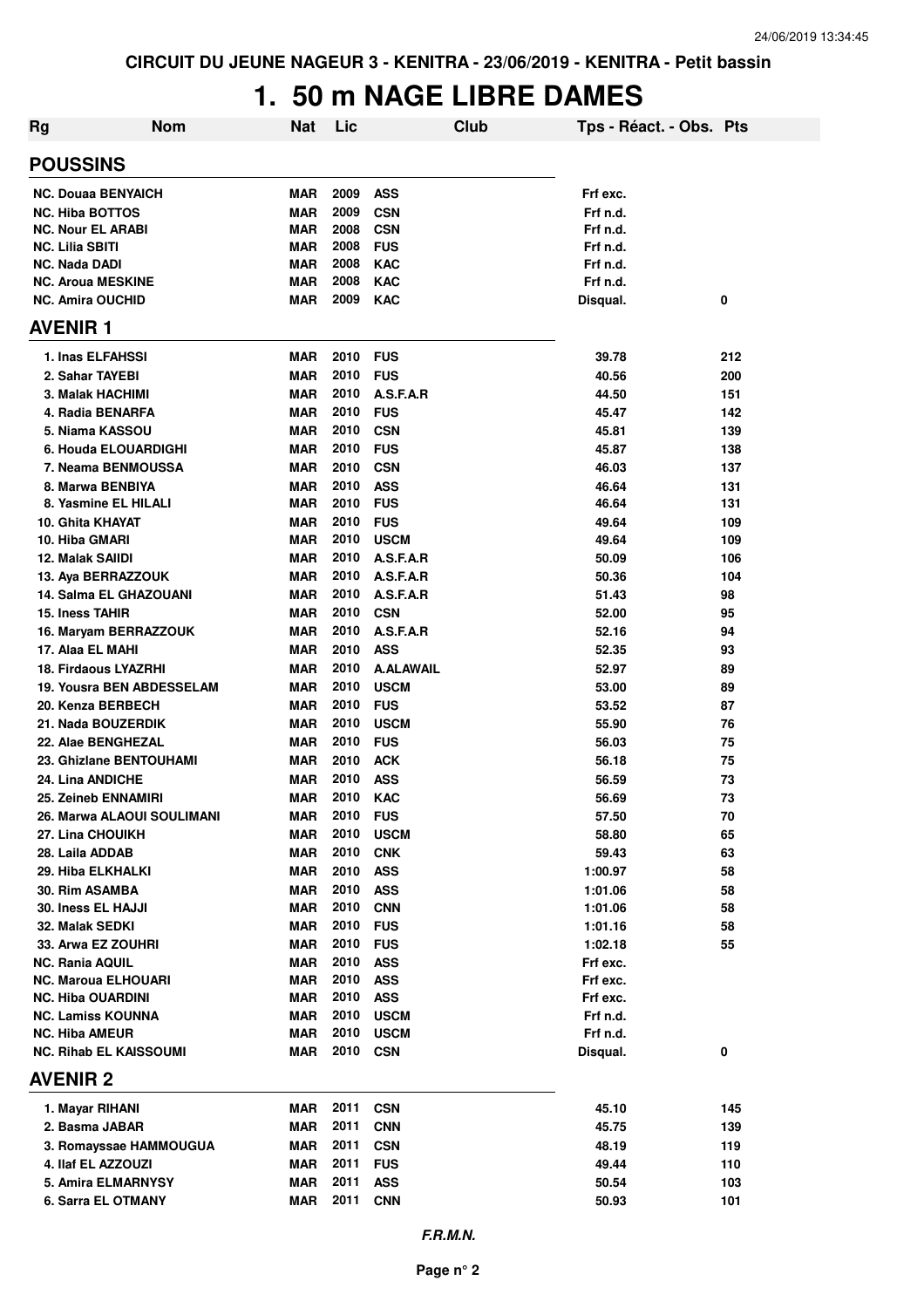# **1. 50 m NAGE LIBRE DAMES**

| Rg              | <b>Nom</b>                           | <b>Nat</b> | Lic  | Club             | Tps - Réact. - Obs. Pts |     |
|-----------------|--------------------------------------|------------|------|------------------|-------------------------|-----|
| <b>AVENIR 2</b> |                                      |            |      |                  |                         |     |
|                 | 6. Ghita BENHAIDA                    | <b>MAR</b> | 2011 | <b>CNN</b>       | 50.93                   | 101 |
|                 | 8. Inass BOUGUERAA                   | <b>MAR</b> | 2011 | <b>KAC</b>       | 51.16                   | 99  |
|                 | 9. Yasmine BOUKILI MAKHOUKHI         | <b>MAR</b> | 2011 | <b>FUS</b>       | 51.22                   | 99  |
|                 | <b>10. ARIJ MOUNA</b>                | <b>MAR</b> | 2012 | <b>A.ALAWAIL</b> | 51.31                   | 98  |
|                 | <b>11. Malak CHARKAOUI GHAZOUANI</b> | <b>MAR</b> | 2011 | <b>USCM</b>      | 51.53                   | 97  |
|                 | 12. Sarour AKDI                      | <b>MAR</b> | 2011 | <b>A.ALAWAIL</b> | 53.75                   | 86  |
|                 | 13. Hidaya LAAROUBI                  | <b>MAR</b> | 2011 | <b>ACK</b>       | 54.97                   | 80  |
|                 | <b>14. Malak SEMMOUDI</b>            | <b>MAR</b> | 2011 | <b>KAC</b>       | 55.50                   | 78  |
|                 | <b>15. Lina CHAGRAOUI</b>            | <b>MAR</b> | 2011 | <b>USCM</b>      | 55.59                   | 77  |
|                 | 16. Lina BRIKA                       | <b>MAR</b> | 2011 | <b>CNK</b>       | 55.96                   | 76  |
|                 | 17. Rania DLIMA                      | <b>MAR</b> | 2011 | <b>ACK</b>       | 56.15                   | 75  |
|                 | <b>18. Malak SEMMAR</b>              | <b>MAR</b> | 2011 | <b>USCM</b>      | 56.88                   | 72  |
|                 | 19. Rahma MOUKHLESSE                 | <b>MAR</b> | 2011 | <b>KAC</b>       | 57.47                   | 70  |
|                 | 20. Nour TAHIR                       | <b>MAR</b> | 2012 | <b>KAC</b>       | 59.00                   | 65  |
|                 | 21. Nihal TAOUHID                    | <b>MAR</b> | 2011 | <b>KAC</b>       | 1:06.13                 | 46  |
|                 | 22. Maram MERROUCH                   | <b>MAR</b> | 2011 | <b>USCM</b>      | 1:09.34                 | 40  |
|                 | 23. Amira CHABI                      | <b>MAR</b> | 2011 | <b>USCM</b>      | 1:10.37                 | 38  |
|                 | <b>NC. Jana HAKIMI</b>               | <b>MAR</b> | 2011 | <b>USCM</b>      | Frf n.d.                |     |
|                 | <b>NC. Nada KRAMI</b>                | <b>MAR</b> | 2011 | ADM.AC           | Disqual.                | 0   |
|                 | <b>NC. Alae ELMOUBARIK</b>           | <b>MAR</b> | 2012 | <b>KAC</b>       | Disqual.                | 0   |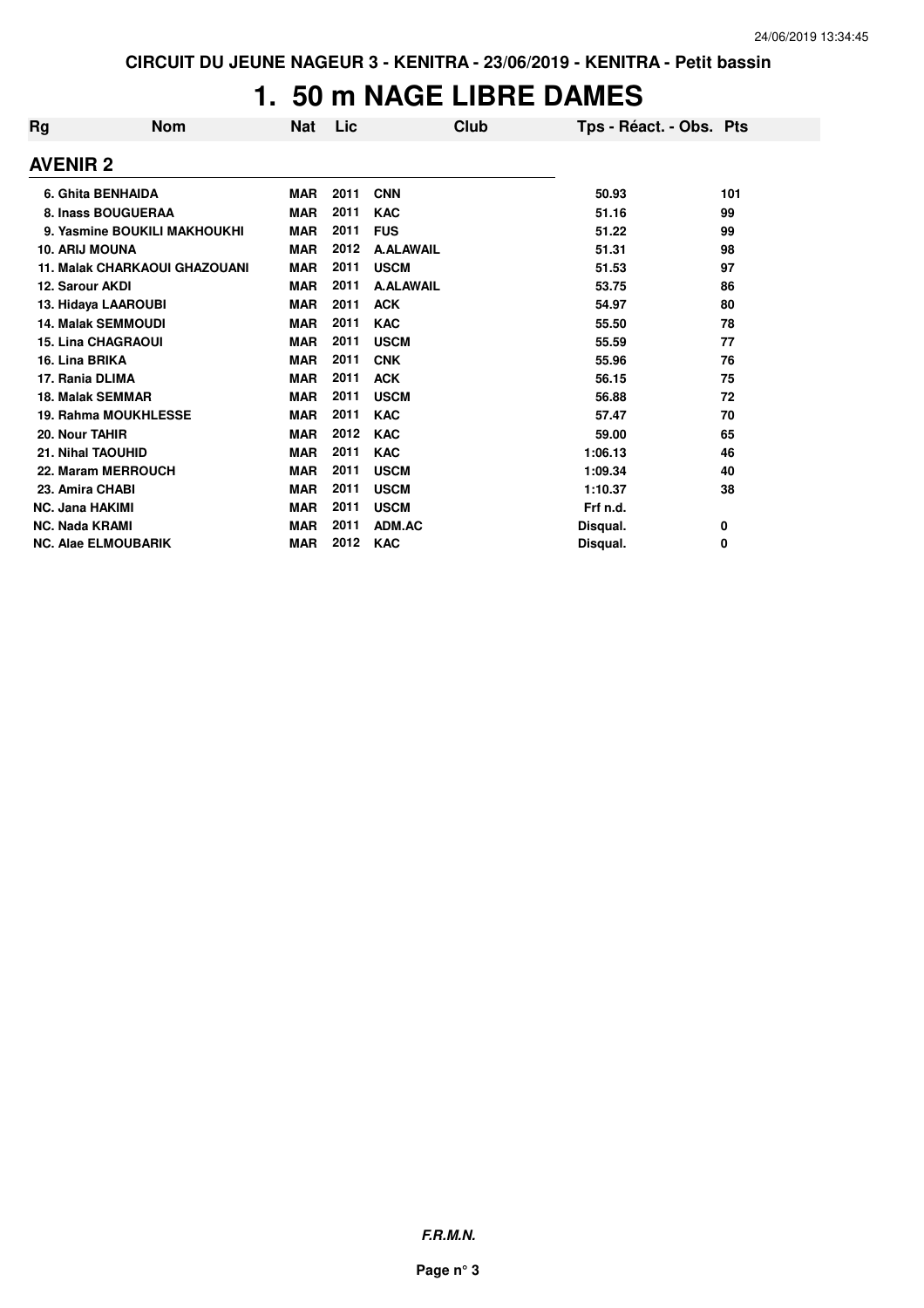### **2. 50 m NAGE LIBRE MESSIEURS**

| Rg                                                            | <b>Nom</b> | <b>Nat</b>               | Lic          |                           | Club | Tps - Réact. - Obs. Pts |            |
|---------------------------------------------------------------|------------|--------------------------|--------------|---------------------------|------|-------------------------|------------|
| <b>POUSSINS</b>                                               |            |                          |              |                           |      |                         |            |
| 1. Akram SAADANI                                              |            | <b>MAR</b>               | 2008         | <b>USCM</b>               |      | 31.71                   | 286        |
| 2. Amine IDRISSI FAKHREDDINE                                  |            | <b>MAR</b>               | 2008         | <b>FUS</b>                |      | 33.97                   | 233        |
| 3. Omar KAMAL                                                 |            | <b>MAR</b>               | 2009         | <b>USCM</b>               |      | 35.41                   | 206        |
| <b>4. Khalil AKIRTAS</b>                                      |            | <b>MAR</b>               | 2009         | <b>FUS</b>                |      | 35.50                   | 204        |
| 5. Ali ZAMANI                                                 |            | <b>MAR</b>               | 2009         | <b>USCM</b>               |      | 35.85                   | 198        |
| 6. Jad NOUIRA                                                 |            | <b>MAR</b>               | 2008         | <b>USCM</b>               |      | 36.02                   | 195        |
| 7. Mohammed Taha MAROUDI                                      |            | <b>MAR</b>               | 2008         | A.S.F.A.R                 |      | 36.40                   | 189        |
| 7. Fadi GHOUDANE                                              |            | <b>MAR</b>               | 2008         | <b>CSN</b>                |      | 36.40                   | 189        |
| 9. Walid Mohammed ELBACHA                                     |            | <b>MAR</b>               | 2008         | <b>FUS</b>                |      | 36.47                   | 188        |
| 10. Ayoub DRISSI                                              |            | <b>MAR</b>               | 2009         | <b>CSN</b>                |      | 36.53                   | 187        |
| 11. Yahya KHATORI                                             |            | <b>MAR</b>               | 2008<br>2008 | <b>CNN</b>                |      | 36.97                   | 181        |
| 12. Abdellah NOUMA<br>13. Taha EL HASSANI                     |            | <b>MAR</b><br><b>MAR</b> | 2008         | <b>FUS</b><br><b>FUS</b>  |      | 37.47                   | 173<br>172 |
| 14. Mohamed Islam GHZALA                                      |            | <b>MAR</b>               | 2009         | <b>FUS</b>                |      | 37.54<br>37.87          | 168        |
| 15. Sami NEJJAR                                               |            | <b>MAR</b>               | 2009         | <b>USCM</b>               |      | 38.34                   | 162        |
| <b>16. Bachir BEN SEGHIR</b>                                  |            | <b>MAR</b>               | 2008         | A.S.F.A.R                 |      | 38.65                   | 158        |
| 17. Adnane AGNAOU                                             |            | <b>MAR</b>               | 2008         | <b>USCM</b>               |      | 38.85                   | 155        |
| <b>18. Omar EL AMRAOUI</b>                                    |            | <b>MAR</b>               | 2009         | A.S.F.A.R                 |      | 38.93                   | 155        |
| 19. Hamza BOUNAJMA                                            |            | <b>MAR</b>               | 2008         | <b>USCM</b>               |      | 39.11                   | 152        |
| 19. Amir LAHDADI                                              |            | <b>MAR</b>               | 2008         | <b>USCM</b>               |      | 39.11                   | 152        |
| 21. Salaheddine ELHACHEMI                                     |            | <b>MAR</b>               | 2009         | <b>ASS</b>                |      | 39.15                   | 152        |
| 22. Iyad AMDAOUCH                                             |            | <b>MAR</b>               | 2008         | <b>A.ALAWAIL</b>          |      | 39.28                   | 150        |
| 22. Ahmed Bachir ECHOUAIBI                                    |            | <b>MAR</b>               | 2008         | <b>KAC</b>                |      | 39.28                   | 150        |
| 24. Haytham MEFTAHI                                           |            | <b>MAR</b>               | 2008         | <b>CSN</b>                |      | 39.37                   | 149        |
| 25. Amine EL FASSI HALFAOUI                                   |            | <b>MAR</b>               | 2008         | <b>A.ALAWAIL</b>          |      | 39.80                   | 145        |
| 26. Rayan ELMIR                                               |            | <b>MAR</b>               | 2008         | <b>ASS</b>                |      | 41.35                   | 129        |
| 27. Hamza LAASKRI                                             |            | <b>MAR</b>               | 2008         | <b>KAC</b>                |      | 41.56                   | 127        |
| 28. Ahmed Iliass BOUKHORB                                     |            | <b>MAR</b>               | 2008         | <b>FUS</b>                |      | 41.89                   | 124        |
| 28. Adham SAID                                                |            | <b>MAR</b>               | 2009         | <b>USCM</b>               |      | 41.89                   | 124        |
| <b>30. Khalil BENAMAR</b>                                     |            | <b>MAR</b><br><b>MAR</b> | 2008<br>2008 | <b>USCM</b><br><b>IRT</b> |      | 41.97<br>42.09          | 123<br>122 |
| 31. Mouad TADI<br><b>32. Ali EL AMRANI</b>                    |            | <b>MAR</b>               | 2009         | <b>CNN</b>                |      | 42.22                   | 121        |
| 33. Mohamed Jad CHAHBOUNE                                     |            | <b>MAR</b>               | 2009         | <b>ASS</b>                |      | 42.59                   | 118        |
| 34. Hamza BENKIRAN                                            |            | <b>MAR</b>               | 2009         | <b>FUS</b>                |      | 42.68                   | 117        |
| 35. Sirage HAFIANE                                            |            | MAR                      | 2009         | <b>ACK</b>                |      | 43.28                   | 112        |
| 36. Mohamed EL KACIMI                                         |            | <b>MAR</b>               | 2009         | <b>CNN</b>                |      | 43.45                   | 111        |
| 37. Mohamed Said BENELHADJ                                    |            | <b>MAR</b>               | 2008         | <b>ACK</b>                |      | 44.44                   | 104        |
| 38. Mehdi BOUTGAYOUT                                          |            | <b>MAR</b>               | 2009         | <b>CNN</b>                |      | 44.47                   | 103        |
| 38. Mohamed Ziyad GHRIMA                                      |            | <b>MAR</b>               | 2008         | <b>ACK</b>                |      | 44.47                   | 103        |
| 40. Hassan BEN SLETEN                                         |            | MAR                      | 2008         | <b>USCM</b>               |      | 44.57                   | 103        |
| 41. Mohamed Yasser KARBAL                                     |            | <b>MAR</b>               | 2008         | A.S.F.A.R                 |      | 44.99                   | 100        |
| 41. Mohamed Said BENAMAR                                      |            | MAR                      | 2009         | <b>KAC</b>                |      | 44.99                   | 100        |
| 43. Adam ELGUEDDARI                                           |            | <b>MAR</b>               | 2009         | <b>CNK</b>                |      | 45.40                   | 97         |
| 44. Ali ELGHARBI                                              |            | <b>MAR</b>               | 2008         | <b>FUS</b>                |      | 45.41                   | 97         |
| 45. Marwane SALHI                                             |            | <b>MAR</b>               | 2009         | <b>CNK</b>                |      | 45.57                   | 96         |
| 46. Nezar AIT ALI                                             |            | <b>MAR</b>               | 2008         | <b>CNN</b>                |      | 45.69                   | 95         |
| 47. Mohammed CHAKER LAMRANI                                   |            | <b>MAR</b>               | 2008         | <b>ACK</b>                |      | 45.81                   | 95         |
| 48. Nazih SAADI                                               |            | <b>MAR</b>               | 2009         | A.S.F.A.R                 |      | 45.90                   | 94         |
| 49. Mohamed Selim BENCHEKROUN                                 |            | <b>MAR</b>               | 2009         | <b>CNN</b>                |      | 46.10                   | 93         |
| 50. Ilyas LAMGHARI                                            |            | <b>MAR</b>               | 2009         | <b>FUS</b>                |      | 46.28                   | 92         |
| 51. Nizar ABAKKAS<br>52. Abdellatif Mohamed Amine BELQUAS MAR |            | <b>MAR</b>               | 2008<br>2008 | <b>KAC</b><br><b>CNK</b>  |      | 46.62<br>47.10          | 90<br>87   |
| 53. Nizar TAOUHID                                             |            | <b>MAR</b>               | 2008         | <b>KAC</b>                |      | 47.59                   | 84         |
| 54. Adam BOUTAYEB                                             |            | MAR                      | 2009         | ADM.AC                    |      | 47.87                   | 83         |
| 55. Nasreddine AIRIR                                          |            | <b>MAR</b>               | 2009         | <b>A.ALAWAIL</b>          |      | 47.89                   | 83         |
| 56. Idriss SAFAR                                              |            | <b>MAR</b>               | 2008         | <b>ASS</b>                |      | 47.94                   | 83         |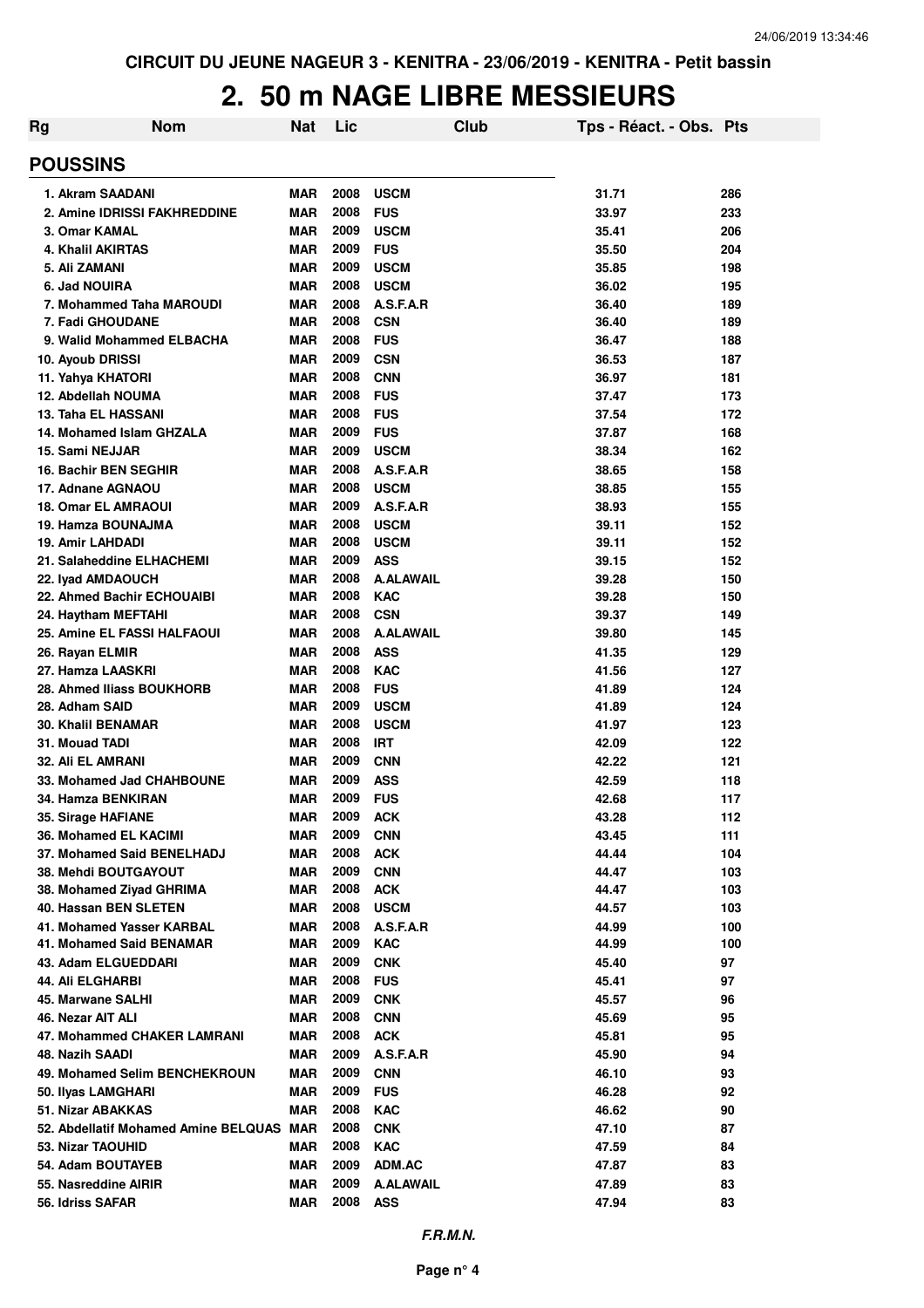# **2. 50 m NAGE LIBRE MESSIEURS**

| <b>Rg</b>      | <b>Nom</b>                         | <b>Nat</b> | Lic      | Club             | Tps - Réact. - Obs. Pts |     |
|----------------|------------------------------------|------------|----------|------------------|-------------------------|-----|
|                | <b>POUSSINS</b>                    |            |          |                  |                         |     |
|                | 57. Ismail BELKHOU                 | <b>MAR</b> | 2008     | <b>ASS</b>       | 48.34                   | 80  |
|                | 58. Rayane BARAKAT                 | <b>MAR</b> | 2009     | <b>ASS</b>       | 48.82                   | 78  |
|                | 58. Ilyas AJANA                    | <b>MAR</b> | 2009     | <b>ASS</b>       | 48.82                   | 78  |
|                | 60. Mohamed Ibrahim BENABDALLAH    | <b>MAR</b> | 2008     | <b>FUS</b>       | 49.35                   | 76  |
|                | 61. Omar IRAQI                     | <b>MAR</b> | 2008     | <b>FUS</b>       | 50.62                   | 70  |
|                | 62. Mehdi LAKHAL                   | <b>MAR</b> | 2009     | <b>CNN</b>       | 51.82                   | 65  |
|                | 63. Rayane QARRO                   | <b>MAR</b> | 2009     | <b>KAC</b>       | 52.59                   | 62  |
|                | 64. Yahya AKDIM                    | <b>MAR</b> | 2008     | <b>CNK</b>       | 53.75                   | 58  |
|                | 65. Nizar Abdellah MAHLA           | <b>MAR</b> | 2008     | <b>CSN</b>       | 55.84                   | 52  |
|                | 66. Yahya QASSIRI                  | <b>MAR</b> | 2009     | <b>CNK</b>       | 55.91                   | 52  |
|                | 67. Adam KASSOU                    | <b>MAR</b> | 2009     | A.S.F.A.R        | 1:00.59                 | 41  |
|                | <b>NC. Qusay ERRAOUGUI</b>         | <b>MAR</b> | 2009     | <b>A.ALAWAIL</b> | Frf exc.                |     |
|                | <b>NC. Aahd MERJAKTANE</b>         | <b>MAR</b> | 2009     | <b>CSN</b>       | Frf n.d.                |     |
|                | <b>NC. Mohamed Taha EL MEJDOUB</b> | MAR        | 2009     | <b>FUS</b>       | Frf n.d.                |     |
|                | <b>NC. Aymene AIT BAALLA</b>       | <b>MAR</b> | 2008     | <b>FUS</b>       | Frf n.d.                |     |
|                | <b>NC. Omar FOUKAHY</b>            | <b>MAR</b> | 2009     | <b>FUS</b>       | Frf n.d.                |     |
|                | <b>NC. Kamil EL KHETTAR</b>        | <b>MAR</b> | 2009     | <b>FUS</b>       | Disqual.                | 0   |
| <b>AVENIR1</b> |                                    |            |          |                  |                         |     |
|                | 1. Akram ELHADI                    | MAR        | 2010     | <b>USCM</b>      | 41.03                   | 132 |
|                | 2. Mohamed Anir OULAHYANE          | MAR        | 2010     | <b>USCM</b>      | 42.19                   | 121 |
|                | 3. Jad MERZAQ                      | <b>MAR</b> | 2010     | <b>FUS</b>       | 42.37                   | 120 |
|                | 4. Mohamed Rayane BENTALEB         | <b>MAR</b> | 2010     | <b>FUS</b>       | 43.65                   | 109 |
|                | <b>5. Saad MOUSTAHSSINE</b>        | <b>MAR</b> | 2010     | <b>FUS</b>       | 44.34                   | 104 |
|                | 6. Youssef BOUNJOUA                | <b>MAR</b> | 2010     | <b>FUS</b>       | 44.47                   | 103 |
|                | 7. Ismail SLIMANI                  | <b>MAR</b> | 2010     | <b>USCM</b>      | 44.60                   | 103 |
|                | 8. Adam BESSI                      | <b>MAR</b> | 2010     | <b>KAC</b>       | 44.69                   | 102 |
|                | 9. Ilyass BENAJJI                  | <b>MAR</b> | 2010     | <b>IRT</b>       | 45.16                   | 99  |
|                | 10. Mahdi QARRO                    | <b>MAR</b> | 2010     | <b>KAC</b>       | 45.29                   | 98  |
|                | 11. Rayane EL OUAFAI               | <b>MAR</b> | 2010     | <b>FUS</b>       | 45.56                   | 96  |
|                | 12. Jad LEMGADDAR                  | <b>MAR</b> | 2010     | A.S.F.A.R        | 45.69                   | 95  |
|                | <b>12. Ismail BELLAMINE</b>        | <b>MAR</b> | 2010     | <b>ASS</b>       | 45.69                   | 95  |
|                | 14. Raed MALHI                     | <b>MAR</b> | 2010     | <b>FUS</b>       | 45.90                   | 94  |
|                | <b>15. Mohamed BOUDZA</b>          | <b>MAR</b> | 2010     | A.S.F.A.R        | 46.31                   | 92  |
|                | 16. Mohammed Taha BENCHAMA         | <b>MAR</b> | 2010     | <b>USCM</b>      | 46.47                   | 91  |
|                | 17. Wassim IBN ALI                 | MAR        | 2010     | <b>A.ALAWAIL</b> | 46.50                   | 90  |
|                | 18. Rayane NADIR                   | <b>MAR</b> | 2010     | <b>ASS</b>       | 46.69                   | 89  |
|                | 19. Mohamed Maher DAHI             | <b>MAR</b> | 2010     | <b>A.ALAWAIL</b> | 47.13                   | 87  |
|                | 20. Mohammed ELYAHYAOUI            | <b>MAR</b> | 2010     | <b>KAC</b>       | 47.16                   | 87  |
|                | 21. Ilyas NUIJI                    | <b>MAR</b> | 2010     | <b>FUS</b>       | 48.72                   | 79  |
|                | 22. Adam AMORID                    | <b>MAR</b> | 2010     | <b>FUS</b>       | 49.37                   | 75  |
|                | 23. Gaaith MADANI                  | <b>MAR</b> | 2010     | <b>IRT</b>       | 49.82                   | 73  |
|                | 24. Othman BENYAHIA                | <b>MAR</b> | 2010     | <b>FUS</b>       | 49.88                   | 73  |
|                | 25. Haroune TNEAMOU                | <b>MAR</b> | 2010     | <b>CSN</b>       | 50.28                   | 71  |
|                | 25. Zoubeir NEJJAR                 | <b>MAR</b> | 2010     | <b>USCM</b>      | 50.28                   | 71  |
|                | 27. Marwane EL MOUTAQI             | <b>MAR</b> | 2010     | <b>FUS</b>       | 51.97                   | 65  |
|                | 28. Yasser SOUALHINE               | MAR        | 2010     | <b>FUS</b>       | 52.44                   | 63  |
|                | 29. Abdelali BELKHOUAJA            | MAR        | 2010     | <b>CNK</b>       | 52.75                   | 62  |
|                | 30. Youssef BENDOUHA               | MAR        | 2010     | <b>ASS</b>       | 53.60                   | 59  |
|                | 31. Yahia EL MALHI EL JAOUHARI     | MAR        | 2010     | A.S.F.A.R        | 57.88                   | 47  |
|                | 32. Mohamed Khalil OURKIYA         | MAR        | 2010     | <b>USCM</b>      | 58.19                   | 46  |
|                | 33. Yahya KASSOU                   | <b>MAR</b> | 2010     | A.S.F.A.R        | 59.44                   | 43  |
|                | <b>NC. Houssam Eddine OBILAT</b>   | MAR        | 2010     | <b>CSN</b>       | Frf n.d.                |     |
|                | NC. Rayane BOUNJOUA                | <b>MAR</b> | 2010     | <b>FUS</b>       | Frf n.d.                |     |
|                | NC. Haytham Jaafar ALLAOUI         | MAR        | 2010 FUS |                  | Frf n.d.                |     |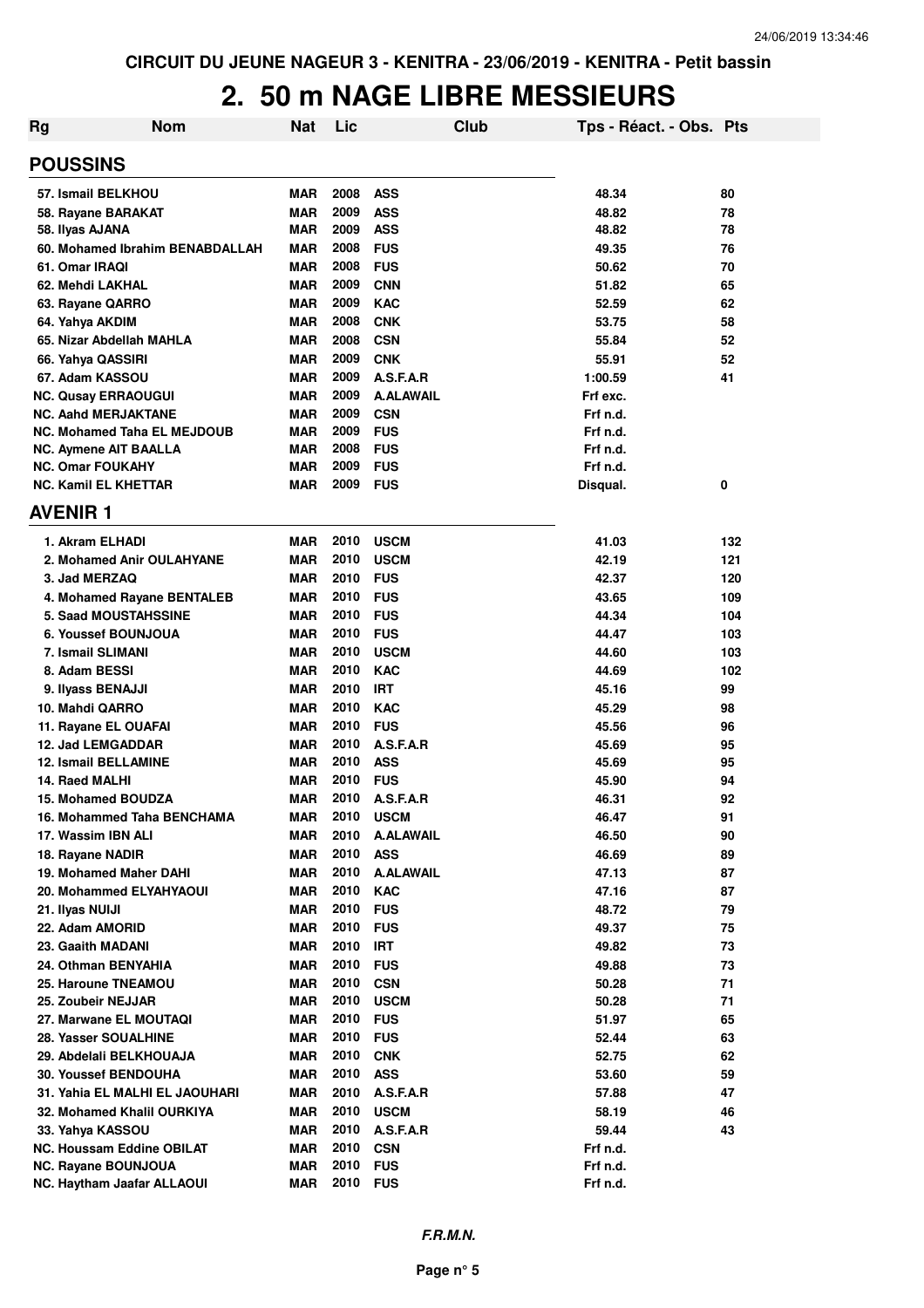## **2. 50 m NAGE LIBRE MESSIEURS**

| Rg | <b>Nom</b>                       | <b>Nat</b> | Lic  |             | Club | Tps - Réact. - Obs. Pts |     |
|----|----------------------------------|------------|------|-------------|------|-------------------------|-----|
|    | <b>AVENIR 2</b>                  |            |      |             |      |                         |     |
|    | 1. Badr LAKHAL                   | <b>MAR</b> | 2011 | <b>CNN</b>  |      | 38.93                   | 155 |
|    | 2. Imrane EL YACOUTI             | <b>MAR</b> | 2011 | <b>FUS</b>  |      | 41.94                   | 123 |
|    | 3. Amr HOMSI                     | <b>MAR</b> | 2011 | <b>FUS</b>  |      | 42.22                   | 121 |
|    | 4. Marouane BENSOUDA             | <b>MAR</b> | 2011 | <b>CNN</b>  |      | 44.04                   | 107 |
|    | 5. Taha ZOUGGARI                 | <b>MAR</b> | 2011 | <b>CNN</b>  |      | 44.06                   | 106 |
|    | 6. Aymane BELABBAR               | <b>MAR</b> | 2011 | <b>ASS</b>  |      | 44.40                   | 104 |
|    | 7. Mohammed Iyad HASSAINATE      | <b>MAR</b> | 2011 | <b>CNN</b>  |      | 44.78                   | 101 |
|    | 8. Ilyasse LEBDAR                | <b>MAR</b> | 2011 | <b>ASS</b>  |      | 46.50                   | 90  |
|    | 9. Yahya EL GADIRI               | <b>MAR</b> | 2011 | <b>ASS</b>  |      | 47.59                   | 84  |
|    | <b>10. Baker CHAKOURI</b>        | <b>MAR</b> | 2011 | A.S.F.A.R   |      | 48.04                   | 82  |
|    | <b>11. Mohamed Anas ELAMRANI</b> | <b>MAR</b> | 2011 | <b>CNN</b>  |      | 48.45                   | 80  |
|    | 11. Mathieu CHARLET GARNIER      | <b>FRA</b> | 2011 | <b>FUS</b>  |      | 48.45                   | 80  |
|    | 13. Othmane SALHI                | <b>MAR</b> | 2012 | <b>CNK</b>  |      | 52.12                   | 64  |
|    | 14. Karam BENDAOU                | <b>MAR</b> | 2011 | <b>CNN</b>  |      | 52.56                   | 62  |
|    | <b>15. Ahmed BENALI</b>          | <b>MAR</b> | 2011 | <b>CNK</b>  |      | 52.72                   | 62  |
|    | 16. Adam HARIRI MADINI           | <b>MAR</b> | 2011 | <b>IRT</b>  |      | 54.10                   | 57  |
|    | <b>17. Yassir BENKIRANE</b>      | <b>MAR</b> | 2011 | <b>ACK</b>  |      | 54.19                   | 57  |
|    | 18. Mohamed Omar EL QASMI        | <b>MAR</b> | 2011 | <b>CNN</b>  |      | 54.34                   | 56  |
|    | 19. Mohamed Reda BOUZERDIK       | <b>MAR</b> | 2011 | <b>USCM</b> |      | 56.03                   | 51  |
|    | 20. Chadi CHEBIHI                | <b>MAR</b> | 2012 | <b>KAC</b>  |      | 56.28                   | 51  |
|    | 20. Sami CHARIF KHALIFI          | <b>MAR</b> | 2011 | <b>FUS</b>  |      | 56.28                   | 51  |
|    | 22. Ali HANINE                   | <b>MAR</b> | 2011 | <b>CNK</b>  |      | 58.12                   | 46  |
|    | 23. Bilal CHIKI                  | <b>MAR</b> | 2011 | <b>ACK</b>  |      | 58.85                   | 44  |
|    | 24. Souhail ECHOUAIBI            | <b>MAR</b> | 2011 | <b>KAC</b>  |      | 59.47                   | 43  |
|    | 25. Soufiane ECHCHGADDA          | <b>MAR</b> | 2011 | <b>FUS</b>  |      | 1:00.16                 | 41  |
|    | 26. Mehdi LAHDADI                | <b>MAR</b> | 2012 | <b>USCM</b> |      | 1:00.47                 | 41  |
|    | 27. Yasser YAMOUNE               | <b>MAR</b> | 2012 | <b>CSN</b>  |      | 1:00.72                 | 40  |
|    | 28. Wissam TNEAMOU               | <b>MAR</b> | 2011 | <b>CSN</b>  |      | 1:04.59                 | 33  |
|    | 29. Oussama EL MHAMI             | <b>MAR</b> | 2012 | <b>ASS</b>  |      | 1:18.47                 | 18  |
|    | <b>NC. Nasrallah SAMI</b>        | <b>MAR</b> | 2011 | <b>CSN</b>  |      | Frf n.d.                |     |
|    | <b>NC. Marwan RENAUX</b>         | <b>MAR</b> | 2011 | <b>USCM</b> |      | Frf n.d.                |     |
|    | <b>NC. Noham ZOUR</b>            | <b>MAR</b> | 2011 | <b>USCM</b> |      | Frf n.d.                |     |
|    | <b>NC. Nael ZOUR</b>             | <b>MAR</b> | 2011 | <b>USCM</b> |      | Frf n.d.                |     |
|    | NC. Ayham ELBOURAIMI             | <b>MAR</b> | 2011 | <b>USCM</b> |      | Frf n.d.                |     |
|    | NC. Ihab Choaib EL MZAOUAK       | <b>MAR</b> | 2011 | <b>ASS</b>  |      | <b>Abandon</b>          | 0   |

**F.R.M.N.**

**Page n° 6**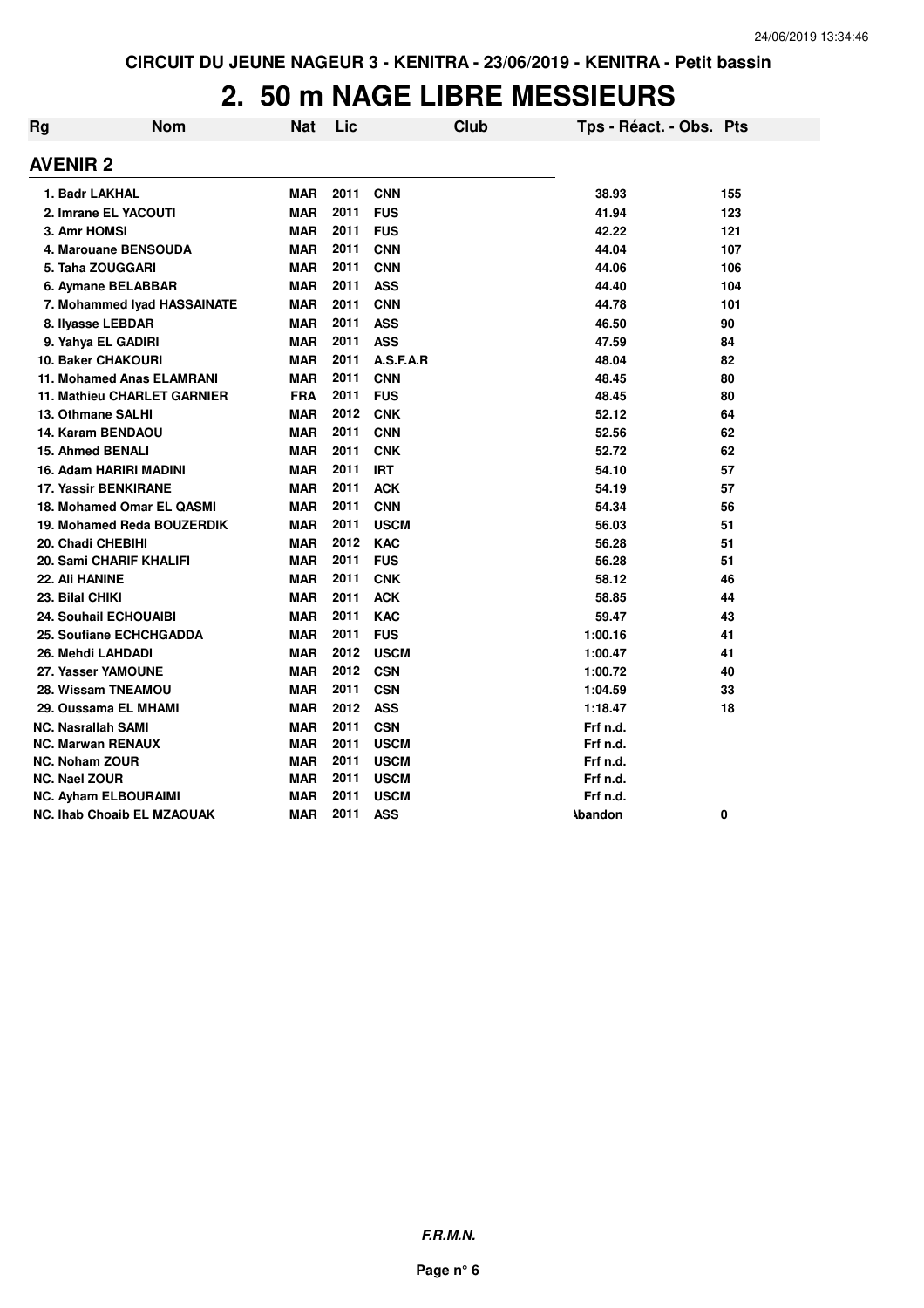## **3. 200 m 4 NAGES DAMES**

| Rg                           | <b>Nom</b> | <b>Nat</b> | Lic  |                  | <b>Club</b> | Tps - Réact. - Obs. Pts |     |
|------------------------------|------------|------------|------|------------------|-------------|-------------------------|-----|
| <b>POUSSINS</b>              |            |            |      |                  |             |                         |     |
| 1. Aya SEJJARI               |            | <b>MAR</b> | 2008 | <b>FUS</b>       |             | 3:08.75                 | 298 |
| 2. Sarah ARAB                |            | <b>MAR</b> | 2008 | <b>USCM</b>      |             | 3:20.13                 | 250 |
| 3. Lina EL ABOUDI            |            | <b>MAR</b> | 2008 | <b>FUS</b>       |             | 3:25.94                 | 229 |
| <b>4. Rime EL BAROUDI</b>    |            | <b>MAR</b> | 2008 | A.S.F.A.R        |             | 3:26.78                 | 227 |
| 5. Douae ABETTI              |            | <b>MAR</b> | 2009 | <b>FUS</b>       |             | 3:28.00                 | 223 |
| <b>6. Zineb SOUALHINE</b>    |            | <b>MAR</b> | 2008 | <b>FUS</b>       |             | 3:28.55                 | 221 |
| <b>6. Hiba GUENDOUF</b>      |            | <b>MAR</b> | 2008 | <b>KAC</b>       |             | 3:28.55                 | 221 |
| 8. Zineb BOUSSNEN            |            | <b>MAR</b> | 2008 | A.S.F.A.R        |             | 3:32.75                 | 208 |
| 9. Abir SAHTARI              |            | <b>MAR</b> | 2009 | <b>KAC</b>       |             | 3:33.26                 | 206 |
| 10. Rabab ELKHADIR           |            | <b>MAR</b> | 2009 | <b>KAC</b>       |             | 3:40.81                 | 186 |
| 11. Nouhaila ANEB            |            | <b>MAR</b> | 2008 | <b>KAC</b>       |             | 3:42.50                 | 182 |
| 12. Ghita FATIH              |            | <b>MAR</b> | 2009 | A.S.F.A.R        |             | 3:56.18                 | 152 |
| <b>13. Douae MOULOUDI</b>    |            | <b>MAR</b> | 2008 | <b>CNN</b>       |             | 4:01.53                 | 142 |
| <b>14. Syrine BOUTRACHEH</b> |            | <b>MAR</b> | 2009 | <b>CNN</b>       |             | 4:08.90                 | 130 |
| <b>15. Lina BENMIMOUN</b>    |            | <b>MAR</b> | 2008 | <b>CNN</b>       |             | 4:10.87                 | 127 |
| <b>NC. Khawla ACHIBANE</b>   |            | <b>MAR</b> | 2008 | <b>CNN</b>       |             | Frf n.d.                |     |
| <b>NC. Safa ALAOUI</b>       |            | <b>MAR</b> | 2008 | <b>CNN</b>       |             | Frf n.d.                |     |
| <b>NC. Ghita BENSLIMANE</b>  |            | <b>MAR</b> | 2009 | <b>CNN</b>       |             | <b>\bandon</b>          | 0   |
| <b>NC. Ghita KHARMICH</b>    |            | <b>MAR</b> | 2009 | <b>CNN</b>       |             | <b>\bandon</b>          | 0   |
| <b>NC. Amina BAGHOZ</b>      |            | <b>MAR</b> | 2009 | <b>A.ALAWAIL</b> |             | Dsq VI                  | 0   |
| <b>NC. Marwa BARAKAT</b>     |            | <b>MAR</b> | 2009 | <b>CNN</b>       |             | Dsq VI                  | 0   |
| <b>NC. Sara BENMIMOUN</b>    |            | <b>MAR</b> | 2008 | <b>CNN</b>       |             | Dsq VI                  | 0   |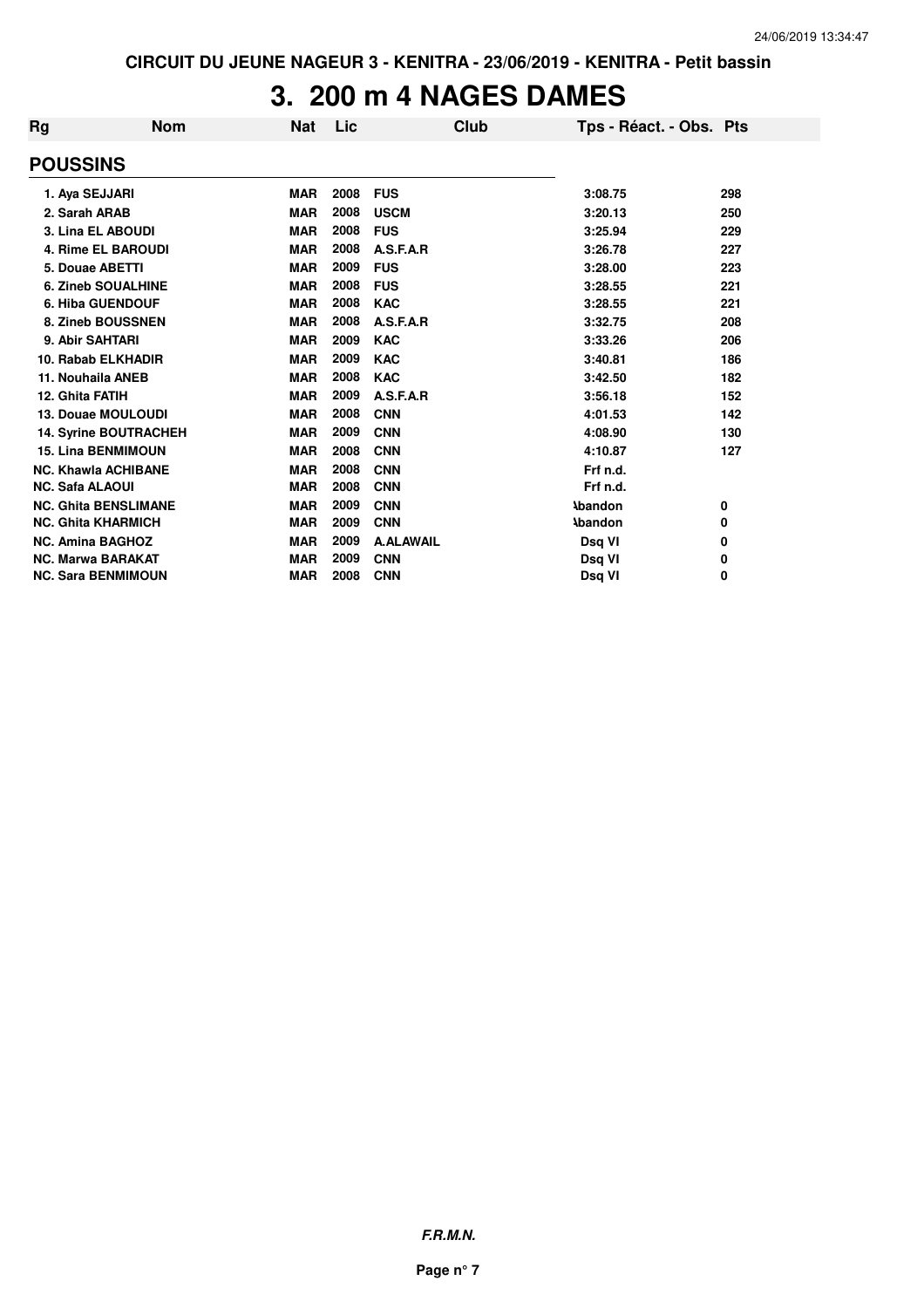# **4. 200 m 4 NAGES MESSIEURS**

| Rg | <b>Nom</b>                           | <b>Nat</b> | Lic  |             | <b>Club</b> | Tps - Réact. - Obs. Pts |     |
|----|--------------------------------------|------------|------|-------------|-------------|-------------------------|-----|
|    | <b>POUSSINS</b>                      |            |      |             |             |                         |     |
|    | 1. Akram SAADANI                     | <b>MAR</b> | 2008 | <b>USCM</b> |             | 2:55.72                 | 275 |
|    | 2. Noamane EL MECHRAFI               | <b>MAR</b> | 2008 | <b>USCM</b> |             | 3:07.46                 | 227 |
|    | 3. Ahmed EL HARRAK                   | <b>MAR</b> | 2008 | <b>CNN</b>  |             | 3:14.70                 | 202 |
|    | 3. Yahia LAAREJ                      | <b>MAR</b> | 2008 | <b>FUS</b>  |             | 3:14.70                 | 202 |
|    | 5. Yahya SOBHI                       | <b>MAR</b> | 2009 | <b>CNN</b>  |             | 3:17.97                 | 192 |
|    | 6. Souhail AISSAOUI                  | <b>MAR</b> | 2009 | <b>CNN</b>  |             | 3:20.72                 | 184 |
|    | 7. Mohamed Ilyas BELKADI             | <b>MAR</b> | 2009 | A.S.F.A.R   |             | 3:40.66                 | 139 |
|    | 8. Yahya KHATORI                     | <b>MAR</b> | 2008 | <b>CNN</b>  |             | 3:46.22                 | 129 |
|    | 9. Youssef FEKHARI                   | <b>MAR</b> | 2009 | A.S.F.A.R   |             | 3:46.56                 | 128 |
|    | 10. Amjad SGHIOURI ELIDRISSI         | <b>MAR</b> | 2009 | <b>CNN</b>  |             | 3:47.72                 | 126 |
|    | 11. Nassim EL AOUSSI                 | <b>MAR</b> | 2009 | A.S.F.A.R   |             | 3:52.25                 | 119 |
|    | <b>12. Ali EL AMRANI</b>             | <b>MAR</b> | 2009 | <b>CNN</b>  |             | 4:04.47                 | 102 |
|    | 13. Rayane BARAKAT                   | <b>MAR</b> | 2008 | <b>CNN</b>  |             | 4:09.20                 | 96  |
|    | 14. Ilyas BENOUAHI                   | <b>MAR</b> | 2009 | <b>CNN</b>  |             | 4:10.87                 | 94  |
|    | 15. Mohamed EL KACIMI                | <b>MAR</b> | 2009 | <b>CNN</b>  |             | 4:11.56                 | 93  |
|    | 16. Badereddine ELHACHEMI            | <b>MAR</b> | 2009 | <b>ASS</b>  |             | 4:25.09                 | 80  |
|    | 17. Khalil Ibrahim OUHAMMOU          | <b>MAR</b> | 2008 | <b>CNN</b>  |             | 4:30.91                 | 75  |
|    | 18. Aymane NAIT MBARK                | <b>MAR</b> | 2009 | <b>CNN</b>  |             | 4:52.47                 | 59  |
|    | <b>NC. Mourad LAQLIOUAL</b>          | <b>MAR</b> | 2008 | <b>CNN</b>  |             | Frf n.d.                |     |
|    | <b>NC. Amine IDRISSI FAKHREDDINE</b> | <b>MAR</b> | 2008 | <b>FUS</b>  |             | <b>Abandon</b>          | 0   |
|    | <b>NC. Saad TAOURTI</b>              | <b>MAR</b> | 2008 | A.S.F.A.R   |             | Dsq FD                  | 0   |
|    | <b>NC. Bachir BEN SEGHIR</b>         | <b>MAR</b> | 2008 | A.S.F.A.R   |             | Dsq NI                  | 0   |
|    | <b>NC. Ali BOURICH</b>               | <b>MAR</b> | 2008 | A.S.F.A.R   |             | Dsq NI                  | 0   |
|    | <b>NC. Mohammed ABBAHADDOU</b>       | <b>MAR</b> | 2009 | <b>CNN</b>  |             | Dsq NI                  | 0   |
|    | <b>NC. Amine BENAHMED</b>            | <b>MAR</b> | 2008 | <b>FUS</b>  |             | Dsq NI                  | 0   |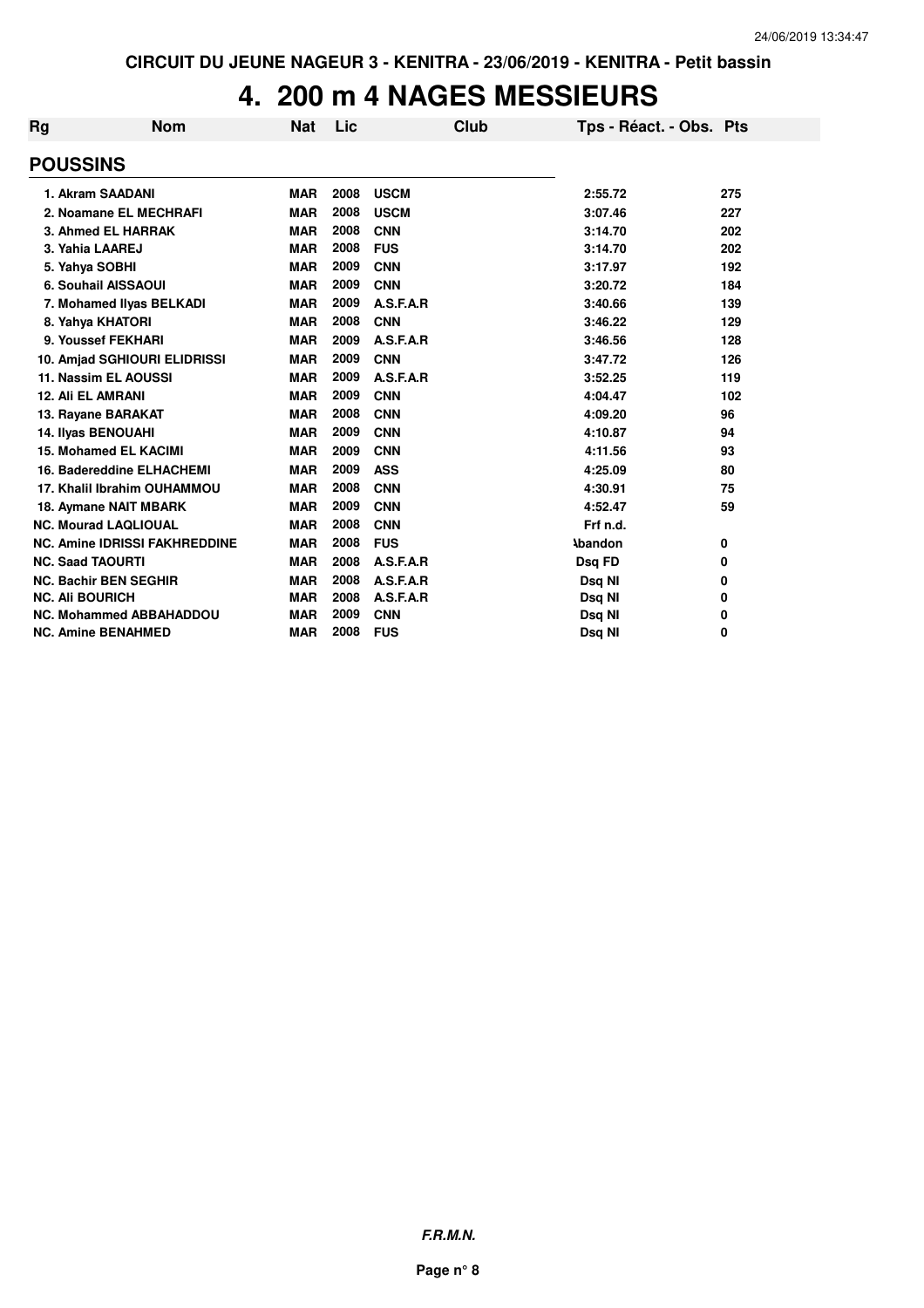#### **5. 50 m BRASSE DAMES**

| Rg | <b>Nom</b>                         | Nat                      | Lic          |                          | Club | Tps - Réact. - Obs. Pts |            |
|----|------------------------------------|--------------------------|--------------|--------------------------|------|-------------------------|------------|
|    | <b>POUSSINS</b>                    |                          |              |                          |      |                         |            |
|    | 1. Lina AJANA                      | <b>MAR</b>               | 2008         | <b>ASS</b>               |      | 46.07                   | 271        |
|    | 1. Aya SEJJARI                     | <b>MAR</b>               | 2008         | <b>FUS</b>               |      | 46.07                   | 271        |
|    | 3. Rim ELADEL                      | <b>MAR</b>               | 2008         | <b>ASS</b>               |      | 48.32                   | 235        |
|    | <b>4. Hiba GUENDOUF</b>            | <b>MAR</b>               | 2008         | <b>KAC</b>               |      | 49.28                   | 222        |
|    | 5. Maria BOUJENDAR                 | <b>MAR</b>               | 2008         | <b>FUS</b>               |      | 49.66                   | 217        |
|    | 6. Douae ABETTI                    | <b>MAR</b>               | 2009         | <b>FUS</b>               |      | 49.94                   | 213        |
|    | 7. Meryem EL ALAMI                 | <b>MAR</b>               | 2009         | <b>FUS</b>               |      | 51.47                   | 194        |
|    | 8. Hiba HADDAD                     | <b>MAR</b>               | 2008         | <b>ASS</b>               |      | 51.60                   | 193        |
|    | 9. Nada LAMAIZI                    | <b>MAR</b>               | 2008         | <b>CSN</b>               |      | 51.90                   | 190        |
|    | <b>10. Rim BENSALAH</b>            | <b>MAR</b>               | 2009         | <b>FUS</b>               |      | 52.41                   | 184        |
|    | <b>11. Amal HAMMOUGUA</b>          | <b>MAR</b>               | 2008         | <b>CSN</b>               |      | 52.53                   | 183        |
|    | 12. Lamiae EL HADDAD               | <b>MAR</b>               | 2009         | A.S.F.A.R                |      | 54.63                   | 163        |
|    | 12. Aya MINIYA                     | <b>MAR</b>               | 2009         | <b>FUS</b>               |      | 54.63                   | 163        |
|    | 14. Lina SAYOURI                   | <b>MAR</b>               | 2008         | <b>ASS</b>               |      | 55.09                   | 158        |
|    | 15. Aya CHAHID                     | <b>MAR</b>               | 2009         | A.S.F.A.R                |      | 55.22                   | 157        |
|    | <b>16. Sara KAIMECH</b>            | <b>MAR</b>               | 2009         | A.S.F.A.R                |      | 55.29                   | 157        |
|    | 17. Meryeme ZOUITA                 | <b>MAR</b>               | 2008         | <b>ASS</b>               |      | 55.41                   | 156        |
|    | <b>18. Abir SAHTARI</b>            | <b>MAR</b>               | 2009         | <b>KAC</b>               |      | 55.97                   | 151        |
|    | 19. Nouhaila ANEB                  | <b>MAR</b>               | 2008         | <b>KAC</b>               |      | 56.16                   | 150        |
|    | 20. Lina BOUZAGBAH                 | <b>MAR</b>               | 2009         | <b>FUS</b>               |      | 56.22                   | 149        |
|    | 21. Rim ALOUACH                    | <b>MAR</b>               | 2009         | <b>ASS</b>               |      | 56.28                   | 149        |
|    | 22. Iness KHATORI                  | <b>MAR</b>               | 2009         | A.S.F.A.R                |      | 57.03                   | 143        |
|    | 23. Lina ALLA                      | <b>MAR</b>               | 2009         | A.S.F.A.R                |      | 57.38                   | 140        |
|    | 24. Syrine BOUTRACHEH              | <b>MAR</b>               | 2009         | <b>CNN</b>               |      | 57.50                   | 139        |
|    | 25. Nour HANZAZI                   | <b>MAR</b>               | 2008<br>2009 | A.S.F.A.R                |      | 58.72                   | 131        |
|    | 26. Meriem SEDDATI                 | <b>MAR</b>               | 2008         | <b>KAC</b><br><b>ASS</b> |      | 59.32                   | 127        |
|    | 27. Abir LAFRIKI<br>28. Lina TAHIR | <b>MAR</b><br><b>MAR</b> | 2009         | <b>KAC</b>               |      | 1:01.06                 | 116<br>114 |
|    | 29. Kenza EL BOUDALI               | <b>MAR</b>               | 2008         | <b>CSN</b>               |      | 1:01.53<br>1:02.97      | 106        |
|    | <b>30. Lina BENMIMOUN</b>          | <b>MAR</b>               | 2008         | <b>CNN</b>               |      | 1:03.59                 | 103        |
|    | 31. Doha RAISSOUNI                 | <b>MAR</b>               | 2008         | <b>KAC</b>               |      | 1:05.68                 | 93         |
|    | <b>32. Malak DOUKALI</b>           | <b>MAR</b>               | 2009         | <b>ACK</b>               |      | 1:06.10                 | 92         |
|    | 33. Amira OUCHID                   | <b>MAR</b>               | 2009         | <b>KAC</b>               |      | 1:06.28                 | 91         |
|    | <b>34. Ines ETTOUHAMI</b>          | MAR                      | 2009         | <b>KAC</b>               |      | 1:10.65                 | 75         |
|    | 35. Aya SAKHRAOUI                  | <b>MAR</b>               | 2009         | <b>CSN</b>               |      | 1:10.68                 | 75         |
|    | <b>NC. Lilia SBITI</b>             | <b>MAR</b>               | 2008         | <b>FUS</b>               |      | Frf n.d.                |            |
|    | <b>NC. Nada DADI</b>               | <b>MAR</b>               | 2008         | <b>KAC</b>               |      | Frf n.d.                |            |
|    | <b>NC. Aroua MESKINE</b>           | <b>MAR</b>               | 2008         | <b>KAC</b>               |      | Frf n.d.                |            |
|    | <b>AVENIR 1</b>                    |                          |              |                          |      |                         |            |
|    | 1. Rime CHAQRANI                   | <b>MAR</b>               | 2010         | A.S.F.A.R                |      | 55.82                   | 152        |
|    | 2. Israe RHZALA                    | <b>MAR</b>               | 2010         | <b>FUS</b>               |      | 59.47                   | 126        |
|    | 3. Chahd CHAHID                    | <b>MAR</b>               | 2010         | <b>CNN</b>               |      | 59.75                   | 124        |
|    | 4. Marwa BENBIYA                   | <b>MAR</b>               | 2010         | <b>ASS</b>               |      | 1:02.22                 | 110        |
|    | 5. Malak SAIIDI                    | MAR                      | 2010         | A.S.F.A.R                |      | 1:03.06                 | 105        |
|    | 6. Aya BERRAZZOUK                  | <b>MAR</b>               | 2010         | A.S.F.A.R                |      | 1:05.25                 | 95         |
|    | 7. Ranim HADANE                    | <b>MAR</b>               | 2010         | <b>CNN</b>               |      | 1:08.97                 | 81         |
|    | 8. Israe NAKMOUCH                  | <b>MAR</b>               | 2010         | <b>ACK</b>               |      | 1:12.10                 | 70         |
|    | 9. Rim ASAMBA                      | <b>MAR</b>               | 2010         | <b>ASS</b>               |      | 1:13.62                 | 66         |
|    | 10. Iness TAHIR                    | <b>MAR</b>               | 2010         | <b>CSN</b>               |      | 1:16.59                 | 59         |
|    | NC. Rania AQUIL                    | <b>MAR</b>               | 2010         | <b>ASS</b>               |      | Frf n.d.                |            |
|    | NC. Oumnia LAQLIOUAL               | <b>MAR</b>               | 2010         | <b>CNN</b>               |      | Frf n.d.                |            |
|    | <b>NC. Noor KANDIL</b>             | <b>MAR</b>               | 2010         | <b>CNN</b>               |      | Dsq VI                  | 0          |
|    | <b>NC. Zeineb ENNAMIRI</b>         | <b>MAR</b>               | 2010         | KAC                      |      | Dsq VI                  | 0          |
|    | <b>NC. Nada BOUZERDIK</b>          | <b>MAR</b>               | 2010         | <b>USCM</b>              |      | Dsq NI                  | 0          |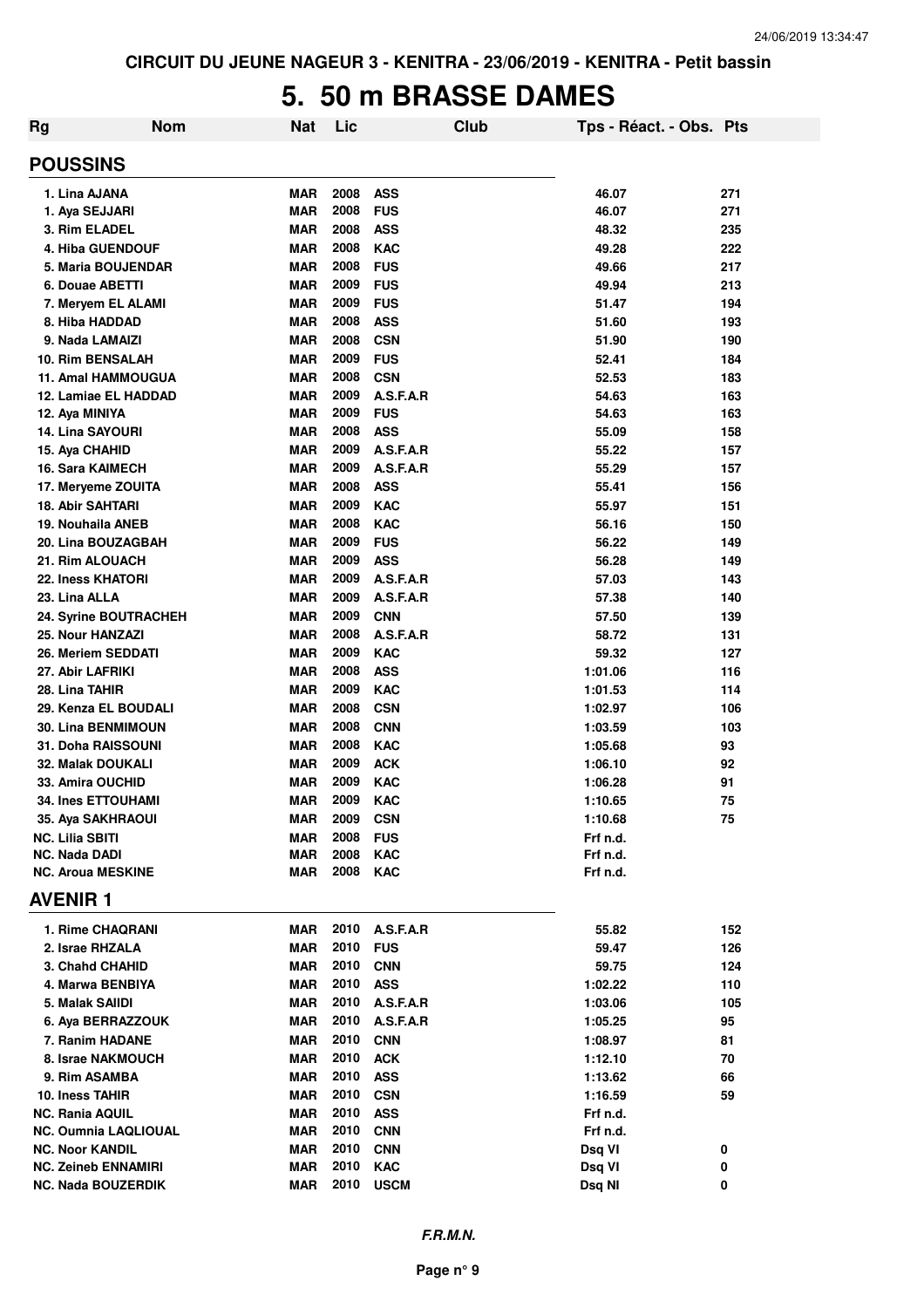#### **5. 50 m BRASSE DAMES**

| Rg                        | <b>Nom</b> | <b>Nat</b> | <b>Lic</b> |             | Club | Tps - Réact. - Obs. Pts |     |
|---------------------------|------------|------------|------------|-------------|------|-------------------------|-----|
| <b>AVENIR 2</b>           |            |            |            |             |      |                         |     |
| 1. Mayar RIHANI           |            | <b>MAR</b> | 2011       | <b>CSN</b>  |      | 1:00.62                 | 119 |
| 2. Rim HAFIANE            |            | <b>MAR</b> | 2011       | <b>ACK</b>  |      | 1:03.75                 | 102 |
| 3. Lina BRIKA             |            | MAR        | 2011       | <b>CNK</b>  |      | 1:07.91                 | 84  |
| 4. Ghita BENHAIDA         |            | MAR        | 2011       | <b>CNN</b>  |      | 1:09.65                 | 78  |
| 5. Basma JABAR            |            | MAR        | 2011       | <b>CNN</b>  |      | 1:10.59                 | 75  |
| <b>6. Sarra EL OTMANY</b> |            | <b>MAR</b> | 2011       | <b>CNN</b>  |      | 1:16.28                 | 59  |
| 7. Douaa AJOUAD           |            | <b>MAR</b> | 2011       | <b>ACK</b>  |      | 1:17.84                 | 56  |
| <b>NC. Jana HAKIMI</b>    |            | <b>MAR</b> | 2011       | <b>USCM</b> |      | Frf n.d.                |     |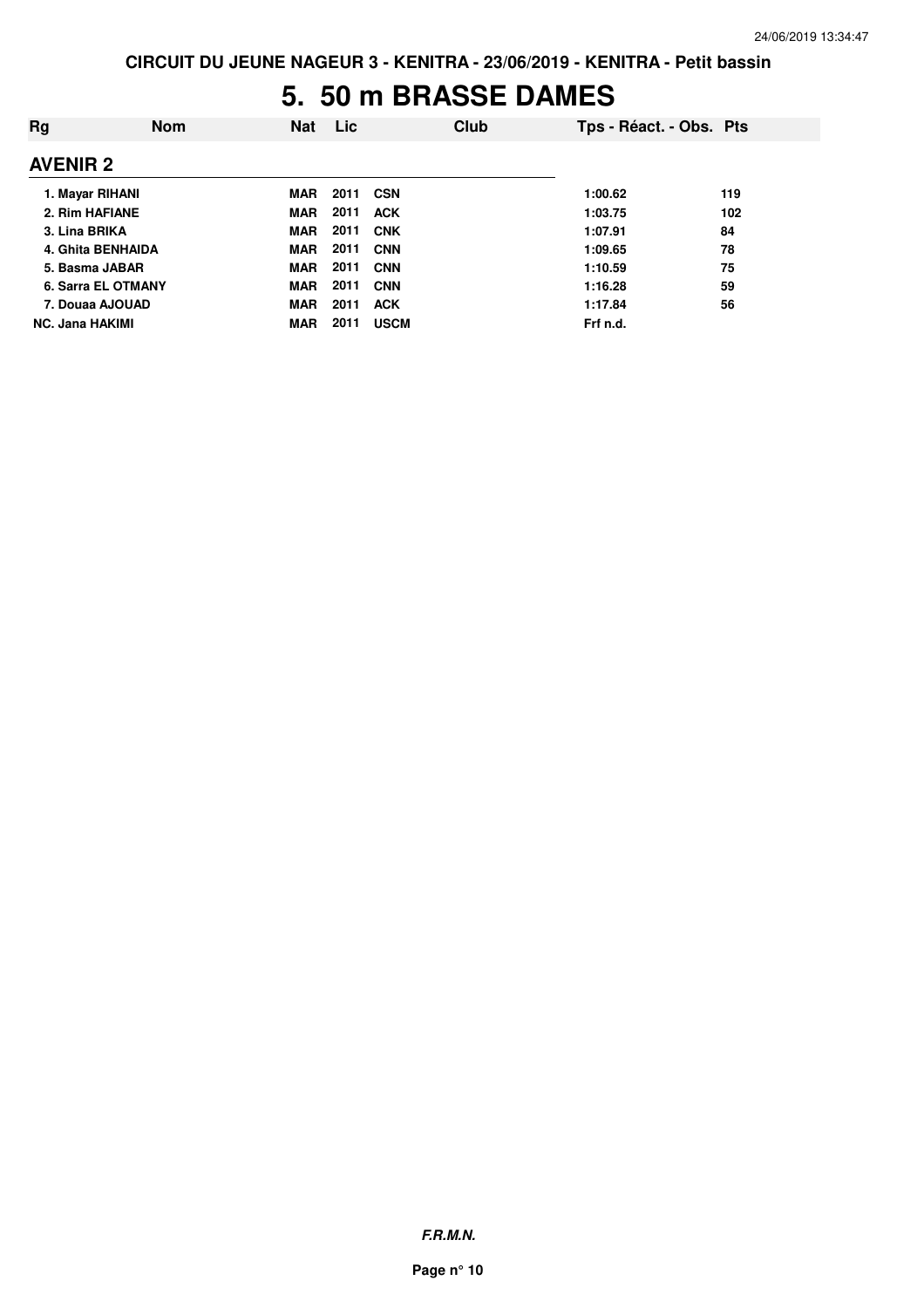### **6. 50 m BRASSE MESSIEURS**

| Rg                         | <b>Nom</b>                               | <b>Nat</b> | Lic          |                  | Club | Tps - Réact. - Obs. Pts |        |
|----------------------------|------------------------------------------|------------|--------------|------------------|------|-------------------------|--------|
| <b>POUSSINS</b>            |                                          |            |              |                  |      |                         |        |
| 1. Ali BOURICH             |                                          | <b>MAR</b> | 2008         | A.S.F.A.R        |      | 49.03                   | 160    |
|                            | 2. Rayane ELMAZOUNI                      | <b>MAR</b> | 2008         | <b>CSN</b>       |      | 49.47                   | 156    |
|                            | 3. Ahmed EL HARRAK                       | <b>MAR</b> | 2008         | <b>CNN</b>       |      | 50.30                   | 149    |
|                            | 4. Taha EL HASSANI                       | <b>MAR</b> | 2008         | <b>FUS</b>       |      | 51.19                   | 141    |
|                            | 5. Salaheddine ELHACHEMI                 | <b>MAR</b> | 2009         | <b>ASS</b>       |      | 51.65                   | 137    |
| 6. Iyad AMDAOUCH           |                                          | <b>MAR</b> | 2008         | <b>A.ALAWAIL</b> |      | 52.84                   | 128    |
|                            | 7. Souhail AISSAOUI                      | <b>MAR</b> | 2009         | <b>CNN</b>       |      | 53.03                   | 127    |
|                            | 8. Mohamed Said BENAMAR                  | <b>MAR</b> | 2009         | <b>KAC</b>       |      | 53.12                   | 126    |
|                            | 9. Mohamed Said BENELHADJ                | <b>MAR</b> | 2008         | <b>ACK</b>       |      | 53.50                   | 123    |
| 10. Taha LAHLOU            |                                          | <b>MAR</b> | 2009         | <b>ASS</b>       |      | 54.25                   | 118    |
| <b>11. Youssef FEKHARI</b> |                                          | <b>MAR</b> | 2009         | A.S.F.A.R        |      | 54.31                   | 118    |
| 12. Hamza LAASKRI          |                                          | <b>MAR</b> | 2008         | <b>KAC</b>       |      | 54.38                   | 117    |
|                            | 13. Ahmed Amine CHEBIHI                  | <b>MAR</b> | 2009         | <b>KAC</b>       |      | 54.43                   | 117    |
|                            | <b>14. Omar EL AMRAOUI</b>               | <b>MAR</b> | 2009         | A.S.F.A.R        |      | 54.62                   | 116    |
| <b>15. Saad TAOURTI</b>    |                                          | <b>MAR</b> | 2008         | A.S.F.A.R        |      | 54.91                   | 114    |
| 15. Sami NEJJAR            |                                          | <b>MAR</b> | 2009         | <b>USCM</b>      |      | 54.91                   | 114    |
| 17. Rayan ELMIR            |                                          | <b>MAR</b> | 2008         | <b>ASS</b>       |      | 55.03                   | 113    |
| 18. Rayane QARRO           |                                          | <b>MAR</b> | 2009         | <b>KAC</b>       |      | 55.09                   | 113    |
|                            | 19. Nassim EL AOUSSI                     | <b>MAR</b> | 2009         | A.S.F.A.R        |      | 55.53                   | 110    |
|                            | 20. Mohamed Taha EL MEJDOUB              | <b>MAR</b> | 2009         | <b>FUS</b>       |      | 55.66                   | 110    |
|                            | 21. Mohamed Ziyad GHRIMA                 | <b>MAR</b> | 2008         | <b>ACK</b>       |      | 55.90                   | 108    |
|                            | 22. Anas AIT BARGACH                     | <b>MAR</b> | 2009         | <b>ASS</b>       |      | 56.78                   | 103    |
| 22. Adham SAID             |                                          | <b>MAR</b> | 2009         | <b>USCM</b>      |      | 56.78                   | 103    |
| 24. Marwane SALHI          |                                          | <b>MAR</b> | 2009         | <b>CNK</b>       |      | 56.84                   | 103    |
|                            | 25. Hassan BEN SLETEN                    | <b>MAR</b> | 2008         | <b>USCM</b>      |      | 56.91                   | 102    |
| 26. Amir LAHDADI           |                                          | <b>MAR</b> | 2008         | <b>USCM</b>      |      | 57.36                   | 100    |
|                            | 27. Amjad SGHIOURI ELIDRISSI             | <b>MAR</b> | 2009         | <b>CNN</b>       |      | 57.50                   | 99     |
| 28. Nazih SAADI            |                                          | <b>MAR</b> | 2009         | A.S.F.A.R        |      | 57.69                   | 98     |
|                            | 29. Badereddine ELHACHEMI                | <b>MAR</b> | 2009         | <b>ASS</b>       |      | 58.19                   | 96     |
| <b>30. Nizar ABAKKAS</b>   |                                          | <b>MAR</b> | 2008         | <b>KAC</b>       |      | 58.59                   | 94     |
| 31. Mehdi LAKHAL           |                                          | <b>MAR</b> | 2009         | <b>CNN</b>       |      | 1:02.25                 | 78     |
| 32. Sirage HAFIANE         |                                          | <b>MAR</b> | 2009         | <b>ACK</b>       |      | 1:03.22                 | 75     |
|                            | 33. Mohamed Selim BENCHEKROUN            | <b>MAR</b> | 2009         | <b>CNN</b>       |      | 1:04.19                 | 71     |
|                            | 34. Mohammed CHAKER LAMRANI              | <b>MAR</b> | 2008         | <b>ACK</b>       |      | 1:05.50                 | 67     |
|                            | 35. Abdellatif LADIMAT                   | MAR        | 2009         | <b>CNN</b>       |      | 1:07.94                 | 60     |
| 36. Yahya QASSIRI          |                                          | <b>MAR</b> | 2009         | <b>CNK</b>       |      | 1:15.94                 | 43     |
|                            | <b>NC. Qusay ERRAOUGUI</b>               | <b>MAR</b> | 2009         | <b>A.ALAWAIL</b> |      | Frf exc.                |        |
|                            | <b>NC. Mohamed IIvas BELKADI</b>         | <b>MAR</b> | 2009         | A.S.F.A.R        |      | Dsq FD                  | 0      |
|                            | <b>NC. Mehdi BOUTGAYOUT</b>              | <b>MAR</b> | 2009         | <b>CNN</b>       |      | Dsq VI                  | 0      |
|                            | <b>NC. Mohammed ABBAHADDOU</b>           | <b>MAR</b> | 2009         | <b>CNN</b>       |      | Dsq VI                  | 0      |
| NC. Rayane BARAKAT         | NC. Abdellatif Mohamed Amine BELQUAS MAR | MAR        | 2009<br>2008 | <b>ASS</b>       |      | Dsq NI                  | 0<br>0 |
| <b>AVENIR1</b>             |                                          |            |              | <b>CNK</b>       |      | Dsq NI                  |        |
|                            |                                          |            |              |                  |      |                         |        |
|                            | 1. Houssam Badreddine MAACH              | MAR        | 2010         | <b>CNN</b>       |      | 48.30                   | 168    |
|                            | 2. Ismail EL FARISSI                     | MAR        | 2010         | <b>FUS</b>       |      | 52.10                   | 134    |
| 3. Moaad AJOUAD            |                                          | <b>MAR</b> | 2010         | <b>ACK</b>       |      | 52.19                   | 133    |
|                            | 4. Yassine BOUKHARI                      | MAR        | 2010         | <b>CNN</b>       |      | 52.34                   | 132    |
|                            | 5. Abdelhay LAFRIKI                      | MAR        | 2010         | A.S.F.A.R        |      | 54.78                   | 115    |
|                            | 6. Mohamed Maher DAHI                    | MAR        | 2010         | <b>A.ALAWAIL</b> |      | 55.78                   | 109    |
|                            | 7. Ahmed TOUIMI BENJELLOUN               | MAR        | 2010         | <b>ASS</b>       |      | 56.28                   | 106    |
| 8. Omar ILGUIM             |                                          | MAR        | 2010         | <b>CNN</b>       |      | 56.53                   | 105    |
|                            | 9. Othmane TARMIDI                       | MAR        | 2010<br>2010 | <b>CNN</b>       |      | 1:03.50                 | 74     |
| 10. Jad LEMGADDAR          |                                          | MAR        | 2010         | A.S.F.A.R        |      | 1:03.69                 | 73     |
|                            | 11. Anas BENKADDOUR                      | <b>MAR</b> |              | <b>CNN</b>       |      | 1:11.50                 | 51     |
|                            | <b>12. Haroune TNEAMOU</b>               | <b>MAR</b> | 2010         | <b>CSN</b>       |      | 1:13.03                 | 48     |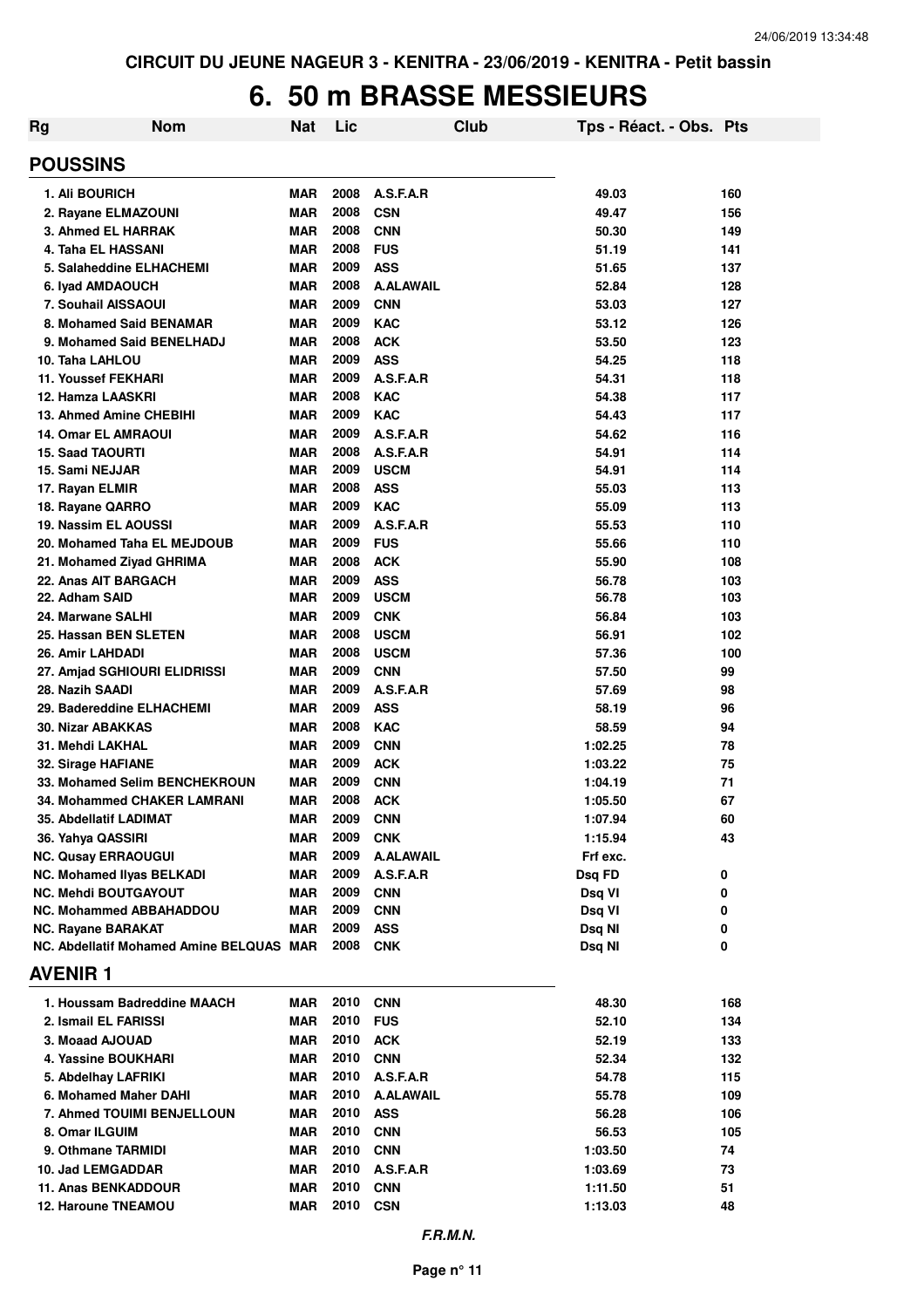# **6. 50 m BRASSE MESSIEURS**

| Rg              | <b>Nom</b>                        | Nat        | Lic  | Club        | Tps - Réact. - Obs. Pts |    |
|-----------------|-----------------------------------|------------|------|-------------|-------------------------|----|
| <b>AVENIR 1</b> |                                   |            |      |             |                         |    |
|                 | NC. Houssam Eddine OBILAT         | <b>MAR</b> | 2010 | <b>CSN</b>  | Frf n.d.                |    |
|                 | <b>NC. Zoubeir NEJJAR</b>         | <b>MAR</b> | 2010 | <b>USCM</b> | Dsq FD                  | 0  |
|                 | NC. Yahia EL MALHI EL JAOUHARI    | <b>MAR</b> | 2010 | A.S.F.A.R   | Dsq VI                  | 0  |
|                 | <b>NC. Mohamed Taha EL KALAI</b>  | <b>MAR</b> | 2010 | <b>ASS</b>  | Dsq VI                  | 0  |
|                 | <b>NC. Bassim BOUCHTI</b>         | <b>MAR</b> | 2010 | <b>CNN</b>  | Dsq VI                  | 0  |
|                 | <b>NC. Mohammed ELYAHYAOUI</b>    | <b>MAR</b> | 2010 | <b>KAC</b>  | Dsq NI                  | 0  |
| <b>AVENIR 2</b> |                                   |            |      |             |                         |    |
|                 | 1. Baker CHAKOURI                 | <b>MAR</b> | 2011 | A.S.F.A.R   | 57.87                   | 97 |
| 2. Badr LAKHAL  |                                   | <b>MAR</b> | 2011 | <b>CNN</b>  | 1:04.07                 | 72 |
|                 | 3. Mohamed Anas ELAMRANI          | <b>MAR</b> | 2011 | <b>CNN</b>  | 1:05.75                 | 66 |
|                 | 4. Mohammed Iyad HASSAINATE       | <b>MAR</b> | 2011 | <b>CNN</b>  | 1:10.85                 | 53 |
|                 | 5. Karam BENDAOU                  | <b>MAR</b> | 2011 | <b>CNN</b>  | 1:19.28                 | 38 |
|                 | <b>NC. Ilyasse LEBDAR</b>         | <b>MAR</b> | 2011 | <b>ASS</b>  | Dsq VI                  | 0  |
|                 | <b>NC. Mohamed Omar EL QASMI</b>  | <b>MAR</b> | 2011 | <b>CNN</b>  | Dsq VI                  | 0  |
|                 | <b>NC. Mohamed Reda BOUZERDIK</b> | <b>MAR</b> | 2011 | <b>USCM</b> | Dsq VI                  | 0  |
|                 | <b>NC. Taha ZOUGGARI</b>          | MAR        | 2011 | <b>CNN</b>  | Dsq NI                  | 0  |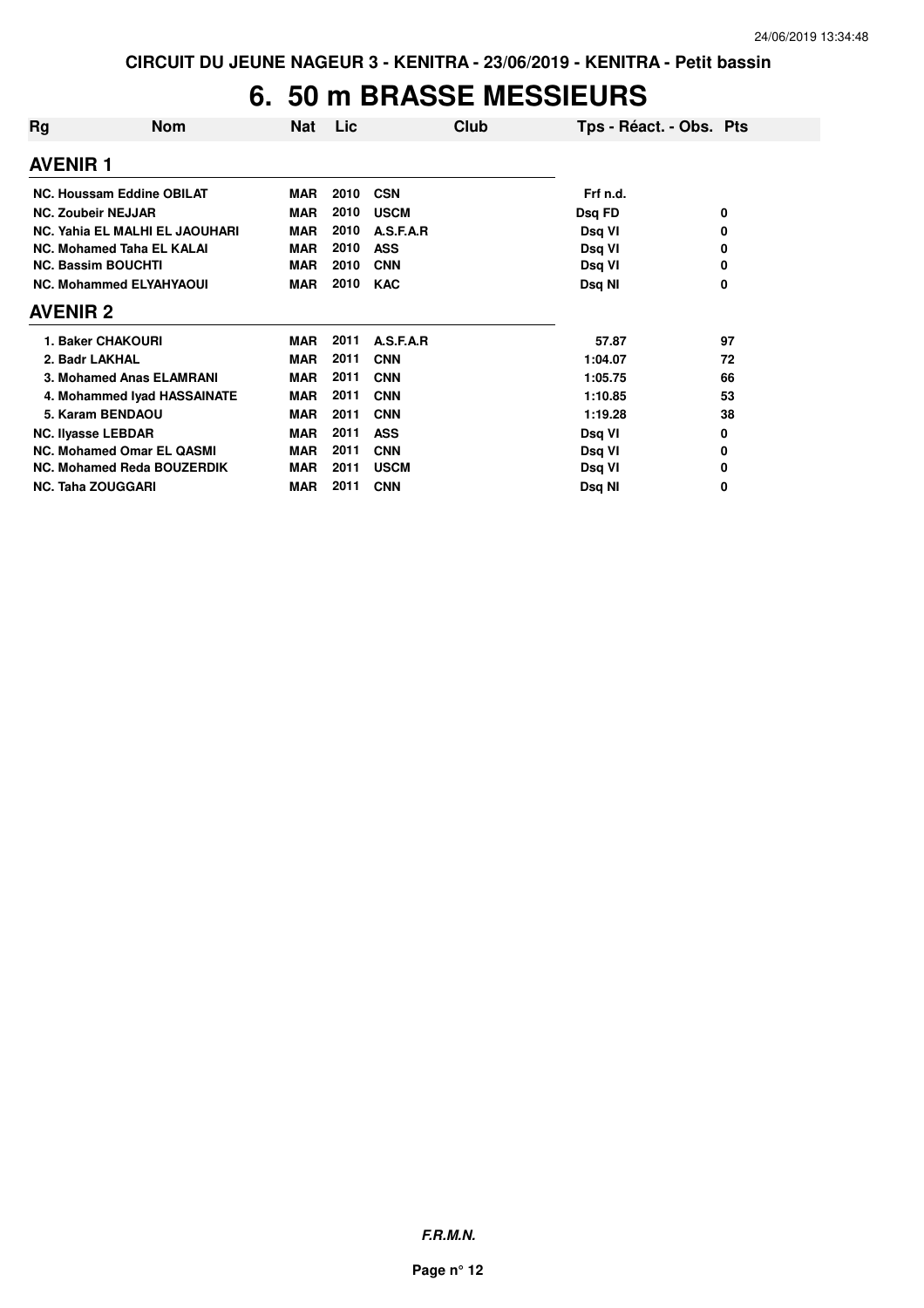# **7. 4 x 50 m NAGE LIBRE DAMES**

| Rg | <b>Nom</b>                   | <b>Nat</b> | Lic  | <b>Club</b>      | Tps - Réact. - Obs. Pts |     |
|----|------------------------------|------------|------|------------------|-------------------------|-----|
|    | <b>POUSSINS</b>              |            |      |                  |                         |     |
|    | 1. Aya MINIYA                | <b>MAR</b> | 2009 | <b>FUS</b>       | 2:39.90                 | 231 |
|    | <b>Meryem EL ALAMI</b>       | <b>MAR</b> | 2009 | <b>FUS</b>       |                         | 231 |
|    | <b>Imane FAHIM</b>           | <b>MAR</b> | 2008 | <b>FUS</b>       |                         | 231 |
|    | <b>Zineb SOUALHINE</b>       | <b>MAR</b> | 2008 | <b>FUS</b>       |                         | 231 |
|    | 2. Amal HAMMOUGUA            | <b>MAR</b> | 2008 | <b>CSN</b>       | 2:40.16                 | 230 |
|    | <b>Zainab EL KHDARI</b>      | <b>MAR</b> | 2009 | <b>CSN</b>       |                         | 230 |
|    | <b>Rim BENSAID</b>           | <b>MAR</b> | 2009 | <b>CSN</b>       |                         | 230 |
|    | <b>Nada LAMAIZI</b>          | <b>MAR</b> | 2008 | <b>CSN</b>       |                         | 230 |
|    | 3. Hiba GUENDOUF             | <b>MAR</b> | 2008 | <b>KAC</b>       | 2:40.75                 | 228 |
|    | <b>Rabab ELKHADIR</b>        | <b>MAR</b> | 2009 | <b>KAC</b>       |                         | 228 |
|    | <b>Abir SAHTARI</b>          | <b>MAR</b> | 2009 | <b>KAC</b>       |                         | 228 |
|    | <b>Nouhaila ANEB</b>         | <b>MAR</b> | 2008 | <b>KAC</b>       |                         | 228 |
|    | 4. Aya CHAHID                | <b>MAR</b> | 2009 | A.S.F.A.R        | 2:50.97                 | 189 |
|    | <b>Lamiae EL HADDAD</b>      | <b>MAR</b> | 2009 | A.S.F.A.R        |                         | 189 |
|    | <b>Ghita FATIH</b>           | <b>MAR</b> | 2009 | A.S.F.A.R        |                         | 189 |
|    | Lina ALLA                    | <b>MAR</b> | 2009 | A.S.F.A.R        |                         | 189 |
|    | 5. Rim ALOUACH               | <b>MAR</b> | 2009 | <b>ASS</b>       | 2:53.37                 | 181 |
|    | <b>Lina SAYOURI</b>          | <b>MAR</b> | 2008 | <b>ASS</b>       |                         | 181 |
|    | <b>Meryeme ZOUITA</b>        | <b>MAR</b> | 2008 | <b>ASS</b>       |                         | 181 |
|    | Safae EL GADIRI              | <b>MAR</b> | 2008 | <b>ASS</b>       |                         | 181 |
|    | 6. Malak DOUKALI             | <b>MAR</b> | 2009 | <b>ACK</b>       | 2:58.94                 | 165 |
|    | <b>Basmala LAAROUBI</b>      | <b>MAR</b> | 2008 | <b>ACK</b>       |                         | 165 |
|    | Malak LAHLIMI                | <b>MAR</b> | 2009 | <b>ACK</b>       |                         | 165 |
|    | <b>Roua MEZZINE</b>          | <b>MAR</b> | 2008 | <b>ACK</b>       |                         | 165 |
|    | <b>NC. Amina ABBAR</b>       | <b>MAR</b> | 2008 | <b>A.ALAWAIL</b> | Dsq Rel                 | 0   |
|    | <b>Lina FARS</b>             | <b>MAR</b> | 2008 | <b>A.ALAWAIL</b> |                         | 0   |
|    | <b>Malak AHAITAF</b>         | <b>MAR</b> | 2009 | <b>A.ALAWAIL</b> |                         | 0   |
|    | <b>Amina BAGHOZ</b>          | <b>MAR</b> | 2009 | <b>A.ALAWAIL</b> |                         | 0   |
|    | <b>NC. Lina BENMIMOUN</b>    | <b>MAR</b> | 2008 | <b>CNN</b>       | Dsq Rel                 | 0   |
|    | <b>Firdaouss EL KHARMOUZ</b> | <b>MAR</b> | 2008 | <b>CNN</b>       |                         | 0   |
|    | <b>Sara BENMIMOUN</b>        | MAR        | 2008 | <b>CNN</b>       |                         | 0   |
|    | Roeya Amina MOUMNI           | <b>MAR</b> | 2008 | <b>CNN</b>       |                         | 0   |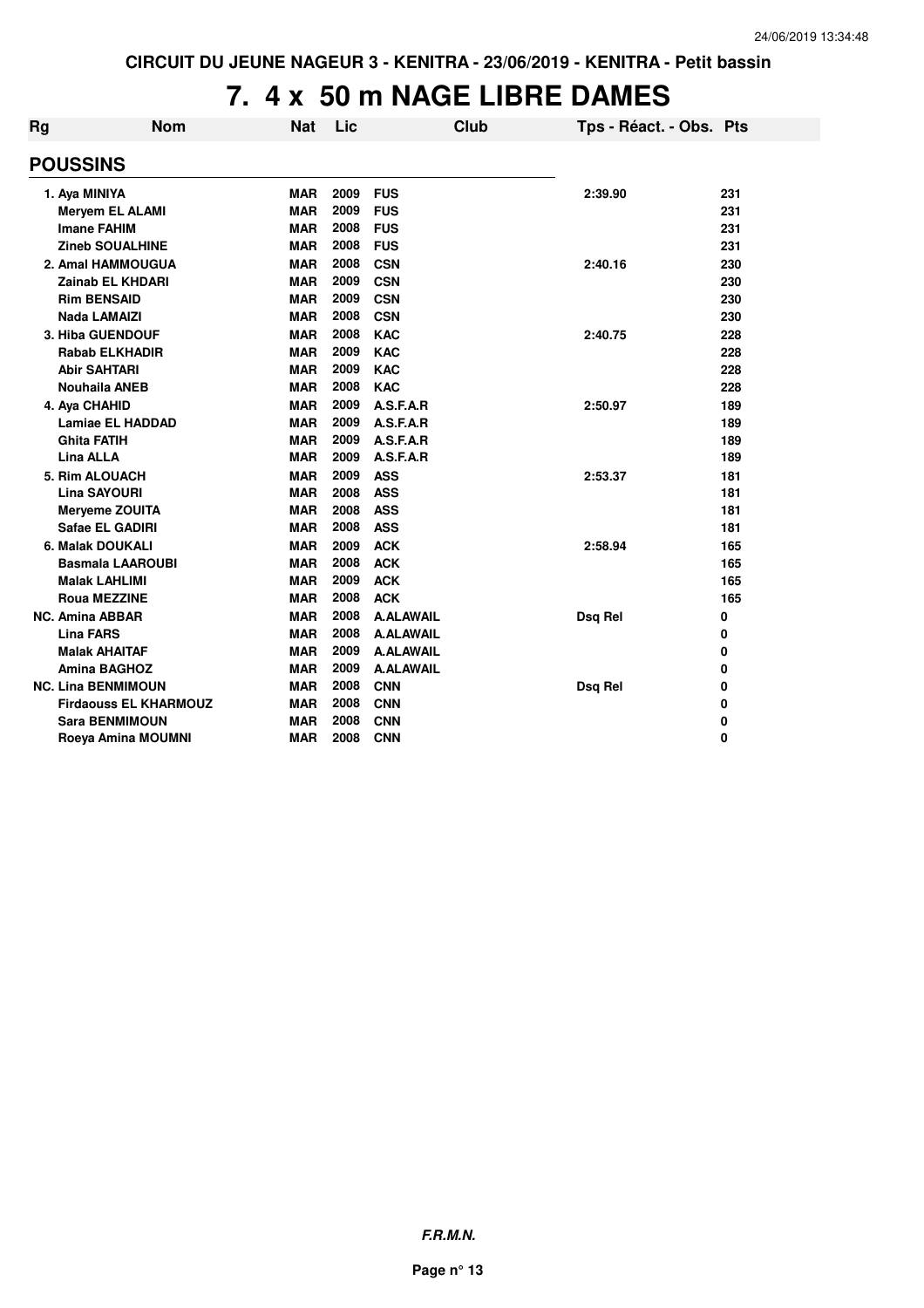# **8. 4 x 50 m NAGE LIBRE MESSIEURS**

| Rg | <b>Nom</b>                     | <b>Nat</b> | Lic  |                  | Club | Tps - Réact. - Obs. Pts |     |
|----|--------------------------------|------------|------|------------------|------|-------------------------|-----|
|    | <b>POUSSINS</b>                |            |      |                  |      |                         |     |
|    | 1. Taha EL HASSANI             | <b>MAR</b> | 2008 | <b>FUS</b>       |      | 2:30.56                 | 185 |
|    | <b>Walid Mohammed ELBACHA</b>  | <b>MAR</b> | 2008 | <b>FUS</b>       |      |                         | 185 |
|    | <b>Mohamed Islam GHZALA</b>    | <b>MAR</b> | 2009 | <b>FUS</b>       |      |                         | 185 |
|    | Abdellah NOUMA                 | <b>MAR</b> | 2008 | <b>FUS</b>       |      |                         | 185 |
|    | 2. Omar EL AMRAOUI             | <b>MAR</b> | 2009 | A.S.F.A.R        |      | 2:46.06                 | 138 |
|    | <b>Youssef FEKHARI</b>         | <b>MAR</b> | 2009 | A.S.F.A.R        |      |                         | 138 |
|    | <b>Nassim EL AOUSSI</b>        | <b>MAR</b> | 2009 | A.S.F.A.R        |      |                         | 138 |
|    | <b>Saad TAOURTI</b>            | <b>MAR</b> | 2008 | A.S.F.A.R        |      |                         | 138 |
|    | 3. Mehdi BOUTGAYOUT            | <b>MAR</b> | 2009 | <b>CNN</b>       |      | 2:54.25                 | 119 |
|    | Amjad SGHIOURI ELIDRISSI       | <b>MAR</b> | 2009 | <b>CNN</b>       |      |                         | 119 |
|    | <b>Mohamed EL KACIMI</b>       | <b>MAR</b> | 2009 | <b>CNN</b>       |      |                         | 119 |
|    | <b>Ali EL AMRANI</b>           | <b>MAR</b> | 2009 | <b>CNN</b>       |      |                         | 119 |
|    | 4. Ahmed Bachir ECHOUAIBI      | <b>MAR</b> | 2008 | <b>KAC</b>       |      | 2:58.32                 | 111 |
|    | <b>Hamza LAASKRI</b>           | <b>MAR</b> | 2008 | <b>KAC</b>       |      |                         | 111 |
|    | <b>Ahmed Amine CHEBIHI</b>     | <b>MAR</b> | 2009 | <b>KAC</b>       |      |                         | 111 |
|    | <b>Mahdi QARRO</b>             | <b>MAR</b> | 2010 | <b>KAC</b>       |      |                         | 111 |
|    | 5. Anas AIT BARGACH            | <b>MAR</b> | 2009 | <b>ASS</b>       |      | 3:09.56                 | 92  |
|    | <b>Idriss SAFAR</b>            | <b>MAR</b> | 2008 | <b>ASS</b>       |      |                         | 92  |
|    | <b>Ilyas AJANA</b>             | <b>MAR</b> | 2009 | <b>ASS</b>       |      |                         | 92  |
|    | <b>Ismail BELKHOU</b>          | <b>MAR</b> | 2008 | <b>ASS</b>       |      |                         | 92  |
|    | 6. Mohamed Said BENELHADJ      | <b>MAR</b> | 2008 | <b>ACK</b>       |      | 3:17.69                 | 81  |
|    | <b>Mohamed Ziyad GHRIMA</b>    | <b>MAR</b> | 2008 | <b>ACK</b>       |      |                         | 81  |
|    | <b>Mohammed CHAKER LAMRANI</b> | <b>MAR</b> | 2008 | <b>ACK</b>       |      |                         | 81  |
|    | <b>Sirage HAFIANE</b>          | <b>MAR</b> | 2009 | <b>ACK</b>       |      |                         | 81  |
|    | <b>NC. Jad NOUIRA</b>          | <b>MAR</b> | 2008 | <b>USCM</b>      |      | Frf n.d.                |     |
|    | <b>Sami NEJJAR</b>             | <b>MAR</b> | 2009 | <b>USCM</b>      |      |                         |     |
|    | <b>Noamane EL MECHRAFI</b>     | <b>MAR</b> | 2008 | <b>USCM</b>      |      |                         |     |
|    | <b>Akram SAADANI</b>           | <b>MAR</b> | 2008 | <b>USCM</b>      |      |                         |     |
|    | <b>NC. Nasreddine AIRIR</b>    | <b>MAR</b> | 2009 | <b>A.ALAWAIL</b> |      | <b>\bandon</b>          | 0   |
|    | <b>Iyad AMDAOUCH</b>           | <b>MAR</b> | 2008 | <b>A.ALAWAIL</b> |      |                         | 0   |
|    | <b>Amine EL FASSI HALFAOUI</b> | <b>MAR</b> | 2008 | <b>A.ALAWAIL</b> |      |                         | 0   |
|    | <b>Qusay ERRAOUGUI</b>         | <b>MAR</b> | 2009 | <b>A.ALAWAIL</b> |      |                         | 0   |
|    |                                |            |      |                  |      |                         |     |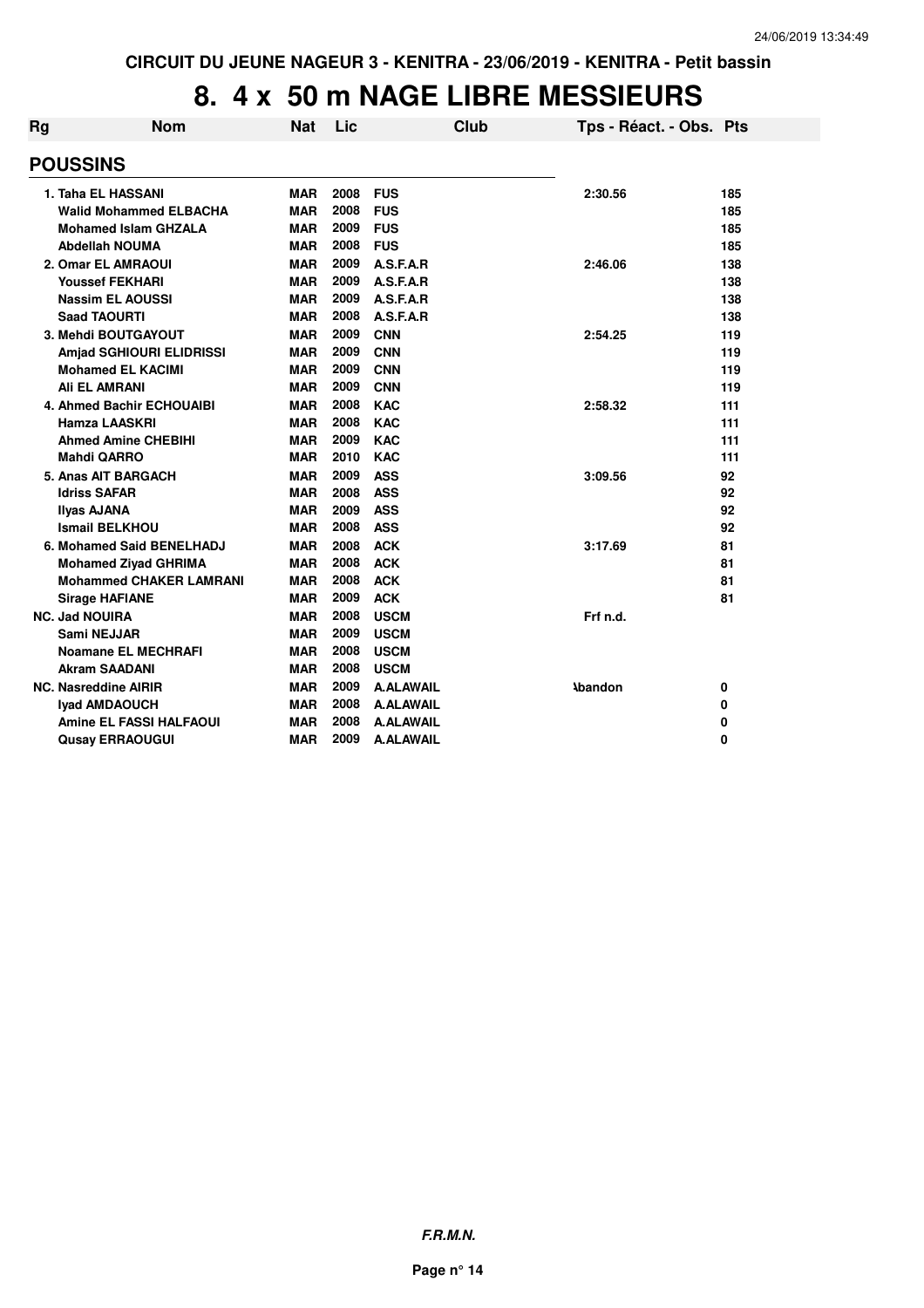# **9. 200 m NAGE LIBRE MESSIEURS**

| Rg | <b>Nom</b>                               | <b>Nat</b> | Lic  | <b>Club</b> | Tps - Réact. - Obs. Pts |     |
|----|------------------------------------------|------------|------|-------------|-------------------------|-----|
|    | <b>POUSSINS</b>                          |            |      |             |                         |     |
|    | 1. Akram SAADANI                         | <b>MAR</b> | 2008 | <b>USCM</b> | 2:30.56                 | 310 |
|    | 2. Noamane EL MECHRAFI                   | <b>MAR</b> | 2008 | <b>USCM</b> | 2:48.88                 | 220 |
|    | 3. Omar KAMAL                            | <b>MAR</b> | 2009 | <b>USCM</b> | 2:50.50                 | 214 |
|    | 4. Ali ZAMANI                            | <b>MAR</b> | 2009 | <b>USCM</b> | 2:51.94                 | 208 |
|    | 5. Khalil AKIRTAS                        | <b>MAR</b> | 2009 | <b>FUS</b>  | 2:57.75                 | 188 |
|    | 6. Fadi GHOUDANE                         | <b>MAR</b> | 2008 | <b>CSN</b>  | 2:58.42                 | 186 |
|    | 7. Mohammed Taha MAROUDI                 | <b>MAR</b> | 2008 | A.S.F.A.R   | 3:01.53                 | 177 |
|    | 8. Walid Mohammed ELBACHA                | <b>MAR</b> | 2008 | <b>FUS</b>  | 3:01.66                 | 177 |
|    | 9. Abdellah NOUMA                        | <b>MAR</b> | 2008 | <b>FUS</b>  | 3:03.13                 | 172 |
|    | 10. Sami NEJJAR                          | <b>MAR</b> | 2009 | <b>USCM</b> | 3:05.00                 | 167 |
|    | 11. Jad NOUIRA                           | <b>MAR</b> | 2008 | <b>USCM</b> | 3:10.35                 | 153 |
|    | 12. Mohamed Islam GHZALA                 | <b>MAR</b> | 2009 | <b>FUS</b>  | 3:12.87                 | 147 |
|    | 13. Adnane AGNAOU                        | <b>MAR</b> | 2008 | <b>USCM</b> | 3:13.80                 | 145 |
|    | <b>14. Omar EL AMRAOUI</b>               | <b>MAR</b> | 2009 | A.S.F.A.R   | 3:15.44                 | 142 |
|    | <b>15. Ahmed Bachir ECHOUAIBI</b>        | <b>MAR</b> | 2008 | <b>KAC</b>  | 3:17.44                 | 137 |
|    | <b>16. Salaheddine ELHACHEMI</b>         | <b>MAR</b> | 2009 | <b>ASS</b>  | 3:19.81                 | 133 |
|    | 17. Aymene AIT BAALLA                    | <b>MAR</b> | 2008 | <b>FUS</b>  | 3:23.10                 | 126 |
|    | <b>18. Ahmed Amine CHEBIHI</b>           | <b>MAR</b> | 2009 | <b>KAC</b>  | 3:29.03                 | 116 |
|    | 19. Anas AIT BARGACH                     | <b>MAR</b> | 2009 | <b>ASS</b>  | 3:37.03                 | 103 |
|    | 20. Aymane NAIT MBARK                    | <b>MAR</b> | 2009 | <b>CNN</b>  | 3:38.46                 | 101 |
|    | 21. Ilyas BENOUAHI                       | <b>MAR</b> | 2009 | <b>CNN</b>  | 3:39.19                 | 100 |
|    | 22. Rayane BARAKAT                       | <b>MAR</b> | 2008 | <b>CNN</b>  | 3:39.41                 | 100 |
|    | 23. Khalil Ibrahim OUHAMMOU              | <b>MAR</b> | 2008 | <b>CNN</b>  | 3:41.38                 | 97  |
|    | 24. Taha LAHLOU                          | <b>MAR</b> | 2009 | <b>ASS</b>  | 3:48.25                 | 89  |
|    | 25. Mohamed Yasser KARBAL                | <b>MAR</b> | 2008 | A.S.F.A.R   | 3:48.59                 | 88  |
|    | 26. Mohamed Selim BENCHEKROUN            | <b>MAR</b> | 2009 | <b>CNN</b>  | 3:54.00                 | 82  |
|    | 27. Badereddine ELHACHEMI                | <b>MAR</b> | 2009 | <b>ASS</b>  | 3:54.28                 | 82  |
|    | 28. Abdellatif LADIMAT                   | <b>MAR</b> | 2009 | <b>CNN</b>  | 3:54.81                 | 81  |
|    | 29. Idriss SAFAR                         | <b>MAR</b> | 2008 | <b>ASS</b>  | 4:00.34                 | 76  |
|    | 30. Adam ELGUEDDARI                      | <b>MAR</b> | 2009 | <b>CNK</b>  | 4:11.94                 | 66  |
|    | 31. Abdellatif Mohamed Amine BELQUAS MAR |            | 2008 | <b>CNK</b>  | 4:24.87                 | 57  |
|    | <b>NC. Mourad LAQLIOUAL</b>              | <b>MAR</b> | 2008 | <b>CNN</b>  | Frf n.d.                |     |
|    | NC. Hamza BOUNAJMA                       | <b>MAR</b> | 2008 | <b>USCM</b> | <b>\bandon</b>          | 0   |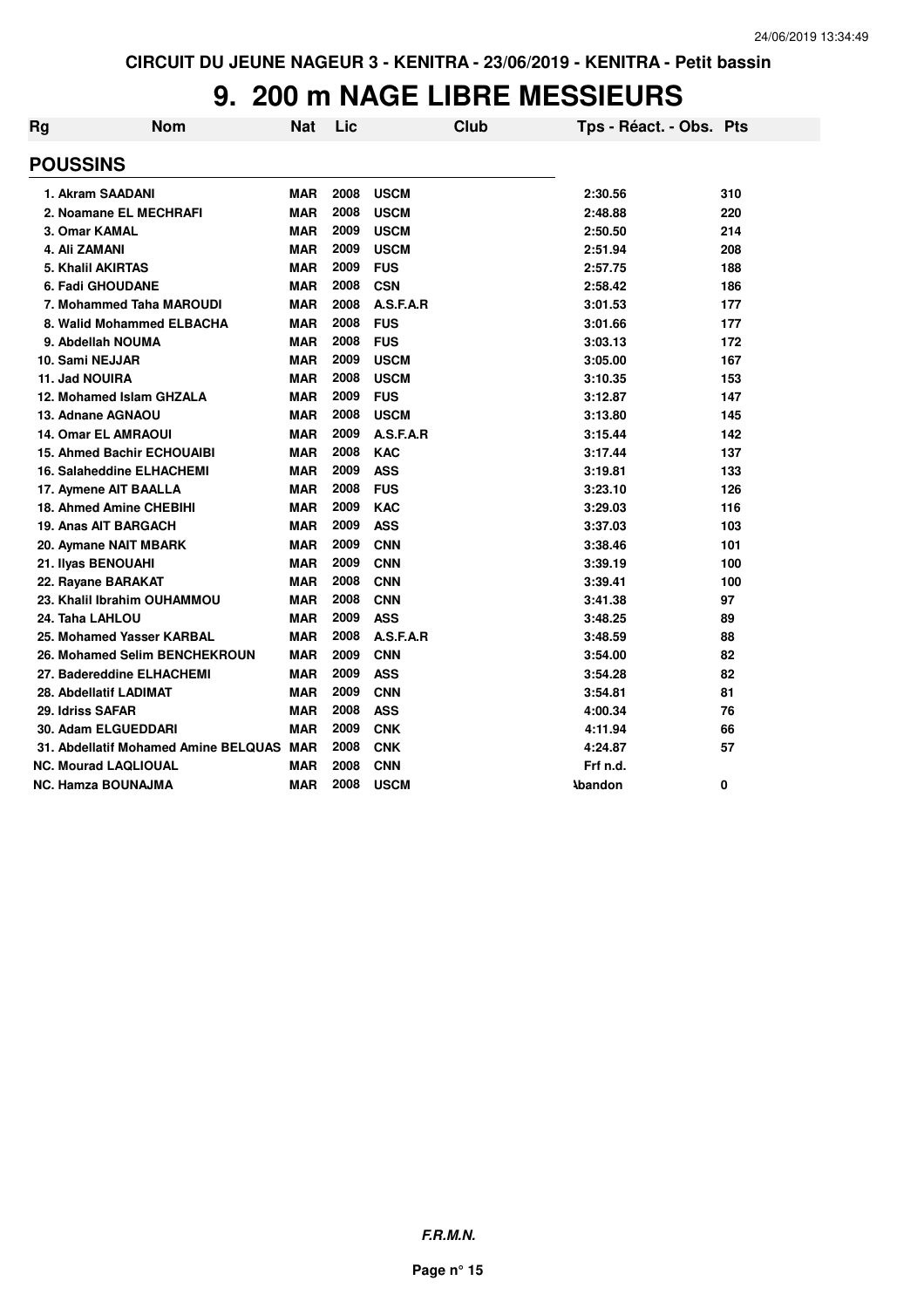## **10. 200 m NAGE LIBRE DAMES**

| Rg                     | <b>Nom</b>                  | <b>Nat</b> | Lic  | Club             | Tps - Réact. - Obs. Pts |     |
|------------------------|-----------------------------|------------|------|------------------|-------------------------|-----|
| <b>POUSSINS</b>        |                             |            |      |                  |                         |     |
|                        | 1. Aya SEJJARI              | <b>MAR</b> | 2008 | <b>FUS</b>       | 2:43.32                 | 331 |
| 2. Sarah ARAB          |                             | <b>MAR</b> | 2008 | <b>USCM</b>      | 2:50.66                 | 290 |
|                        | 3. Amal HAMMOUGUA           | <b>MAR</b> | 2008 | <b>CSN</b>       | 3:01.06                 | 242 |
|                        | 4. Riham LEBDAR             | <b>MAR</b> | 2009 | <b>ASS</b>       | 3:04.40                 | 230 |
|                        | 5. Rime EL BAROUDI          | <b>MAR</b> | 2008 | A.S.F.A.R        | 3:05.31                 | 226 |
|                        | 6. Rabab ELKHADIR           | <b>MAR</b> | 2009 | <b>KAC</b>       | 3:08.69                 | 214 |
|                        | 7. Imane FAHIM              | <b>MAR</b> | 2008 | <b>FUS</b>       | 3:11.32                 | 205 |
|                        | 8. Amina BAGHOZ             | <b>MAR</b> | 2009 | <b>A.ALAWAIL</b> | 3:20.41                 | 179 |
|                        | 9. Safae EL GADIRI          | <b>MAR</b> | 2008 | <b>ASS</b>       | 3:21.59                 | 176 |
| 10. Aya CHAHID         |                             | <b>MAR</b> | 2009 | A.S.F.A.R        | 3:25.00                 | 167 |
|                        | 11. Nouhaila ANEB           | <b>MAR</b> | 2008 | <b>KAC</b>       | 3:26.10                 | 164 |
| 12. Lina ALLA          |                             | <b>MAR</b> | 2009 | A.S.F.A.R        | 3:28.28                 | 159 |
| 13. Alae CHAHID        |                             | <b>MAR</b> | 2009 | A.S.F.A.R        | 3:29.29                 | 157 |
|                        | 14. Meryeme ZOUITA          | <b>MAR</b> | 2008 | <b>ASS</b>       | 3:30.19                 | 155 |
|                        | <b>15. Lina SAYOURI</b>     | <b>MAR</b> | 2008 | <b>ASS</b>       | 3:35.00                 | 145 |
|                        | 16. Roeya Amina MOUMNI      | <b>MAR</b> | 2008 | <b>CNN</b>       | 3:37.69                 | 139 |
|                        | 17. Rania LAZREQ            | <b>MAR</b> | 2008 | <b>CNN</b>       | 3:38.37                 | 138 |
|                        | 18. Amina ABBAR             | <b>MAR</b> | 2008 | <b>A.ALAWAIL</b> | 3:39.65                 | 136 |
|                        | <b>19. Sara BENMIMOUN</b>   | <b>MAR</b> | 2008 | <b>CNN</b>       | 3:41.78                 | 132 |
|                        | 20. Sara KAIMECH            | <b>MAR</b> | 2009 | A.S.F.A.R        | 3:42.84                 | 130 |
|                        | 21. Nour HANZAZI            | <b>MAR</b> | 2008 | A.S.F.A.R        | 3:43.75                 | 128 |
|                        | 22. Douae MOULOUDI          | <b>MAR</b> | 2008 | <b>CNN</b>       | 3:46.47                 | 124 |
|                        | 23. Marwa BARAKAT           | <b>MAR</b> | 2009 | <b>CNN</b>       | 3:54.00                 | 112 |
|                        | <b>NC. Lina BOULBOUA</b>    | <b>MAR</b> | 2008 | <b>A.ALAWAIL</b> | Frf n.d.                |     |
|                        | <b>NC. Khawla ACHIBANE</b>  | <b>MAR</b> | 2008 | <b>CNN</b>       | Frf n.d.                |     |
| <b>NC. Safa ALAOUI</b> |                             | <b>MAR</b> | 2008 | <b>CNN</b>       | Frf n.d.                |     |
|                        | <b>NC. Malak LAHLIMI</b>    | <b>MAR</b> | 2009 | <b>ACK</b>       | <b>Abandon</b>          | 0   |
|                        | <b>NC. Lamiae EL HADDAD</b> | <b>MAR</b> | 2009 | A.S.F.A.R        | <b>\bandon</b>          | 0   |
| <b>NC. Lina AJANA</b>  |                             | <b>MAR</b> | 2008 | <b>ASS</b>       | Dsg FD                  | 0   |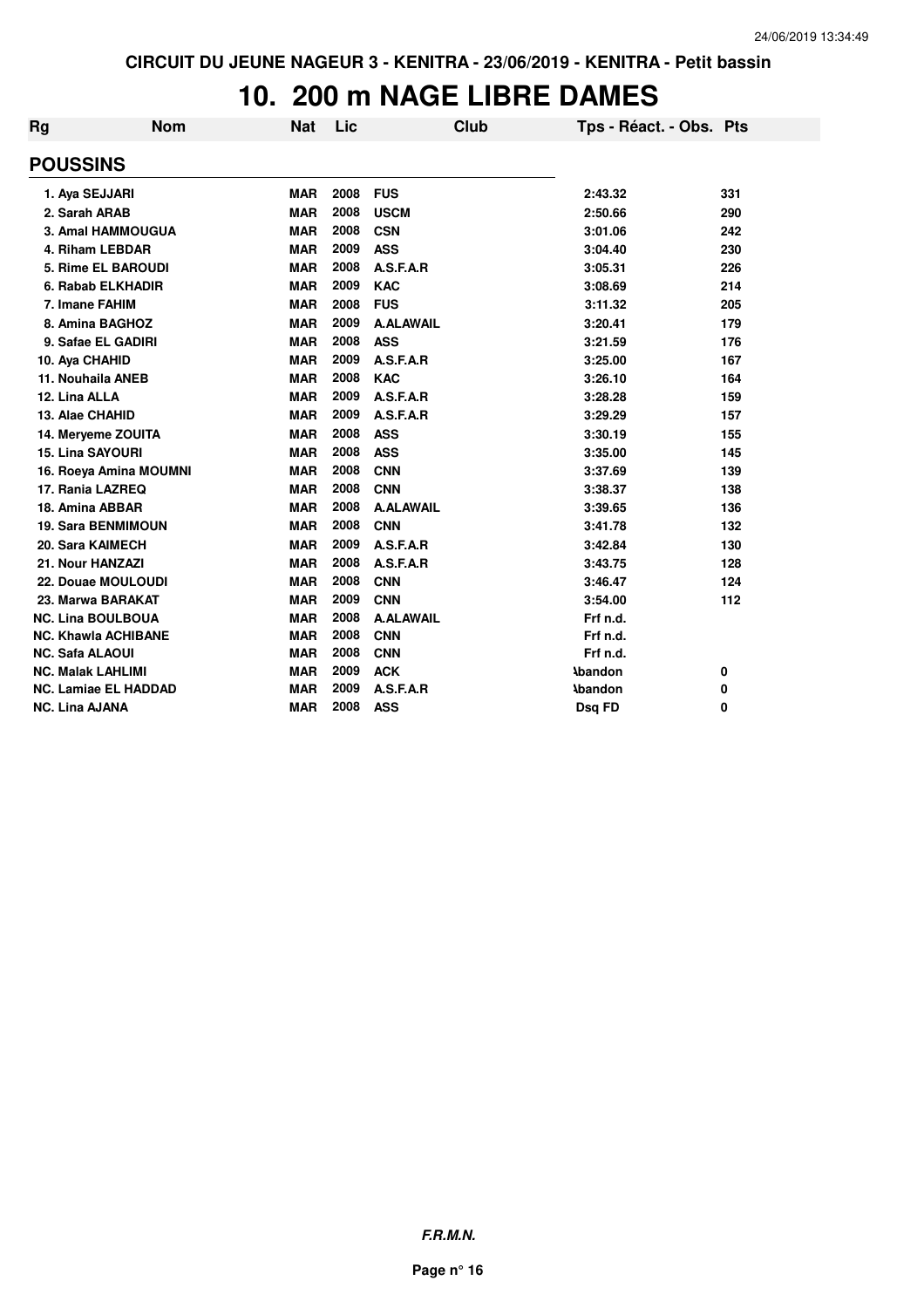# **11. 50 m DOS MESSIEURS**

| <b>Rg</b> | <b>Nom</b>                                      | Nat                      | Lic          | Club                           | Tps - Réact. - Obs. Pts |          |
|-----------|-------------------------------------------------|--------------------------|--------------|--------------------------------|-------------------------|----------|
|           | <b>POUSSINS</b>                                 |                          |              |                                |                         |          |
|           | 1. Yahya SOBHI                                  | <b>MAR</b>               | 2009         | <b>CNN</b>                     | 40.65                   | 206      |
|           | 2. Amine BENAHMED                               | <b>MAR</b>               | 2008         | <b>FUS</b>                     | 40.94                   | 202      |
|           | 3. Ahmed EL HARRAK                              | <b>MAR</b>               | 2008         | <b>CNN</b>                     | 41.67                   | 192      |
|           | 3. Yahia LAAREJ                                 | <b>MAR</b>               | 2008         | <b>FUS</b>                     | 41.67                   | 192      |
|           | 5. Rayane ELMAZOUNI                             | <b>MAR</b>               | 2008         | <b>CSN</b>                     | 42.65                   | 179      |
|           | 6. Amine IDRISSI FAKHREDDINE                    | <b>MAR</b>               | 2008         | <b>FUS</b>                     | 43.12                   | 173      |
|           | 7. Ali ZAMANI                                   | <b>MAR</b>               | 2009         | <b>USCM</b>                    | 43.56                   | 168      |
|           | 8. Ayoub DRISSI                                 | <b>MAR</b>               | 2009         | <b>CSN</b>                     | 44.32                   | 159      |
|           | 9. Khalil BENAMAR                               | <b>MAR</b>               | 2008         | <b>USCM</b>                    | 47.25                   | 131      |
|           | 10. Jad NOUIRA                                  | <b>MAR</b>               | 2008         | <b>USCM</b>                    | 48.35                   | 122      |
|           | 11. Omar IRAQI                                  | <b>MAR</b>               | 2008         | <b>FUS</b>                     | 48.37                   | 122      |
|           | 12. Adnane AGNAOU                               | <b>MAR</b>               | 2008         | <b>USCM</b>                    | 49.28                   | 116      |
|           | 13. Bachir BEN SEGHIR                           | <b>MAR</b>               | 2008         | A.S.F.A.R                      | 49.31                   | 115      |
|           | 14. Marwane SALHI                               | <b>MAR</b>               | 2009         | <b>CNK</b>                     | 49.50                   | 114      |
|           | <b>15. Ahmed Bachir ECHOUAIBI</b>               | <b>MAR</b>               | 2008         | <b>KAC</b>                     | 50.32                   | 109      |
|           | 16. Anas AIT BARGACH                            | <b>MAR</b>               | 2009         | <b>ASS</b>                     | 50.55                   | 107      |
|           | 17. Adham SAID                                  | <b>MAR</b>               | 2009         | <b>USCM</b>                    | 50.60                   | 107      |
|           | 18. Taha LAHLOU                                 | <b>MAR</b>               | 2009         | <b>ASS</b>                     | 50.98                   | 104      |
|           | <b>18. Mohamed Jad CHAHBOUNE</b>                | <b>MAR</b>               | 2009         | <b>ASS</b>                     | 50.98                   | 104      |
|           | 20. Mohamed Ibrahim BENABDALLAH                 | MAR                      | 2008         | <b>FUS</b>                     | 51.11                   | 104      |
|           | 21. Ahmed Amine CHEBIHI                         | MAR                      | 2009         | <b>KAC</b>                     | 51.22                   | 103      |
|           | 22. Ilyas LAMGHARI                              | MAR                      | 2009         | <b>FUS</b>                     | 52.47                   | 96       |
|           | 23. Youssef FEKHARI                             | MAR                      | 2009         | A.S.F.A.R                      | 52.69                   | 95       |
|           | 24. Rayane BARAKAT                              | MAR                      | 2009         | <b>ASS</b>                     | 52.82                   | 94       |
|           | 25. Hamza BENKIRAN                              | MAR                      | 2009         | <b>FUS</b>                     | 52.94                   | 93       |
|           | 26. Amir LAHDADI                                | MAR                      | 2008         | <b>USCM</b>                    | 53.69                   | 89       |
|           | 27. Mohamed Said BENAMAR                        | MAR                      | 2009         | <b>KAC</b>                     | 54.63                   | 85       |
|           | 28. Nazih SAADI                                 | MAR                      | 2009         | A.S.F.A.R                      | 55.06                   | 83       |
|           | 29. Idriss SAFAR                                | <b>MAR</b>               | 2008         | <b>ASS</b>                     | 55.47                   | 81       |
|           | 30. Hassan BEN SLETEN                           | <b>MAR</b>               | 2008         | <b>USCM</b>                    | 55.50                   | 81       |
|           | 31. Nezar AIT ALI                               | <b>MAR</b>               | 2008         | <b>CNN</b>                     | 55.59                   | 80       |
|           | <b>32. Ali ELGHARBI</b>                         | <b>MAR</b>               | 2008         | <b>FUS</b>                     | 55.91                   | 79       |
|           | 33. Ahmed Iliass BOUKHORB                       | <b>MAR</b>               | 2008         | <b>FUS</b>                     | 56.41                   | 77       |
|           | 34. Ismail BELKHOU                              | MAR                      | 2008         | <b>ASS</b>                     | 57.19                   | 74       |
|           | 35. Ilyas AJANA                                 | MAR                      | 2009         | ASS                            | 57.44                   | 73       |
|           | 36. Nizar TAOUHID                               | <b>MAR</b>               | 2008         | <b>KAC</b>                     | 57.88                   | 71       |
|           | 37. Sirage HAFIANE                              | <b>MAR</b>               | 2009         | <b>ACK</b>                     | 58.62                   | 68       |
|           | 38. Mehdi BOUTGAYOUT                            | <b>MAR</b>               | 2009         | <b>CNN</b>                     | 58.63                   | 68       |
|           | 39. Mohammed CHAKER LAMRANI                     | <b>MAR</b>               | 2008         | <b>ACK</b>                     | 1:00.06                 | 64       |
|           | 39. Mohamed Ziyad GHRIMA                        | <b>MAR</b>               | 2008<br>2009 | <b>ACK</b><br><b>A.ALAWAIL</b> | 1:00.06                 | 64       |
|           | 41. Nasreddine AIRIR                            | <b>MAR</b><br><b>MAR</b> | 2009         |                                | 1:00.25                 | 63       |
|           | 42. Adam ELGUEDDARI<br>43. Nizar Abdellah MAHLA | MAR                      | 2008         | <b>CNK</b><br><b>CSN</b>       | 1:00.75<br>1:09.00      | 61<br>42 |
|           |                                                 | <b>MAR</b>               | 2009         |                                |                         |          |
|           | 44. Yahya QASSIRI                               | <b>MAR</b>               | 2009         | <b>CNK</b>                     | 1:11.19                 | 38<br>32 |
|           | 45. Mehdi LAKHAL<br><b>NC. Qusay ERRAOUGUI</b>  | <b>MAR</b>               | 2009         | <b>CNN</b><br><b>A.ALAWAIL</b> | 1:15.72<br>Frf exc.     |          |
|           | <b>NC. Yahya AKDIM</b>                          | <b>MAR</b>               | 2008         | <b>CNK</b>                     | Frf n.d.                |          |
|           | <b>NC. Aahd MERJAKTANE</b>                      | <b>MAR</b>               | 2009         | <b>CSN</b>                     | Frf n.d.                |          |
|           | <b>NC. Kamil EL KHETTAR</b>                     | <b>MAR</b>               | 2009         | <b>FUS</b>                     | Frf n.d.                |          |
|           | <b>NC. Omar FOUKAHY</b>                         | <b>MAR</b>               | 2009         | <b>FUS</b>                     | Frf n.d.                |          |
|           | <b>NC. Amine EL FASSI HALFAOUI</b>              | MAR                      | 2008         | <b>A.ALAWAIL</b>               | Dsq NI                  | 0        |
|           | <b>NC. Hamza BOUNAJMA</b>                       | <b>MAR</b>               | 2008         | <b>USCM</b>                    | Dsq NI                  | 0        |
|           | <b>NC. Mohamed Said BENELHADJ</b>               | MAR                      | 2008         | <b>ACK</b>                     | Disqual.                | 0        |
|           | <b>NC. Haytham MEFTAHI</b>                      | <b>MAR</b>               | 2008         | <b>CSN</b>                     | Disqual.                | 0        |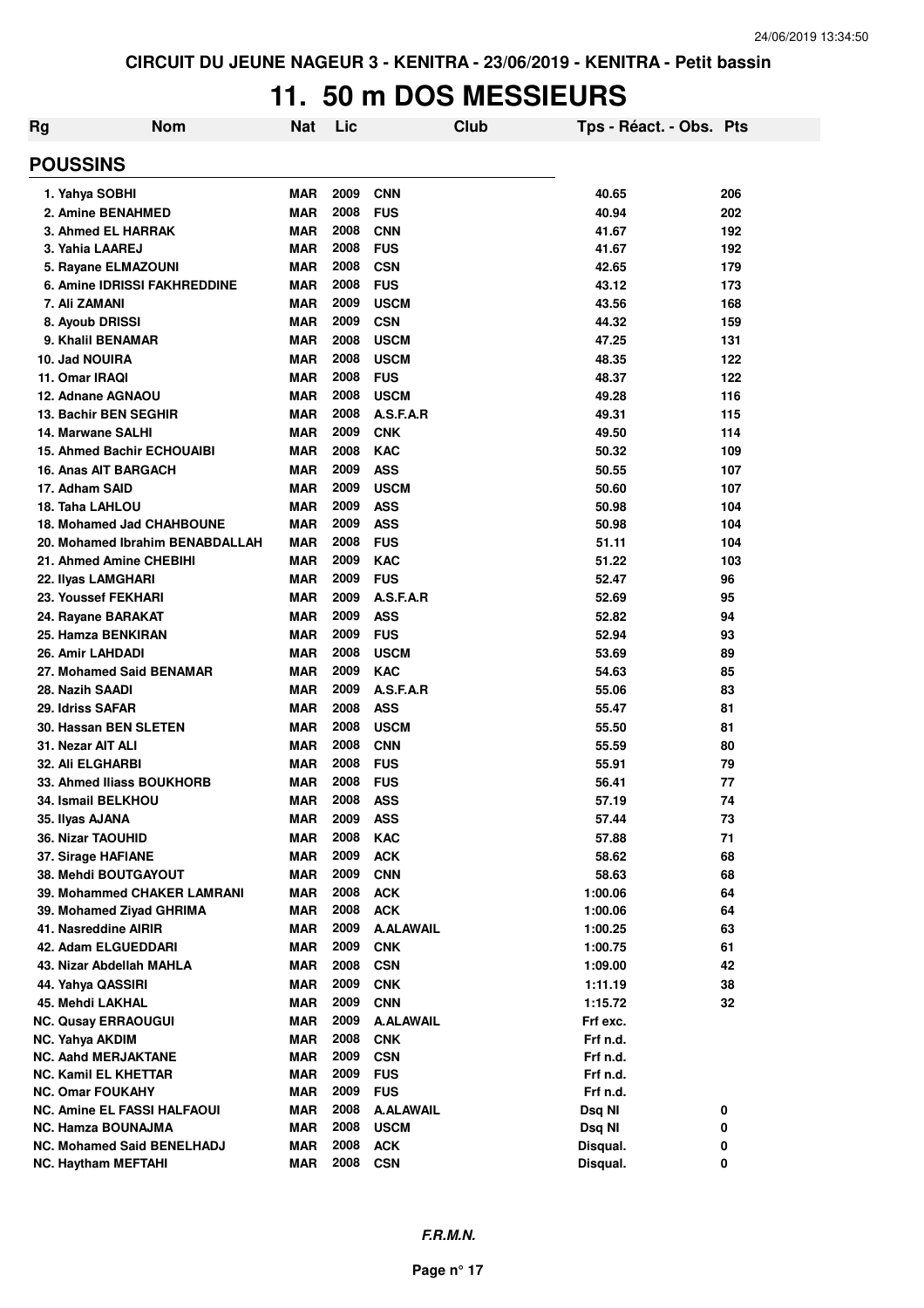# **11. 50 m DOS MESSIEURS**

| Rg | <b>Nom</b>                                          | <b>Nat</b>               | Lic  |                          | Club | Tps - Réact. - Obs. Pts |          |
|----|-----------------------------------------------------|--------------------------|------|--------------------------|------|-------------------------|----------|
|    | <b>AVENIR1</b>                                      |                          |      |                          |      |                         |          |
|    | 1. Mohamed Reda TIKKI                               | <b>MAR</b>               | 2010 | <b>ASS</b>               |      | 45.40                   | 148      |
|    | 2. Nour Islam HADDI                                 | <b>MAR</b>               | 2010 | A.S.F.A.R                |      | 46.13                   | 141      |
|    | 3. Mahdi QARRO                                      | <b>MAR</b>               | 2010 | <b>KAC</b>               |      | 50.25                   | 109      |
|    | 4. Ilyas NUIJI                                      | <b>MAR</b>               | 2010 | <b>FUS</b>               |      | 50.78                   | 106      |
|    | 5. Mohamed BOUDZA                                   | <b>MAR</b>               | 2010 | A.S.F.A.R                |      | 52.87                   | 94       |
|    | 6. Rayane NADIR                                     | <b>MAR</b>               | 2010 | <b>ASS</b>               |      | 53.12                   | 92       |
|    | 7. Saad MOUSTAHSSINE                                | <b>MAR</b>               | 2010 | <b>FUS</b>               |      | 53.19                   | 92       |
|    | 8. Rayane EL OUAFAI                                 | <b>MAR</b>               | 2010 | <b>FUS</b>               |      | 53.47                   | 90       |
|    | 9. Adam BESSI                                       | <b>MAR</b>               | 2010 | <b>KAC</b>               |      | 53.70                   | 89       |
|    | <b>10. Nizar ELMOJAHID</b>                          | <b>MAR</b>               | 2010 | <b>CSN</b>               |      | 55.86                   | 79       |
|    | 11. Wassim IBN ALI                                  | <b>MAR</b>               | 2010 | <b>A.ALAWAIL</b>         |      | 56.41                   | 77       |
|    | 12. Raed MALHI                                      | <b>MAR</b>               | 2010 | <b>FUS</b>               |      | 57.66                   | 72       |
|    | <b>12. Youssef BOUNJOUA</b>                         | <b>MAR</b>               | 2010 | <b>FUS</b>               |      | 57.66                   | 72       |
|    | 14. Moaad AJOUAD                                    | <b>MAR</b>               | 2010 | <b>ACK</b>               |      | 57.82                   | 71       |
|    | 15. Jad MERZAQ                                      | <b>MAR</b>               | 2010 | <b>FUS</b>               |      | 57.94                   | 71       |
|    | 16. Mohamed Rayane BENTALEB                         | <b>MAR</b>               | 2010 | <b>FUS</b>               |      | 58.59                   | 69       |
|    | 17. Othman BENYAHIA                                 | <b>MAR</b>               | 2010 | <b>FUS</b>               |      | 59.21                   | 66       |
|    | 18. Adam AMORID                                     | <b>MAR</b>               | 2010 | <b>FUS</b>               |      | 1:00.47                 | 62       |
|    | <b>19. Yasser SOUALHINE</b>                         | <b>MAR</b>               | 2010 | <b>FUS</b>               |      | 1:02.09                 | 58       |
|    | 20. Abdelali BELKHOUAJA                             | <b>MAR</b>               | 2010 | <b>CNK</b>               |      | 1:04.63                 | 51       |
|    | 21. Youssef BENDOUHA                                | <b>MAR</b>               | 2010 | <b>ASS</b>               |      | 1:05.09                 | 50       |
|    | <b>NC. Rayane BOUNJOUA</b>                          | <b>MAR</b>               | 2010 | <b>FUS</b>               |      | Frf n.d.                |          |
|    | NC. Haytham Jaafar ALLAOUI                          | <b>MAR</b>               | 2010 | <b>FUS</b>               |      | Frf n.d.                |          |
|    | <b>NC. Ismail SLIMANI</b>                           | <b>MAR</b>               | 2010 | <b>USCM</b>              |      | Frf n.d.                |          |
|    | <b>NC. Ismail EL FARISSI</b>                        | <b>MAR</b>               | 2010 | <b>FUS</b>               |      | Dsq NI                  | 0        |
|    | <b>NC. Marwane EL MOUTAQI</b>                       | <b>MAR</b>               | 2010 | <b>FUS</b>               |      | Dsq NI                  | 0        |
|    | <b>AVENIR 2</b>                                     |                          |      |                          |      |                         |          |
|    | 1. Amr HOMSI                                        | <b>MAR</b>               | 2011 | <b>FUS</b>               |      | 51.09                   | 104      |
|    | 2. Mathieu CHARLET GARNIER                          | <b>FRA</b>               | 2011 | <b>FUS</b>               |      | 54.00                   | 88       |
|    | 3. Imrane EL YACOUTI                                | <b>MAR</b>               | 2011 | <b>FUS</b>               |      | 54.18                   | 87       |
|    | 4. Marouane BENSOUDA                                | <b>MAR</b>               | 2011 | <b>CNN</b>               |      | 56.07                   | 78       |
|    | 5. Aymane BELABBAR                                  | <b>MAR</b>               | 2011 | <b>ASS</b>               |      | 57.03                   | 74       |
|    | 6. Yahya EL GADIRI                                  | <b>MAR</b>               | 2011 | <b>ASS</b>               |      | 58.31                   | 70       |
|    | 7. Othmane SALHI                                    | <b>MAR</b>               | 2012 | <b>CNK</b>               |      | 59.19                   | 67       |
|    | 8. Sami CHARIF KHALIFI                              | <b>MAR</b>               | 2011 | <b>FUS</b>               |      | 1:00.56                 | 62       |
|    | 9. Yassir BENKIRANE                                 | <b>MAR</b>               | 2011 | <b>ACK</b>               |      | 1:02.16                 | 57       |
|    | 10. Ahmed BENALI                                    | <b>MAR</b>               | 2011 | <b>CNK</b>               |      | 1:02.91                 | 55       |
|    | 11. Soufiane ECHCHGADDA                             | <b>MAR</b>               | 2011 | <b>FUS</b>               |      | 1:06.91                 | 46       |
|    | 12. Ihab Choaib EL MZAOUAK                          | <b>MAR</b>               | 2011 | <b>ASS</b>               |      | 1:08.41                 | 43       |
|    | <b>13. Yasser YAMOUNE</b>                           | <b>MAR</b>               | 2012 | <b>CSN</b>               |      | 1:11.62                 | 37       |
|    |                                                     |                          | 2012 |                          |      | 1:19.28                 |          |
|    | 14. Oussama EL MHAMI<br><b>15. Saad CHOUBANI</b>    | <b>MAR</b><br><b>MAR</b> | 2011 | <b>ASS</b><br><b>ACK</b> |      | 1:20.25                 | 27<br>26 |
|    |                                                     | <b>MAR</b>               | 2011 |                          |      |                         |          |
|    | <b>NC. Bilal CHIKI</b><br><b>NC. Nasrallah SAMI</b> | <b>MAR</b>               | 2011 | <b>ACK</b><br><b>CSN</b> |      | Frf exc.<br>Frf exc.    |          |
|    | <b>NC. Ali HANINE</b>                               | <b>MAR</b>               | 2011 | <b>CNK</b>               |      |                         |          |
|    | <b>NC. Wissam TNEAMOU</b>                           | MAR                      | 2011 | <b>CSN</b>               |      | Dsq NI                  | 0<br>0   |
|    |                                                     |                          |      |                          |      | Dsq NI                  |          |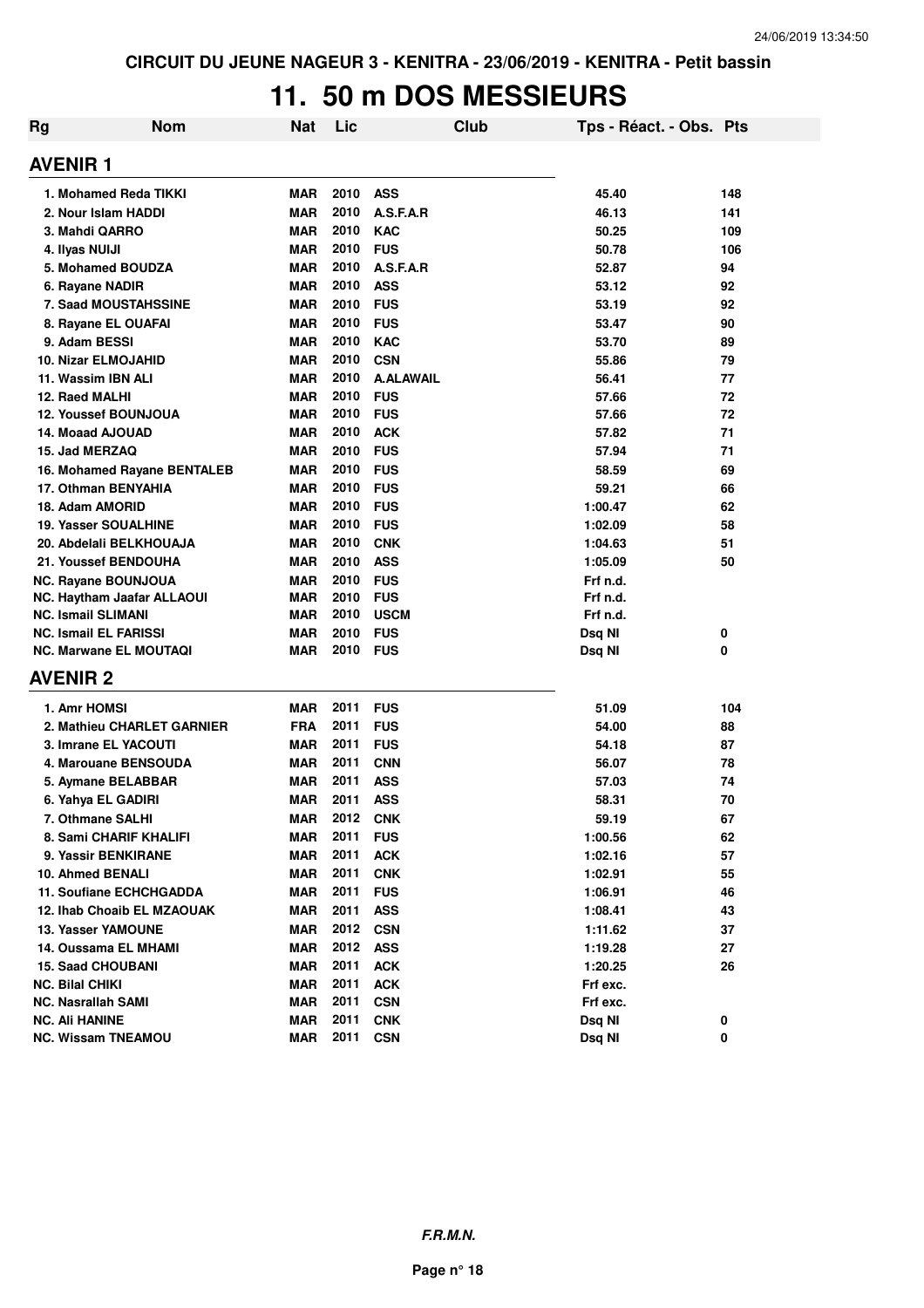# **12. 50 m DOS DAMES**

| Rg                                               | <b>Nom</b><br><b>Nat</b> | Lic          | <b>Club</b>                   | Tps - Réact. - Obs. Pts |            |
|--------------------------------------------------|--------------------------|--------------|-------------------------------|-------------------------|------------|
| <b>POUSSINS</b>                                  |                          |              |                               |                         |            |
| 1. Maria BOUJENDAR                               | <b>MAR</b>               | 2008         | <b>FUS</b>                    | 42.19                   | 263        |
| 2. Nada LAMAIZI                                  | <b>MAR</b>               | 2008         | <b>CSN</b>                    | 42.59                   | 256        |
| 3. Zainab EL KHDARI                              | <b>MAR</b>               | 2009         | <b>CSN</b>                    | 43.47                   | 241        |
| 4. Lina AJANA                                    | <b>MAR</b>               | 2008         | <b>ASS</b>                    | 43.78                   | 236        |
| 5. Lina EL ABOUDI                                | <b>MAR</b>               | 2008         | <b>FUS</b>                    | 44.27                   | 228        |
| 6. Douae ABETTI                                  | <b>MAR</b>               | 2009         | <b>FUS</b>                    | 45.12                   | 215        |
| 7. Zineb SOUALHINE                               | <b>MAR</b>               | 2008         | <b>FUS</b>                    | 45.78                   | 206        |
| 8. Hiba HADDAD                                   | <b>MAR</b>               | 2008         | <b>ASS</b>                    | 46.31                   | 199        |
| 9. Aya MINIYA                                    | <b>MAR</b>               | 2009         | <b>FUS</b>                    | 47.15                   | 189        |
| <b>10. Rim BENSALAH</b>                          | <b>MAR</b>               | 2009         | <b>FUS</b>                    | 47.16                   | 188        |
| 11. Safae EL GADIRI                              | <b>MAR</b>               | 2008         | <b>ASS</b>                    | 48.06                   | 178        |
| <b>12. Kenza AMEZIANE HASSANI</b>                | <b>MAR</b>               | 2009         | <b>FUS</b>                    | 48.10                   | 178        |
| <b>13. Zineb BOUSSNEN</b>                        | <b>MAR</b>               | 2008         | A.S.F.A.R                     | 48.43                   | 174        |
| 14. Rim ELADEL                                   | <b>MAR</b>               | 2008         | <b>ASS</b>                    | 48.47                   | 174        |
| <b>15. Rime EL BAROUDI</b>                       | <b>MAR</b>               | 2008         | A.S.F.A.R                     | 48.72                   | 171        |
| 16. Lamiae EL HADDAD                             | <b>MAR</b>               | 2009         | A.S.F.A.R                     | 49.78                   | 160        |
| <b>17. Hiba GUENDOUF</b>                         | <b>MAR</b>               | 2008         | <b>KAC</b>                    | 50.15                   | 157        |
| <b>18. Rim ALOUACH</b>                           | <b>MAR</b>               | 2009         | <b>ASS</b>                    | 50.56                   | 153        |
| 19. Rania LAZREQ                                 | <b>MAR</b>               | 2008         | <b>CNN</b>                    | 51.03                   | 149        |
| 20. Israe OUAZNI                                 | <b>MAR</b>               | 2008         | <b>FUS</b>                    | 51.06                   | 148        |
| 21. Lina TAHIR                                   | <b>MAR</b>               | 2009         | <b>KAC</b>                    | 51.84                   | 142        |
| 22. Sara KAIMECH                                 | <b>MAR</b>               | 2009         | A.S.F.A.R                     | 52.00                   | 140        |
| 23. Amina ABBAR                                  | <b>MAR</b>               | 2008         | <b>A.ALAWAIL</b>              | 52.35                   | 138        |
| 23. Abir LAFRIKI                                 | <b>MAR</b>               | 2008<br>2008 | <b>ASS</b>                    | 52.35                   | 138        |
| 25. Lina FARS                                    | <b>MAR</b>               | 2009         | <b>A.ALAWAIL</b><br>A.S.F.A.R | 52.56                   | 136        |
| 26. Ghita FATIH<br>27. Basmala LAAROUBI          | <b>MAR</b><br><b>MAR</b> | 2008         | <b>ACK</b>                    | 52.92<br>53.25          | 133<br>131 |
| 28. Alae CHAHID                                  | <b>MAR</b>               | 2009         | A.S.F.A.R                     | 53.43                   | 129        |
| 28. Noha JEKKI                                   | <b>MAR</b>               | 2009         | <b>CSN</b>                    | 53.43                   | 129        |
| 30. Zahra MOUMINA                                | <b>MAR</b>               | 2008         | <b>FUS</b>                    | 53.44                   | 129        |
| 31. Malak AHAITAF                                | <b>MAR</b>               | 2009         | <b>A.ALAWAIL</b>              | 53.72                   | 127        |
| 32. Rinade ELAZZOUZI                             | <b>MAR</b>               | 2009         | <b>FUS</b>                    | 54.22                   | 124        |
| 33. Lina BOUZAGBAH                               | <b>MAR</b>               | 2009         | <b>FUS</b>                    | 54.30                   | 123        |
| <b>34. Rim BENSAID</b>                           | <b>MAR</b>               | 2009         | <b>CSN</b>                    | 54.38                   | 123        |
| 35. Iness KHATORI                                | MAR                      | 2009         | A.S.F.A.R                     | 54.50                   | 122        |
| 36. Firdaouss EL KHARMOUZ                        | <b>MAR</b>               | 2008         | <b>CNN</b>                    | 54.53                   | 122        |
| 37. Aya SAKHRAOUI                                | MAR                      | 2009         | <b>CSN</b>                    | 54.85                   | 120        |
| 38. Amira OUCHID                                 | <b>MAR</b>               | 2009         | <b>KAC</b>                    | 56.04                   | 112        |
| 39. Israe ATTOUCH                                | <b>MAR</b>               | 2008         | <b>CNN</b>                    | 56.59                   | 109        |
| 40. Hiba MARHFOUR                                | <b>MAR</b>               | 2008         | <b>FUS</b>                    | 57.25                   | 105        |
| 41. Nada IDHYA                                   | <b>MAR</b>               | 2008         | <b>CNK</b>                    | 58.91                   | 96         |
| 42. Imane EL FARHAOUI                            | MAR                      | 2009         | <b>ASS</b>                    | 1:02.44                 | 81         |
| 43. Nour AZOUAGH                                 | <b>MAR</b>               | 2008         | A.ALAWAIL                     | 1:07.72                 | 63         |
| 44. Malak KANDIL                                 | <b>MAR</b>               | 2009         | <b>CNN</b>                    | 1:07.78                 | 63         |
| <b>NC. Lina BOULBOUA</b>                         | <b>MAR</b>               | 2008         | <b>A.ALAWAIL</b>              | Frf exc.                |            |
| <b>NC. Douaa BENYAICH</b>                        | <b>MAR</b>               | 2009         | <b>ASS</b>                    | Frf exc.                |            |
| <b>NC. Nada EL BARROUG</b>                       | <b>MAR</b>               | 2008         | <b>CNK</b>                    | Frf n.d.                |            |
| <b>NC. Hiba BOTTOS</b>                           | <b>MAR</b>               | 2009         | <b>CSN</b>                    | Frf n.d.                |            |
| <b>NC. Nour EL ARABI</b>                         | <b>MAR</b>               | 2008         | <b>CSN</b>                    | Frf n.d.                |            |
| <b>NC. Nada DADI</b><br><b>NC. Aroua MESKINE</b> | MAR                      | 2008<br>2008 | <b>KAC</b>                    | Frf n.d.                |            |
| <b>AVENIR1</b>                                   | MAR                      |              | <b>KAC</b>                    | Frf n.d.                |            |
|                                                  |                          |              |                               |                         |            |
| 1. Inas ELFAHSSI                                 | MAR                      | 2010 FUS     |                               | 46.32                   | 199        |
| 2. Neama BENMOUSSA                               | MAR                      | 2010         | <b>CSN</b>                    | 47.97                   | 179        |
| 3. Yasmine EL HILALI                             | MAR                      | 2010         | <b>FUS</b>                    | 52.31                   | 138        |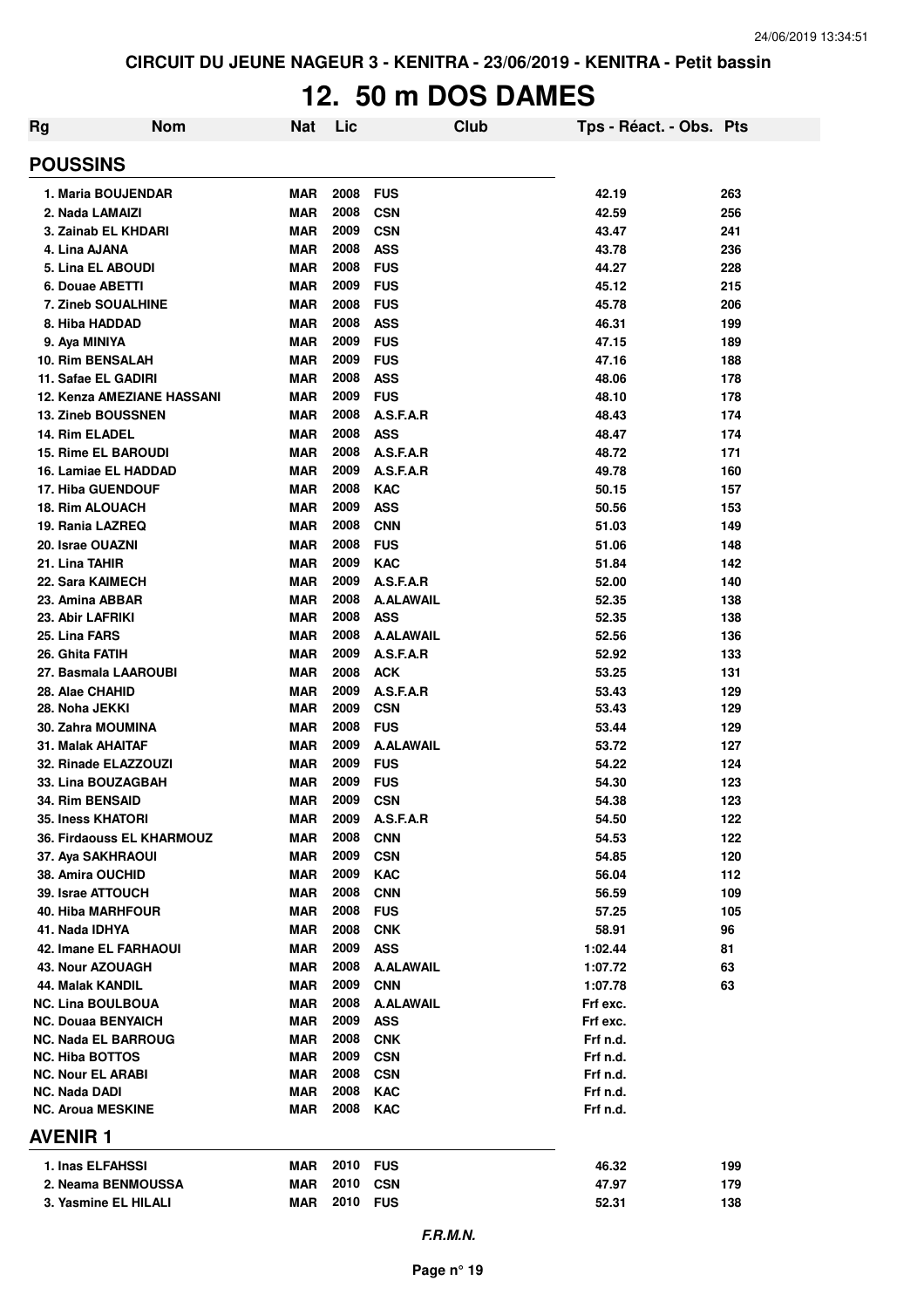# **12. 50 m DOS DAMES**

| Rg                            | <b>Nom</b>                           | <b>Nat</b> | Lic  |                  | <b>Club</b> | Tps - Réact. - Obs. Pts |     |
|-------------------------------|--------------------------------------|------------|------|------------------|-------------|-------------------------|-----|
| <b>AVENIR1</b>                |                                      |            |      |                  |             |                         |     |
| 4. Radia BENARFA              |                                      | <b>MAR</b> | 2010 | <b>FUS</b>       |             | 52.56                   | 136 |
| 5. Ghita KHAYAT               |                                      | <b>MAR</b> | 2010 | <b>FUS</b>       |             | 54.49                   | 122 |
| 6. Houda ELOUARDIGHI          |                                      | <b>MAR</b> | 2010 | <b>FUS</b>       |             | 55.46                   | 116 |
| 7. Israe RHZALA               |                                      | <b>MAR</b> | 2010 | <b>FUS</b>       |             | 56.28                   | 111 |
|                               | 8. Maryam BERRAZZOUK                 | <b>MAR</b> | 2010 | A.S.F.A.R        |             | 59.75                   | 92  |
| 9. Israe NAKMOUCH             |                                      | <b>MAR</b> | 2010 | <b>ACK</b>       |             | 1:00.15                 | 91  |
| 10. Kenza BERBECH             |                                      | <b>MAR</b> | 2010 | <b>FUS</b>       |             | 1:00.72                 | 88  |
| 11. Laila ADDAB               |                                      | <b>MAR</b> | 2010 | <b>CNK</b>       |             | 1:00.90                 | 87  |
| <b>12. Salma EL GHAZOUANI</b> |                                      | <b>MAR</b> | 2010 | A.S.F.A.R        |             | 1:01.19                 | 86  |
| 13. Alae BENGHEZAL            |                                      | <b>MAR</b> | 2010 | <b>FUS</b>       |             | 1:03.22                 | 78  |
| 14. Malak SEDKI               |                                      | <b>MAR</b> | 2010 | <b>FUS</b>       |             | 1:05.50                 | 70  |
| <b>15. Rihab EL KAISSOUMI</b> |                                      | <b>MAR</b> | 2010 | <b>CSN</b>       |             | 1:05.78                 | 69  |
| 16. Iness EL HAJJI            |                                      | <b>MAR</b> | 2010 | <b>CNN</b>       |             | 1:09.53                 | 58  |
| 17. Lina ANDICHE              |                                      | <b>MAR</b> | 2010 | <b>ASS</b>       |             | 1:11.07                 | 55  |
| <b>18. Hiba ELKHALKI</b>      |                                      | <b>MAR</b> | 2010 | <b>ASS</b>       |             | 1:12.59                 | 51  |
|                               | <b>19. Marwa ALAOUI SOULIMANI</b>    | <b>MAR</b> | 2010 | <b>FUS</b>       |             | 1:12.88                 | 51  |
| 20. Arwa EZ ZOUHRI            |                                      | <b>MAR</b> | 2010 | <b>FUS</b>       |             | 1:13.12                 | 50  |
| <b>NC. Maroua ELHOUARI</b>    |                                      | <b>MAR</b> | 2010 | <b>ASS</b>       |             | Frf exc.                |     |
| <b>NC. Hiba OUARDINI</b>      |                                      | <b>MAR</b> | 2010 | <b>ASS</b>       |             | Frf exc.                |     |
| <b>NC. Lina CHOUIKH</b>       |                                      | MAR        | 2010 | <b>USCM</b>      |             | Frf n.d.                |     |
| <b>NC. Hiba GMARI</b>         |                                      | <b>MAR</b> | 2010 | <b>USCM</b>      |             | Frf n.d.                |     |
| <b>NC. Firdaous LYAZRHI</b>   |                                      | <b>MAR</b> | 2010 | <b>A.ALAWAIL</b> |             | Dsq NI                  | 0   |
| <b>NC. Alaa EL MAHI</b>       |                                      | <b>MAR</b> | 2010 | <b>ASS</b>       |             | Dsq NI                  | 0   |
| <b>AVENIR 2</b>               |                                      |            |      |                  |             |                         |     |
| 1. Ilaf EL AZZOUZI            |                                      | MAR        | 2011 | <b>FUS</b>       |             | 52.41                   | 137 |
| 2. ARIJ MOUNA                 |                                      | <b>MAR</b> | 2012 | <b>A.ALAWAIL</b> |             | 56.72                   | 108 |
|                               | 3. Yasmine BOUKILI MAKHOUKHI         | <b>MAR</b> | 2011 | <b>FUS</b>       |             | 57.00                   | 107 |
| 4. Amira ELMARNYSY            |                                      | <b>MAR</b> | 2011 | <b>ASS</b>       |             | 57.47                   | 104 |
|                               | 5. Romayssae HAMMOUGUA               | <b>MAR</b> | 2011 | <b>CSN</b>       |             | 1:00.12                 | 91  |
| 6. Rania DLIMA                |                                      | <b>MAR</b> | 2011 | <b>ACK</b>       |             | 1:02.85                 | 79  |
| 7. Sarour AKDI                |                                      | MAR        | 2011 | <b>A.ALAWAIL</b> |             | 1:04.07                 | 75  |
| <b>8. Malak SEMMOUDI</b>      |                                      | MAR        | 2011 | <b>KAC</b>       |             | 1:05.45                 | 70  |
| 9. Douaa AJOUAD               |                                      | <b>MAR</b> | 2011 | <b>ACK</b>       |             | 1:09.22                 | 59  |
| 10. Malak SEMMAR              |                                      | MAR        | 2011 | <b>USCM</b>      |             | 1:10.87                 | 55  |
| <b>11. Rim HAFIANE</b>        |                                      | <b>MAR</b> | 2011 | <b>ACK</b>       |             | 1:11.47                 | 54  |
| <b>NC. Amira CHABI</b>        |                                      | <b>MAR</b> | 2011 | <b>USCM</b>      |             | Frf n.d.                |     |
|                               | <b>NC. Malak CHARKAOUI GHAZOUANI</b> | <b>MAR</b> | 2011 | <b>USCM</b>      |             | Frf n.d.                |     |
| <b>NC. Hidaya LAAROUBI</b>    |                                      | <b>MAR</b> | 2011 | <b>ACK</b>       |             | Dsq NI                  | 0   |
| <b>NC. Inass BOUGUERAA</b>    |                                      | <b>MAR</b> | 2011 | <b>KAC</b>       |             | Disqual.                | 0   |
| <b>NC. Nihal TAOUHID</b>      |                                      | <b>MAR</b> | 2011 | <b>KAC</b>       |             | Disqual.                | 0   |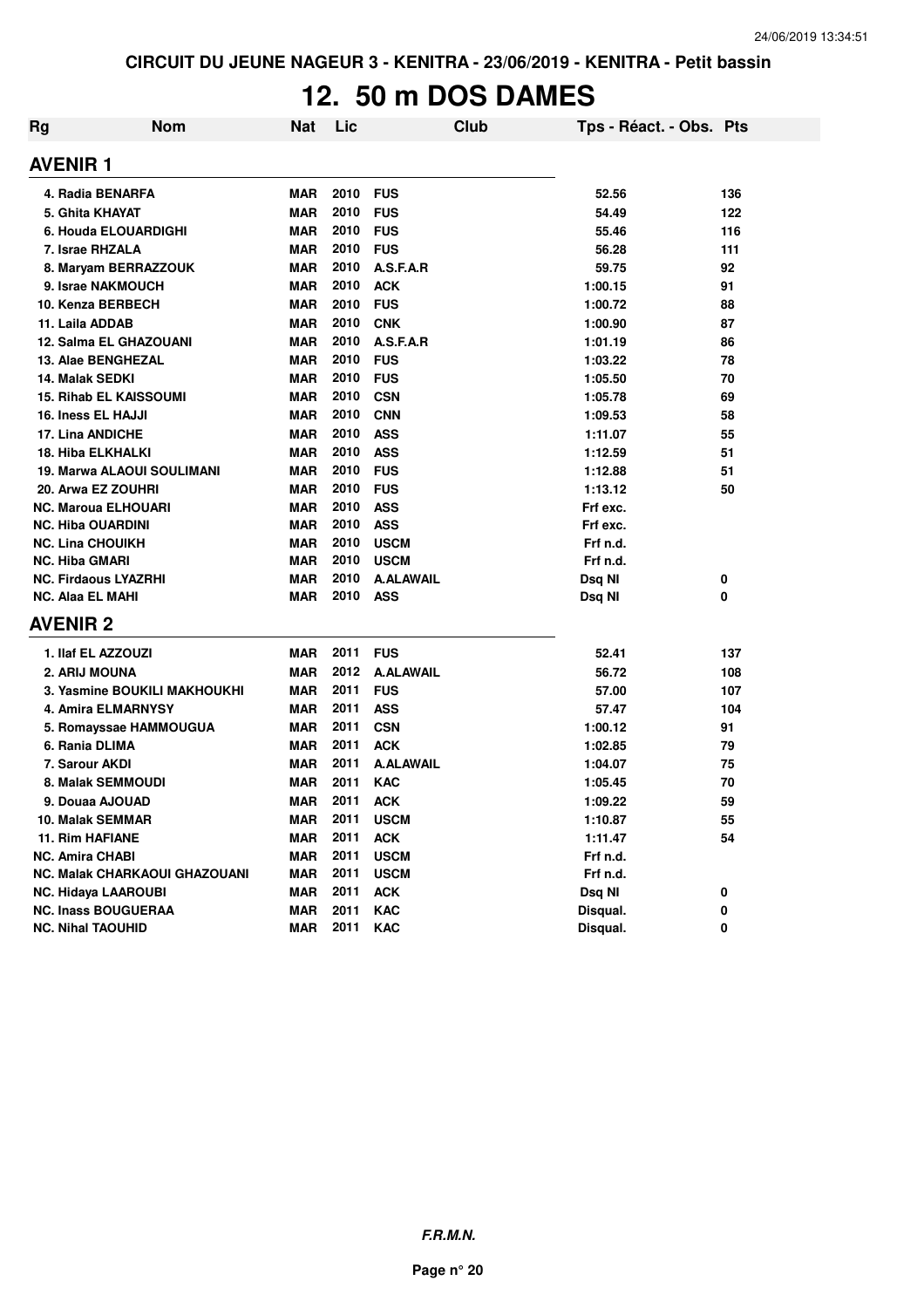# **13. 50 m PAPILLON MESSIEURS**

| Rg             | <b>Nom</b>                         | <b>Nat</b> | Lic  |                  | <b>Club</b> | Tps - Réact. - Obs. Pts |     |
|----------------|------------------------------------|------------|------|------------------|-------------|-------------------------|-----|
|                | <b>POUSSINS</b>                    |            |      |                  |             |                         |     |
|                | 1. Yahya SOBHI                     | <b>MAR</b> | 2009 | <b>CNN</b>       |             | 37.88                   | 207 |
|                | 2. Souhail AISSAOUI                | <b>MAR</b> | 2009 | <b>CNN</b>       |             | 39.50                   | 183 |
|                | 3. Noamane EL MECHRAFI             | <b>MAR</b> | 2008 | <b>USCM</b>      |             | 40.81                   | 166 |
|                | 4. Walid Mohammed ELBACHA          | MAR        | 2008 | <b>FUS</b>       |             | 41.10                   | 162 |
|                | 5. Khalil AKIRTAS                  | <b>MAR</b> | 2009 | <b>FUS</b>       |             | 41.79                   | 154 |
|                | 6. Fadi GHOUDANE                   | <b>MAR</b> | 2008 | <b>CSN</b>       |             | 42.44                   | 147 |
|                | 7. Ayoub DRISSI                    | <b>MAR</b> | 2009 | <b>CSN</b>       |             | 42.59                   | 146 |
|                | 8. Omar KAMAL                      | <b>MAR</b> | 2009 | <b>USCM</b>      |             | 43.04                   | 141 |
|                | 9. Rayane ELMAZOUNI                | <b>MAR</b> | 2008 | <b>CSN</b>       |             | 44.53                   | 127 |
|                | <b>10. Saad TAOURTI</b>            | <b>MAR</b> | 2008 | A.S.F.A.R        |             | 46.00                   | 115 |
|                | 11. Mohammed Taha MAROUDI          | <b>MAR</b> | 2008 | A.S.F.A.R        |             | 46.34                   | 113 |
|                | 12. Mohamed Islam GHZALA           | <b>MAR</b> | 2009 | <b>FUS</b>       |             | 46.56                   | 111 |
|                | <b>13. Ali BOURICH</b>             | <b>MAR</b> | 2008 | A.S.F.A.R        |             | 46.72                   | 110 |
|                | <b>14. Taha EL HASSANI</b>         | <b>MAR</b> | 2008 | <b>FUS</b>       |             | 47.28                   | 106 |
|                | 15. Yahya KHATORI                  | <b>MAR</b> | 2008 | <b>CNN</b>       |             | 48.72                   | 97  |
|                | 16. Iyad AMDAOUCH                  | <b>MAR</b> | 2008 | <b>A.ALAWAIL</b> |             | 51.57                   | 82  |
|                | 17. Amjad SGHIOURI ELIDRISSI       | MAR        | 2009 | <b>CNN</b>       |             | 52.88                   | 76  |
|                | 18. Haytham MEFTAHI                | <b>MAR</b> | 2008 | <b>CSN</b>       |             | 53.40                   | 74  |
|                | <b>19. Khalil BENAMAR</b>          | MAR        | 2008 | <b>USCM</b>      |             | 54.43                   | 69  |
|                | 20. Amine EL FASSI HALFAOUI        | MAR        | 2008 | <b>A.ALAWAIL</b> |             | 55.50                   | 66  |
|                | 21. Nassim EL AOUSSI               | MAR        | 2009 | A.S.F.A.R        |             | 55.78                   | 65  |
|                | 22. Mohamed Ilyas BELKADI          | MAR        | 2009 | A.S.F.A.R        |             | 56.31                   | 63  |
|                | 23. Ilyas BENOUAHI                 | <b>MAR</b> | 2009 | <b>CNN</b>       |             | 57.09                   | 60  |
|                | 24. Ali EL AMRANI                  | MAR        | 2009 | <b>CNN</b>       |             | 57.87                   | 58  |
|                | 25. Rayane BARAKAT                 | <b>MAR</b> | 2008 | <b>CNN</b>       |             | 59.00                   | 54  |
|                | 26. Mohamed EL KACIMI              | <b>MAR</b> | 2009 | <b>CNN</b>       |             | 1:00.40                 | 51  |
|                | 27. Rayan ELMIR                    | <b>MAR</b> | 2008 | <b>ASS</b>       |             | 1:00.88                 | 50  |
|                | 28. Aymane NAIT MBARK              | <b>MAR</b> | 2009 | <b>CNN</b>       |             | 1:16.54                 | 25  |
|                | 29. Abdellatif LADIMAT             | <b>MAR</b> | 2009 | <b>CNN</b>       |             | 1:21.66                 | 20  |
|                | <b>NC. Mourad LAQLIOUAL</b>        | <b>MAR</b> | 2008 | <b>CNN</b>       |             | Frf n.d.                |     |
|                | <b>NC. Abdellah NOUMA</b>          | <b>MAR</b> | 2008 | <b>FUS</b>       |             | Frf n.d.                |     |
|                | <b>NC. Yahia LAAREJ</b>            | <b>MAR</b> | 2008 | <b>FUS</b>       |             | Dsq FD                  | 0   |
|                | <b>NC. Amine BENAHMED</b>          | MAR        | 2008 | <b>FUS</b>       |             | Dsq FD                  | 0   |
|                | <b>NC. Mohamed Taha EL MEJDOUB</b> | MAR        | 2009 | <b>FUS</b>       |             | Dsq VI                  | 0   |
|                | <b>NC. Mohammed ABBAHADDOU</b>     | MAR        | 2009 | <b>CNN</b>       |             | Dsq NI                  | 0   |
| <b>AVENIR1</b> | <b>NC. Khalil Ibrahim OUHAMMOU</b> | MAR        | 2008 | <b>CNN</b>       |             | Dsq NI                  | 0   |
|                |                                    |            |      |                  |             |                         |     |
|                | 1. Omar ILGUIM                     | MAR        | 2010 | <b>CNN</b>       |             | 43.84                   | 133 |
|                | 2. Nour Islam HADDI                | MAR        | 2010 | A.S.F.A.R        |             | 46.06                   | 115 |
|                | 3. Mohamed Anir OULAHYANE          | <b>MAR</b> | 2010 | <b>USCM</b>      |             | 49.28                   | 94  |
|                | 4. Mohamed Reda TIKKI              | MAR        | 2010 | <b>ASS</b>       |             | 50.03                   | 90  |
|                | 5. Bassim BOUCHTI                  | MAR        | 2010 | <b>CNN</b>       |             | 51.41                   | 83  |
|                | 6. Houssam Badreddine MAACH        | MAR        | 2010 | <b>CNN</b>       |             | 58.22                   | 57  |
|                | 7. Abdelhay LAFRIKI                | MAR        | 2010 | A.S.F.A.R        |             | 59.66                   | 53  |
|                | 8. Mohammed Taha BENCHAMA          | MAR        | 2010 | <b>USCM</b>      |             | 1:00.37                 | 51  |
|                | 9. Nizar ELMOJAHID                 | MAR        | 2010 | <b>CSN</b>       |             | 1:01.00                 | 49  |
|                | 10. Yassine BOUKHARI               | MAR        | 2010 | <b>CNN</b>       |             | 1:01.06                 | 49  |
|                | <b>11. Ismail BELLAMINE</b>        | MAR        | 2010 | <b>ASS</b>       |             | 1:01.47                 | 48  |
|                | 12. Mohamed Taha EL KALAI          | MAR        | 2010 | <b>ASS</b>       |             | 1:06.66                 | 38  |
|                | <b>13. Ahmed TOUIMI BENJELLOUN</b> | <b>MAR</b> | 2010 | <b>ASS</b>       |             | 1:09.21                 | 34  |
|                | <b>NC. Anas BENKADDOUR</b>         | MAR        | 2010 | <b>CNN</b>       |             | Dsq NI                  | 0   |
|                | <b>NC. Othmane TARMIDI</b>         | <b>MAR</b> | 2010 | <b>CNN</b>       |             | Dsq NI                  | 0   |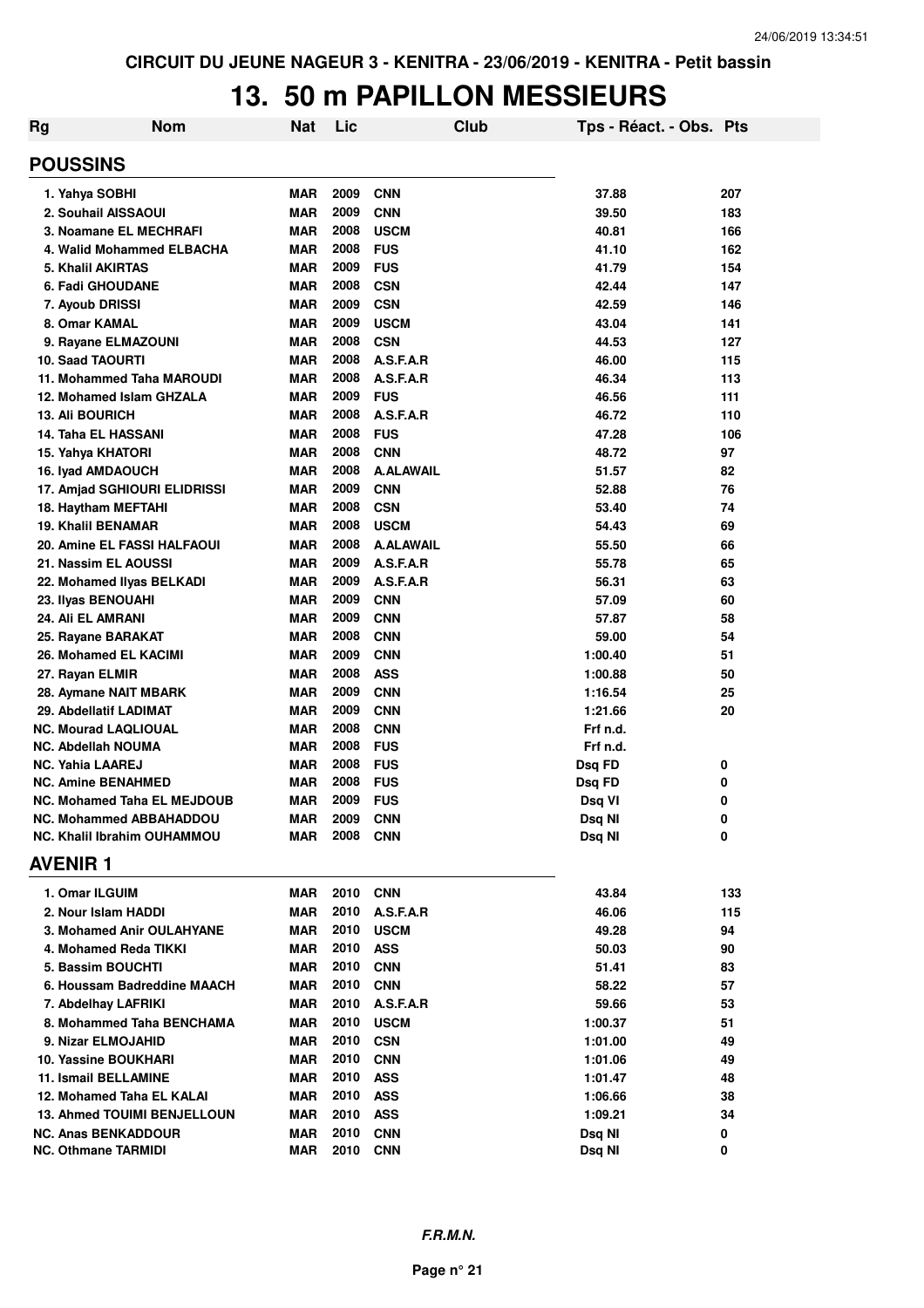## **14. 50 m PAPILLON DAMES**

| <b>Rg</b> | Nom                          | Nat        | Lic  |                  | <b>Club</b> |                | Tps - Réact. - Obs. Pts |     |
|-----------|------------------------------|------------|------|------------------|-------------|----------------|-------------------------|-----|
|           | <b>POUSSINS</b>              |            |      |                  |             |                |                         |     |
|           | 1. Lina EL ABOUDI            | <b>MAR</b> | 2008 | <b>FUS</b>       |             | 45.94          |                         | 150 |
|           | 2. Abir SAHTARI              | <b>MAR</b> | 2009 | <b>KAC</b>       |             | 46.10          |                         | 148 |
|           | 3. Ghita BENSLIMANE          | <b>MAR</b> | 2009 | <b>CNN</b>       |             | 49.47          |                         | 120 |
|           | 4. Riham LEBDAR              | <b>MAR</b> | 2009 | <b>ASS</b>       |             | 50.06          |                         | 116 |
|           | 5. Malak LAHLIMI             | <b>MAR</b> | 2009 | <b>ACK</b>       |             | 51.19          |                         | 108 |
|           | 6. Imane FAHIM               | <b>MAR</b> | 2008 | <b>FUS</b>       |             | 51.40          |                         | 107 |
|           | 7. Zainab EL KHDARI          | <b>MAR</b> | 2009 | <b>CSN</b>       |             | 51.70          |                         | 105 |
|           | 8. Meryem EL ALAMI           | <b>MAR</b> | 2009 | <b>FUS</b>       |             | 52.00          |                         | 103 |
|           | 9. Ghita KHARMICH            | <b>MAR</b> | 2009 | <b>CNN</b>       |             | 52.38          |                         | 101 |
|           | 10. Amina BAGHOZ             | <b>MAR</b> | 2009 | <b>A.ALAWAIL</b> |             | 52.57          |                         | 100 |
|           | <b>11. Sara BENMIMOUN</b>    | <b>MAR</b> | 2008 | <b>CNN</b>       |             | 54.40          |                         | 90  |
|           | 12. Douae MOULOUDI           | <b>MAR</b> | 2008 | <b>CNN</b>       |             | 54.47          |                         | 90  |
|           | <b>13. Syrine BOUTRACHEH</b> | <b>MAR</b> | 2009 | <b>CNN</b>       |             | 54.68          |                         | 89  |
|           | 14. Roeya Amina MOUMNI       | <b>MAR</b> | 2008 | <b>CNN</b>       |             | 55.09          |                         | 87  |
|           | 15. Rabab ELKHADIR           | <b>MAR</b> | 2009 | <b>KAC</b>       |             | 55.12          |                         | 87  |
|           | 16. Israe OUAZNI             | <b>MAR</b> | 2008 | <b>FUS</b>       |             | 56.63          |                         | 80  |
|           | 17. Marwa BARAKAT            | <b>MAR</b> | 2009 | <b>CNN</b>       |             | 57.19          |                         | 77  |
|           | 18. Lina FARS                | <b>MAR</b> | 2008 | <b>A.ALAWAIL</b> |             | 58.88          |                         | 71  |
|           | 19. Meryeme ZOUITA           | <b>MAR</b> | 2008 | <b>ASS</b>       |             | 1:01.91        |                         | 61  |
|           | <b>20. Lina BENMIMOUN</b>    | <b>MAR</b> | 2008 | <b>CNN</b>       |             | 1:10.37        |                         | 41  |
|           | 21. Malak AHAITAF            | <b>MAR</b> | 2009 | <b>A.ALAWAIL</b> |             | 1:17.84        |                         | 30  |
|           | <b>NC. Lina BOULBOUA</b>     | <b>MAR</b> | 2008 | <b>A.ALAWAIL</b> |             | Frf exc.       |                         |     |
|           | <b>NC. Khawla ACHIBANE</b>   | <b>MAR</b> | 2008 | <b>CNN</b>       |             | Frf n.d.       |                         |     |
|           | <b>NC. Safa ALAOUI</b>       | <b>MAR</b> | 2008 | <b>CNN</b>       |             | Frf n.d.       |                         |     |
|           | <b>NC. Malak DOUKALI</b>     | <b>MAR</b> | 2009 | <b>ACK</b>       |             | <b>\bandon</b> |                         | 0   |
|           | <b>AVENIR 1</b>              |            |      |                  |             |                |                         |     |
|           | 1. Sahar TAYEBI              | <b>MAR</b> | 2010 | <b>FUS</b>       |             | 46.96          |                         | 140 |
|           | 2. Noor KANDIL               | <b>MAR</b> | 2010 | <b>CNN</b>       |             | 49.44          |                         | 120 |
|           | 3. Rime CHAQRANI             | <b>MAR</b> | 2010 | A.S.F.A.R        |             | 55.65          |                         | 84  |
|           | 4. Niama KASSOU              | <b>MAR</b> | 2010 | <b>CSN</b>       |             | 59.50          |                         | 69  |
|           | 5. Chahd CHAHID              | <b>MAR</b> | 2010 | <b>CNN</b>       |             | 59.90          |                         | 67  |
|           | 6. Malak HACHIMI             | <b>MAR</b> | 2010 | A.S.F.A.R        |             | 1:01.03        |                         | 64  |
|           | 7. Ranim HADANE              | <b>MAR</b> | 2010 | <b>CNN</b>       |             | 1:02.03        |                         | 61  |
|           | 8. Yousra BEN ABDESSELAM     | <b>MAR</b> | 2010 | <b>USCM</b>      |             | 1:07.12        |                         | 48  |
|           | <b>NC. Oumnia LAQLIOUAL</b>  | <b>MAR</b> | 2010 | <b>CNN</b>       |             | Frf n.d.       |                         |     |
|           | <b>NC. Lamiss KOUNNA</b>     | <b>MAR</b> | 2010 | <b>USCM</b>      |             | Frf n.d.       |                         |     |
|           | <b>NC. Hiba AMEUR</b>        | <b>MAR</b> | 2010 | <b>USCM</b>      |             | Frf n.d.       |                         |     |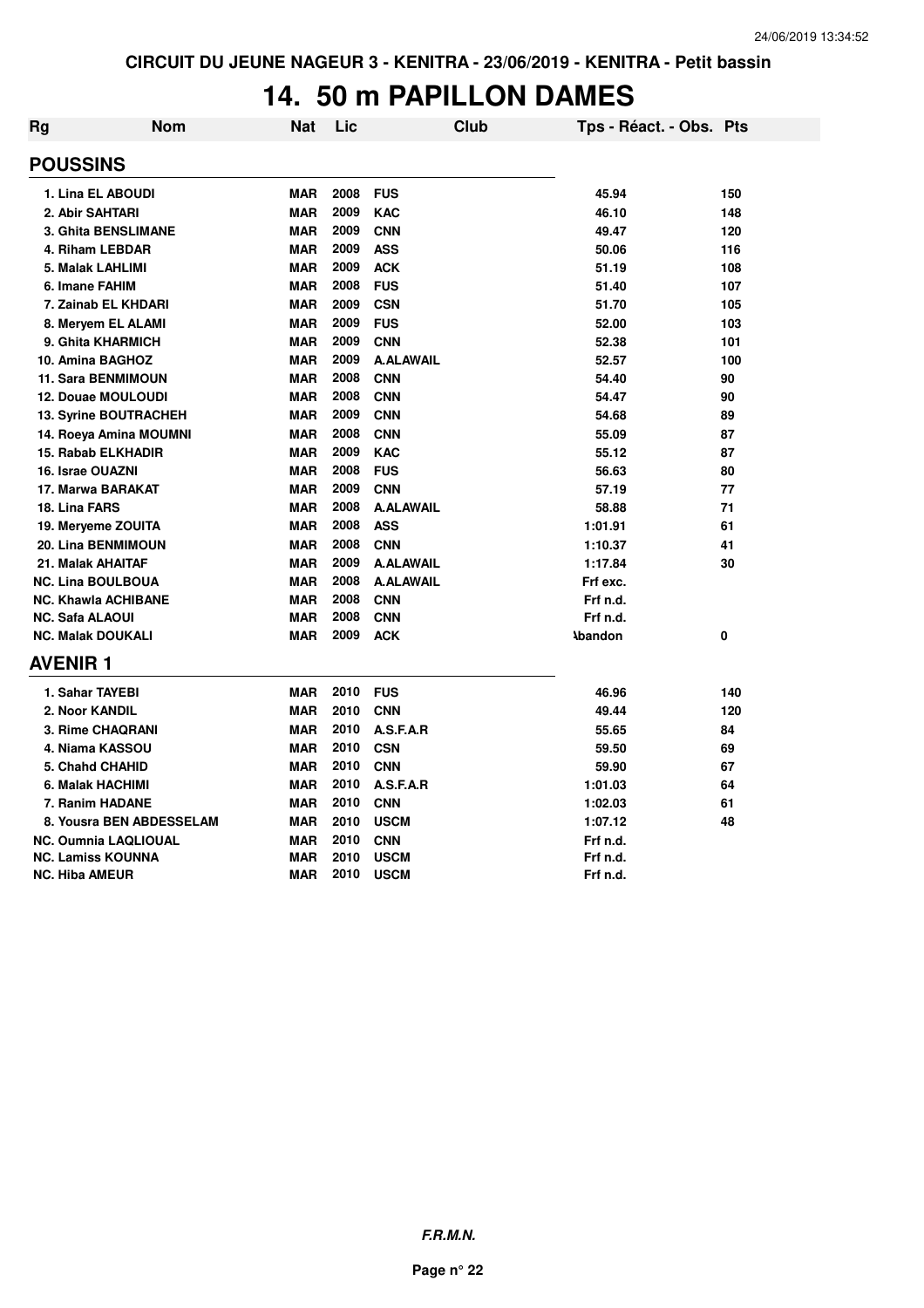# **15. 4 x 50 m 4 NAGES MESSIEURS**

| Rg | <b>Nom</b>                       | <b>Nat</b> | Lic  |             | Club | Tps - Réact. - Obs. Pts |     |
|----|----------------------------------|------------|------|-------------|------|-------------------------|-----|
|    | <b>POUSSINS</b>                  |            |      |             |      |                         |     |
|    | 1. Amine BENAHMED                | <b>MAR</b> | 2008 | <b>FUS</b>  |      | 2:46.31                 | 184 |
|    | <b>Amine IDRISSI FAKHREDDINE</b> | <b>MAR</b> | 2008 | <b>FUS</b>  |      |                         | 184 |
|    | Yahia LAAREJ                     | <b>MAR</b> | 2008 | <b>FUS</b>  |      |                         | 184 |
|    | <b>Khalil AKIRTAS</b>            | <b>MAR</b> | 2009 | <b>FUS</b>  |      |                         | 184 |
|    | 2. Haytham MEFTAHI               | <b>MAR</b> | 2008 | <b>CSN</b>  |      | 3:02.47                 | 139 |
|    | <b>Rayane ELMAZOUNI</b>          | <b>MAR</b> | 2008 | <b>CSN</b>  |      |                         | 139 |
|    | <b>Fadi GHOUDANE</b>             | <b>MAR</b> | 2008 | <b>CSN</b>  |      |                         | 139 |
|    | <b>Ayoub DRISSI</b>              | <b>MAR</b> | 2009 | <b>CSN</b>  |      |                         | 139 |
|    | 3. Ali BOURICH                   | <b>MAR</b> | 2008 | A.S.F.A.R   |      | 3:05.06                 | 134 |
|    | <b>Mohamed Ilyas BELKADI</b>     | <b>MAR</b> | 2009 | A.S.F.A.R   |      |                         | 134 |
|    | <b>Bachir BEN SEGHIR</b>         | <b>MAR</b> | 2008 | A.S.F.A.R   |      |                         | 134 |
|    | <b>Mohammed Taha MAROUDI</b>     | <b>MAR</b> | 2008 | A.S.F.A.R   |      |                         | 134 |
|    | <b>4. Ismail BELKHOU</b>         | <b>MAR</b> | 2008 | <b>ASS</b>  |      | 3:35.40                 | 85  |
|    | <b>Rayane BARAKAT</b>            | <b>MAR</b> | 2009 | <b>ASS</b>  |      |                         | 85  |
|    | <b>Salaheddine ELHACHEMI</b>     | <b>MAR</b> | 2009 | <b>ASS</b>  |      |                         | 85  |
|    | Rayan ELMIR                      | <b>MAR</b> | 2008 | <b>ASS</b>  |      |                         | 85  |
|    | <b>NC. Omar KAMAL</b>            | <b>MAR</b> | 2009 | <b>USCM</b> |      | Frf n.d.                |     |
|    | <b>Amir LAHDADI</b>              | <b>MAR</b> | 2008 | <b>USCM</b> |      |                         |     |
|    | <b>Sami NEJJAR</b>               | <b>MAR</b> | 2009 | <b>USCM</b> |      |                         |     |
|    | <b>Jad NOUIRA</b>                | <b>MAR</b> | 2008 | <b>USCM</b> |      |                         |     |
|    | <b>NC. Souhail AISSAOUI</b>      | <b>MAR</b> | 2009 | <b>CNN</b>  |      | Dsq NI                  | 0   |
|    | Yahya SOBHI                      | <b>MAR</b> | 2009 | <b>CNN</b>  |      |                         | 0   |
|    | <b>Ahmed EL HARRAK</b>           | <b>MAR</b> | 2008 | <b>CNN</b>  |      |                         | 0   |
|    | Yahya KHATORI                    | <b>MAR</b> | 2008 | <b>CNN</b>  |      |                         | 0   |